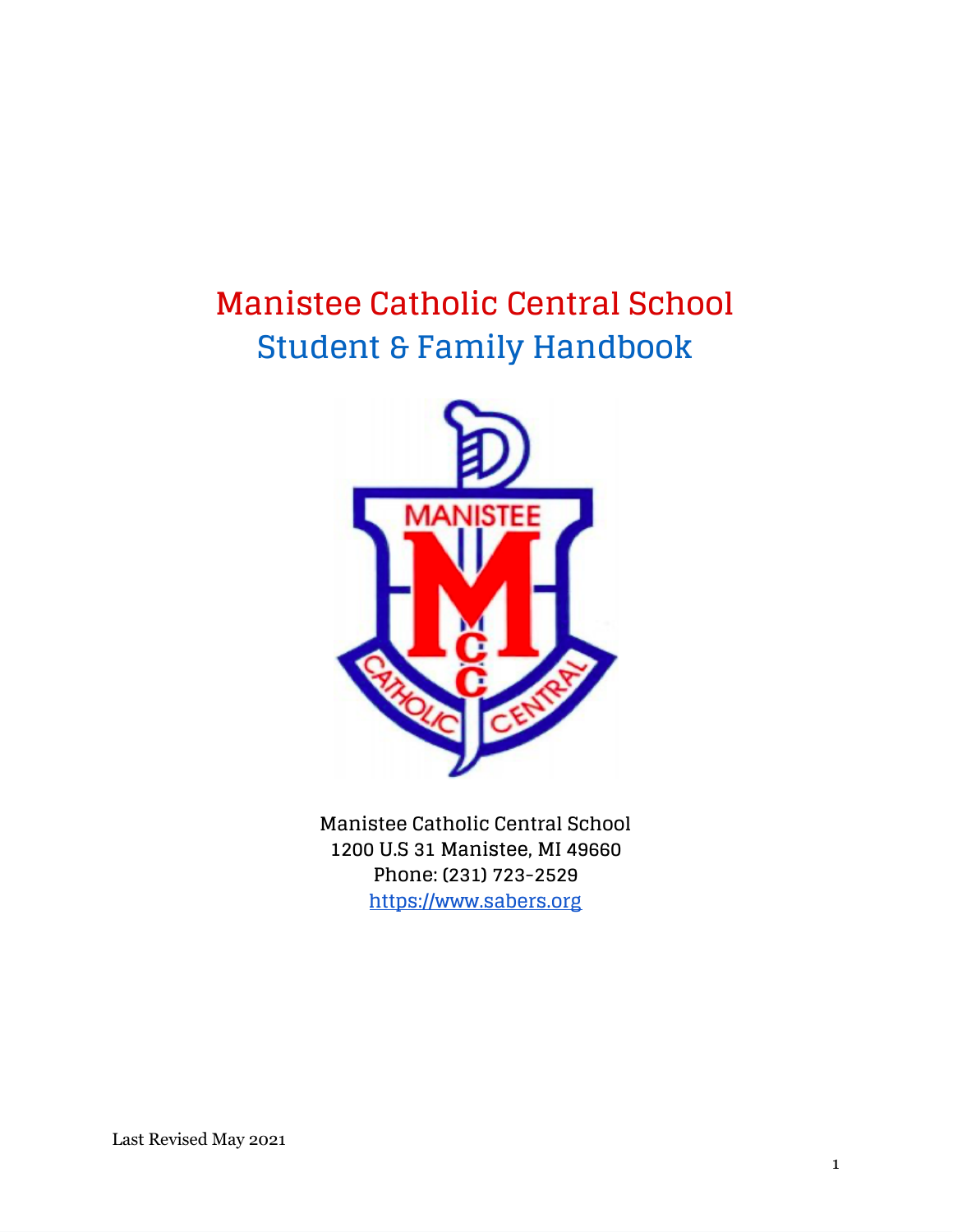# Table of Content

| <b>Table of Contents</b>                                | $\mathbf 2$ |
|---------------------------------------------------------|-------------|
| <b>Mission Statement</b>                                | 7           |
| Purpose                                                 | 7           |
| Christ-centered excellence in education.                | 7           |
| A Statement of of Philosophy                            | 7           |
| The staff of Manistee Catholic Central School believes: | 7           |
| A Statement of Purpose                                  | 7           |
| Accreditation                                           | 8           |
| <b>Goals for Student Development</b>                    | 8           |
| <b>Religious Formation</b>                              | 9           |
| <b>Pastoral Ministry</b>                                | 9           |
| Chapel/Liturgy                                          | 9           |
| Retreats                                                | 9           |
| Christian Service/Stewardship/PCI (Grades 9-12)         | 9           |
| Requirements                                            | 10          |
| <b>Possible Services</b>                                | 10          |
| Local Business where you might volunteer                | 10          |
| <b>Admission Policy</b>                                 | 11          |
| Application/Registration Process:                       | 11          |
| <b>Tuition Scholarships</b>                             | 12          |
| <b>Change of Address</b>                                | 12          |
| <b>Transfer Students</b>                                | 12          |
| Tuition Reduction Incentive Plan (Scrip Program)        | 12          |
| <b>Academic Student Information</b>                     | 13          |
| <b>Parent-Teacher Conferences</b>                       | 13          |
| <b>Textbooks/Resources</b>                              | 13          |
| <b>Student Publications</b>                             | 14          |
| Renweb/FACTS                                            | 14          |
| Homework                                                | 14          |
| Media Center                                            | 14          |
| Use of Technology                                       | 15          |
| <b>Gym Regulations</b>                                  | 15          |
| Hallways                                                | 15          |
| <b>Closed Campus</b>                                    | 16          |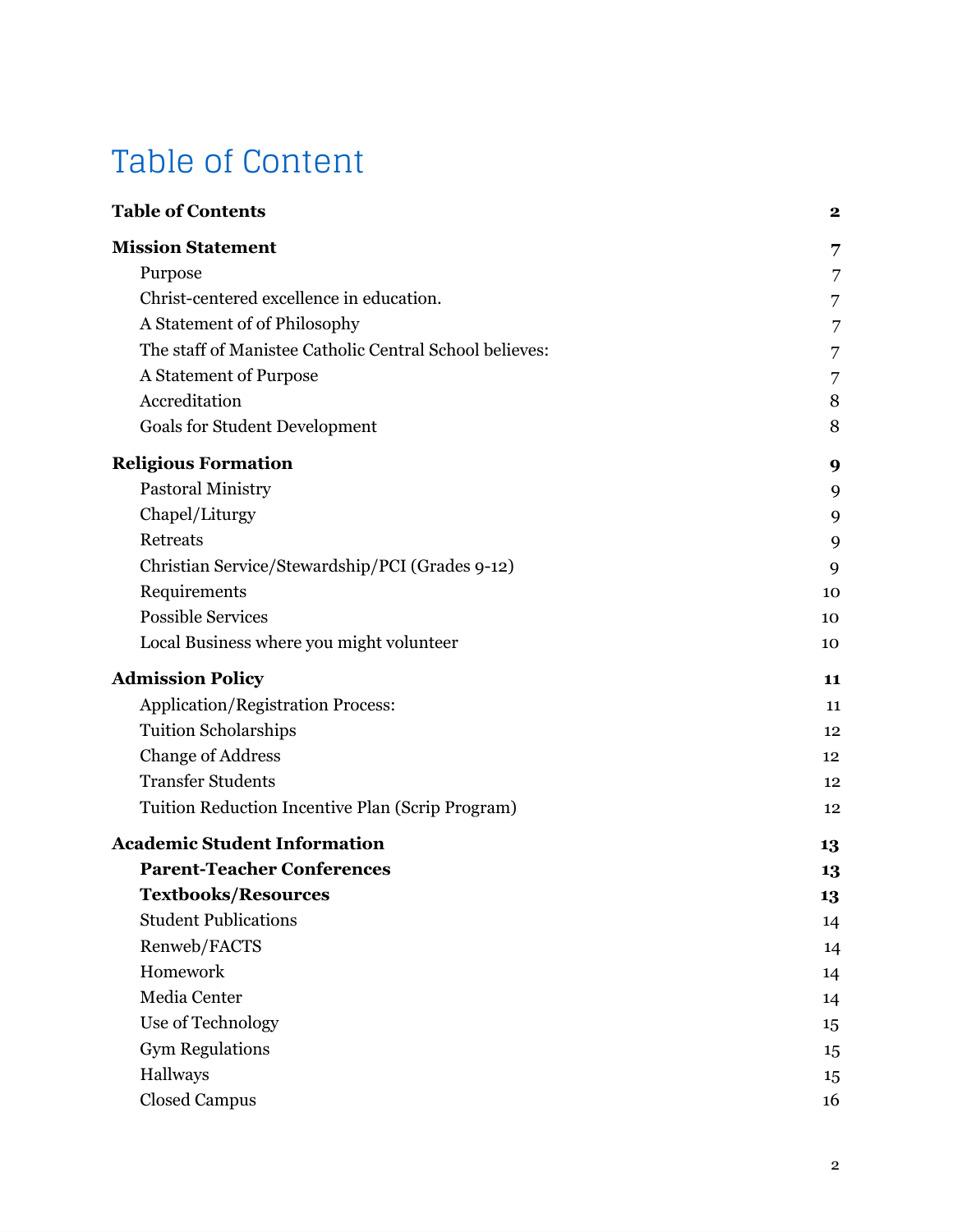| Lockers                                                           | 16      |
|-------------------------------------------------------------------|---------|
| <b>Honor Roll</b>                                                 | 16      |
| <b>Incomplete Coursework</b>                                      | 16      |
| Course Selection (Grades 9-12)                                    | 17      |
| Course Changes (Course Drop/Adds)                                 | 17      |
| Criteria for Course Changes                                       | $17 \,$ |
| Class Load Requirements (Grades 6-12)                             | 17      |
| <b>Graduation Requirement</b>                                     | 18      |
| Recognition for Academic Achievement                              | 18      |
| Career & Technical Education - CTE - (11th/12th with permission)  | 19      |
| Dual Enrollment (10th-12th with permission)                       | 19      |
| Certificate of Attendance                                         | 19      |
| <b>Online Courses</b>                                             | 20      |
| <b>Credit Recovery</b>                                            | 20      |
| <b>Standardized Testing</b>                                       | 20      |
| <b>Attendance</b>                                                 | 21      |
| Philosophy                                                        | 21      |
| Policy and Procedures                                             | 21      |
| <b>Excused Absences (Authorized)</b>                              | 22      |
| Authorized absence                                                | 22      |
| Make-up Policy                                                    | 22      |
| <b>Unexcused Absence</b>                                          | 22      |
| <b>Pre-Arranged Absences</b>                                      | 23      |
| Tardiness                                                         | 23      |
| Extra-Curricular Attendance Policy                                | 23      |
| After-school                                                      | 23      |
| <b>Student Code of Conduct</b>                                    | 23      |
| Discipline Policy                                                 | 24      |
| Authority of the Administration                                   | 24      |
| <b>Inappropriate Behavior at Manistee Catholic Central School</b> | 25      |
| <b>Standard used to Assign Consequences</b>                       | 25      |
| Disciplinary Guidelines and Procedures                            | 26      |
| Disciplinary Consequences (Grades K-5)                            | 26      |
| Classroom consequences                                            | 26      |
| <b>Disciplinary Consequences (Grade 6-12)</b>                     | 26      |
| Level 4 and 5 Offenses and Grounds for Suspension or Expulsion    | 27      |
| <b>Persistent Disobedience</b>                                    | 27      |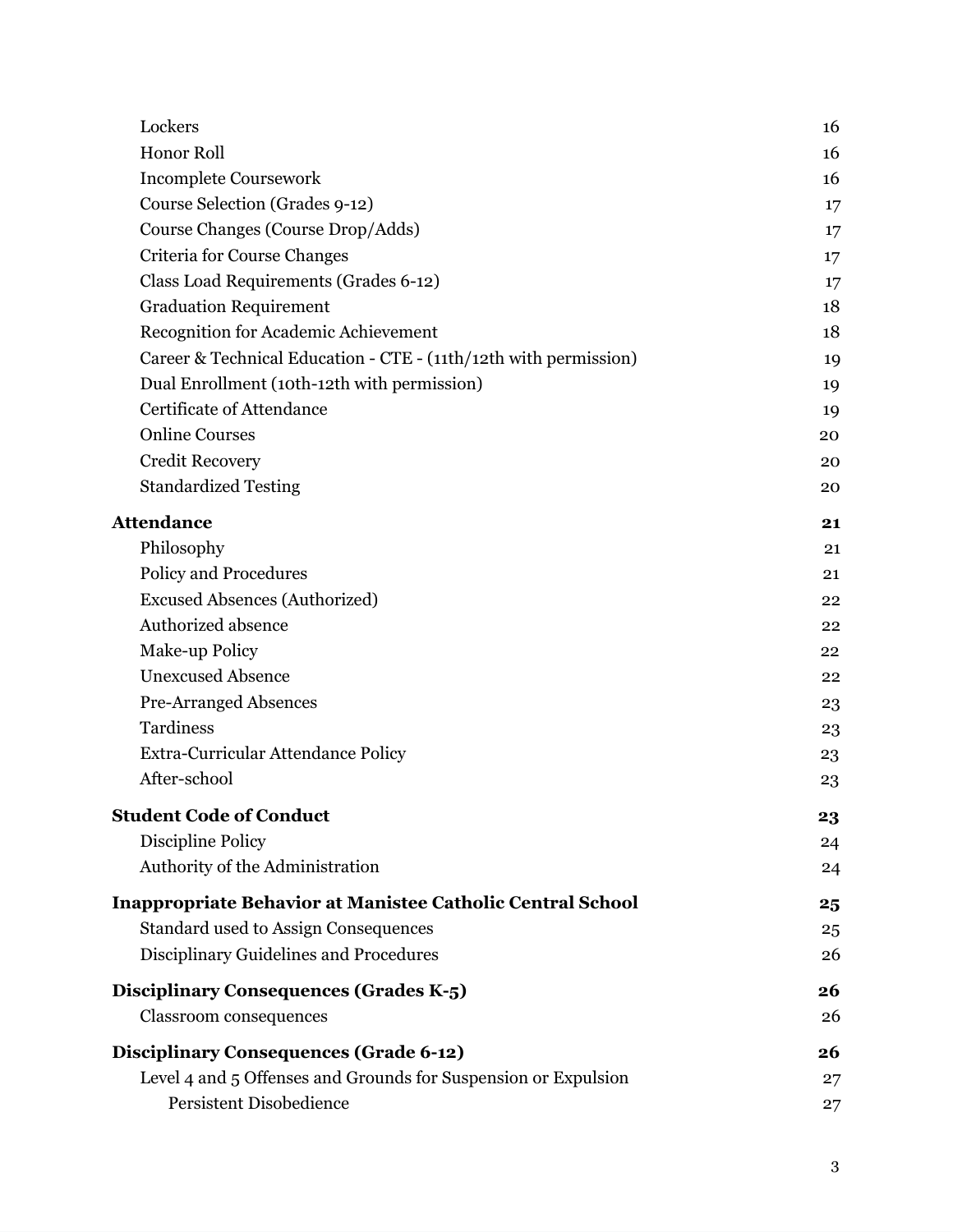| Arson                                                 | 27 |
|-------------------------------------------------------|----|
| Behavior altering substances                          | 27 |
| Illegal substances                                    | 27 |
| <b>Bomb</b> threats                                   | 27 |
| Extortion                                             | 27 |
| <b>False Alarm</b>                                    | 28 |
| Fireworks or explosives                               | 28 |
| Forgery                                               | 28 |
| Inciting others to violence or disobedience           | 28 |
| Physical attack                                       | 28 |
| Weapons                                               | 28 |
| Safety equipment                                      | 28 |
| Marijuanna, CBD, Tobacco & Vaping                     | 28 |
| Theft and possession of stolen property               | 28 |
| Vandalism                                             | 29 |
| Personal harassment                                   | 29 |
| Cheating                                              | 29 |
| Possession of dangerous material                      | 29 |
| Plagiarism                                            | 29 |
| <b>Copyright Violations</b>                           | 29 |
| Cyberbullying and online harassment                   | 29 |
| <b>Suspension (All Grades)</b>                        | 29 |
| <b>Expulsion/Withdrawal</b>                           | 30 |
| Reasons for expulsion and /or withdrawal:             | 30 |
| <b>Off-Campus Discipline</b>                          | 30 |
| <b>Extraordinary Exclusion</b>                        | 30 |
| <b>Discipline Team/ Disciplinary Review Committee</b> | 30 |
| <b>Dress Code Philosophy Statement</b>                | 31 |
| Girls: Grades K-5 (No makeup allowed)                 | 31 |
| Boys: Grade K-5                                       | 32 |
| Girls: Grades 6-12                                    | 32 |
| Boys: Grades 6-12                                     | 33 |
| <b>Additional Dress Code Information</b>              | 34 |
| <b>Dress Code Exceptions</b>                          | 35 |
| Dress Code: Game Days (Grades 6-12)                   | 35 |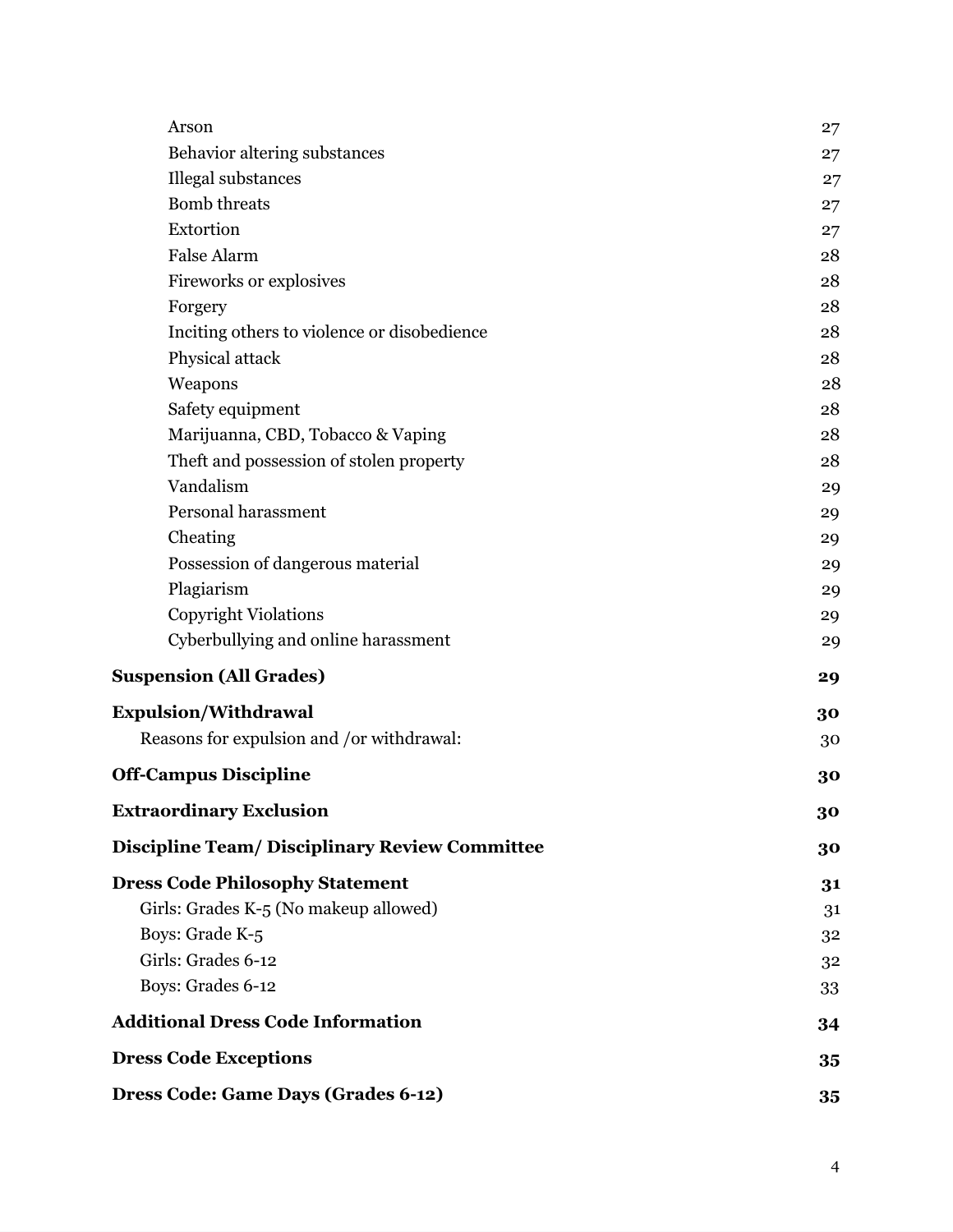| JV & Varsity Boys                                       | 35 |
|---------------------------------------------------------|----|
| JV & Varsity Girls                                      | 35 |
| Junior High Girls & Boys                                | 36 |
| <b>Special Dress Days</b>                               | 36 |
| Saber Spirit Days                                       | 36 |
| <b>MCCS Campus</b>                                      | 36 |
| <b>Expected Behavior on Campus</b>                      | 36 |
| <b>Extra-Curricular Academic/Community Activities</b>   | 37 |
| Academic teams/events sponsored by MCCS include         | 37 |
| <b>Athletics (MHSAA Member)</b>                         | 37 |
| Athletic teams sponsored by MCCS include:               | 37 |
| <b>The Christian Competitor</b>                         | 38 |
| Extra-Curricular Academic/Athletic Eligibility          | 38 |
| National Honor Society (Grades 10-12)                   | 38 |
| Lunch                                                   | 38 |
| Café/Food Policy                                        | 39 |
| <b>Wellness Policy</b>                                  | 39 |
| <b>Playground Safety and Rules (Lunch &amp; Recess)</b> | 39 |
| Dress for weather                                       | 40 |
| <b>Health and Safety</b>                                | 40 |
| Medications                                             | 40 |
| <b>Head Lice</b>                                        | 40 |
| Asbestos                                                | 40 |
| <b>Blood-borne Pathogens</b>                            | 40 |
| High temperature or illness                             | 40 |
| Immunizations/Hearing and Vision                        | 41 |
| <b>Exclusion for School</b>                             | 41 |
| <b>Emergency Medical Form</b>                           | 41 |
| Fire/Tornado Drills and Evacuation                      | 41 |
| School Lockdown/Shelter in Place                        | 41 |
| Notification of Injury or Illness                       | 41 |
| Pesticides                                              | 42 |
| <b>School Closings</b>                                  | 42 |
| <b>Transportation</b>                                   | 42 |
| Bicycles:                                               | 42 |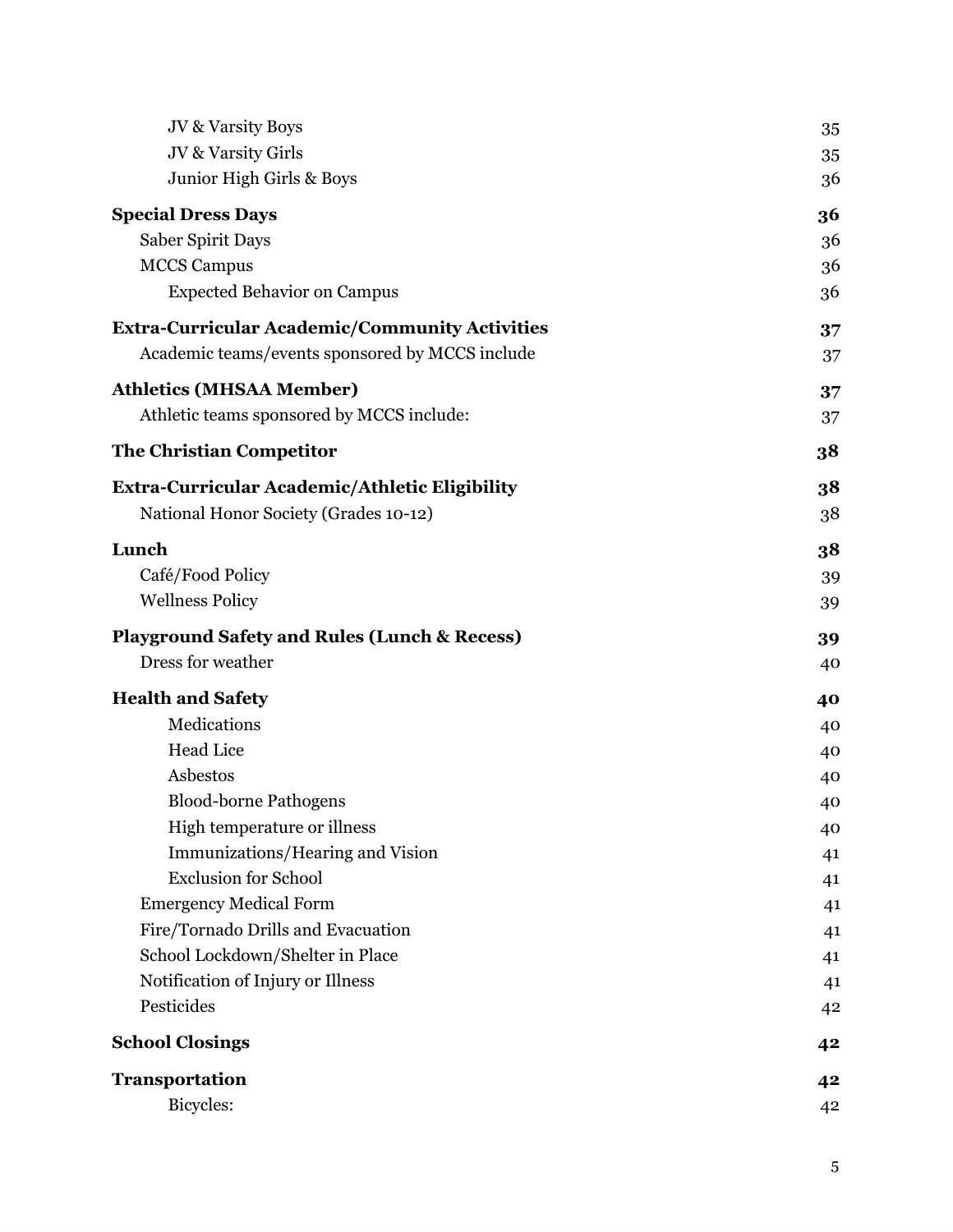| Automobiles:<br><b>Bus Transportation:</b>                                          | 42<br>43 |
|-------------------------------------------------------------------------------------|----------|
| <b>Dance Policy (Grades 9-12)</b>                                                   | 43       |
| <b>Field Trips</b>                                                                  | 44       |
| <b>Insurance</b>                                                                    | 44       |
| <b>Office</b>                                                                       | 44       |
| <b>Class Interruptions</b>                                                          | 45       |
| <b>Visitor Policy</b>                                                               | 45       |
| Confidentiality                                                                     | 45       |
| <b>Volunteer Confidentiality Policy</b>                                             | 45       |
| <b>Telephone Calls</b>                                                              | 46       |
| <b>Support Organizations</b>                                                        | 46       |
| Manistee Catholic Central Advisory Council                                          | 46       |
| <b>Grievance Policy/Procedure</b>                                                   | 47       |
| Manistee Catholic Central School Technology Acceptable Use Policy                   | 47       |
| Rights and Responsibilities - Internet, Software & Hardware                         | 47       |
| Rights                                                                              | 47       |
| Responsibilities                                                                    | 48       |
| Technology Use Policy Enforcement Guidelines                                        | 49       |
| Printing                                                                            | 49       |
| Permission for Attending Liturgical Services/Special Programs & Retreats Off Campus | 49       |
| Acknowledgement of Student/Family Handbook                                          | 50       |
| Acceptable Use Policy/ Technology Use Policy                                        | 50       |
| Media Release                                                                       | 50       |
| <b>Textbooks</b>                                                                    | 50       |
| Manistee Catholic Central School Parent/Student Acknowledgement Form                | 51       |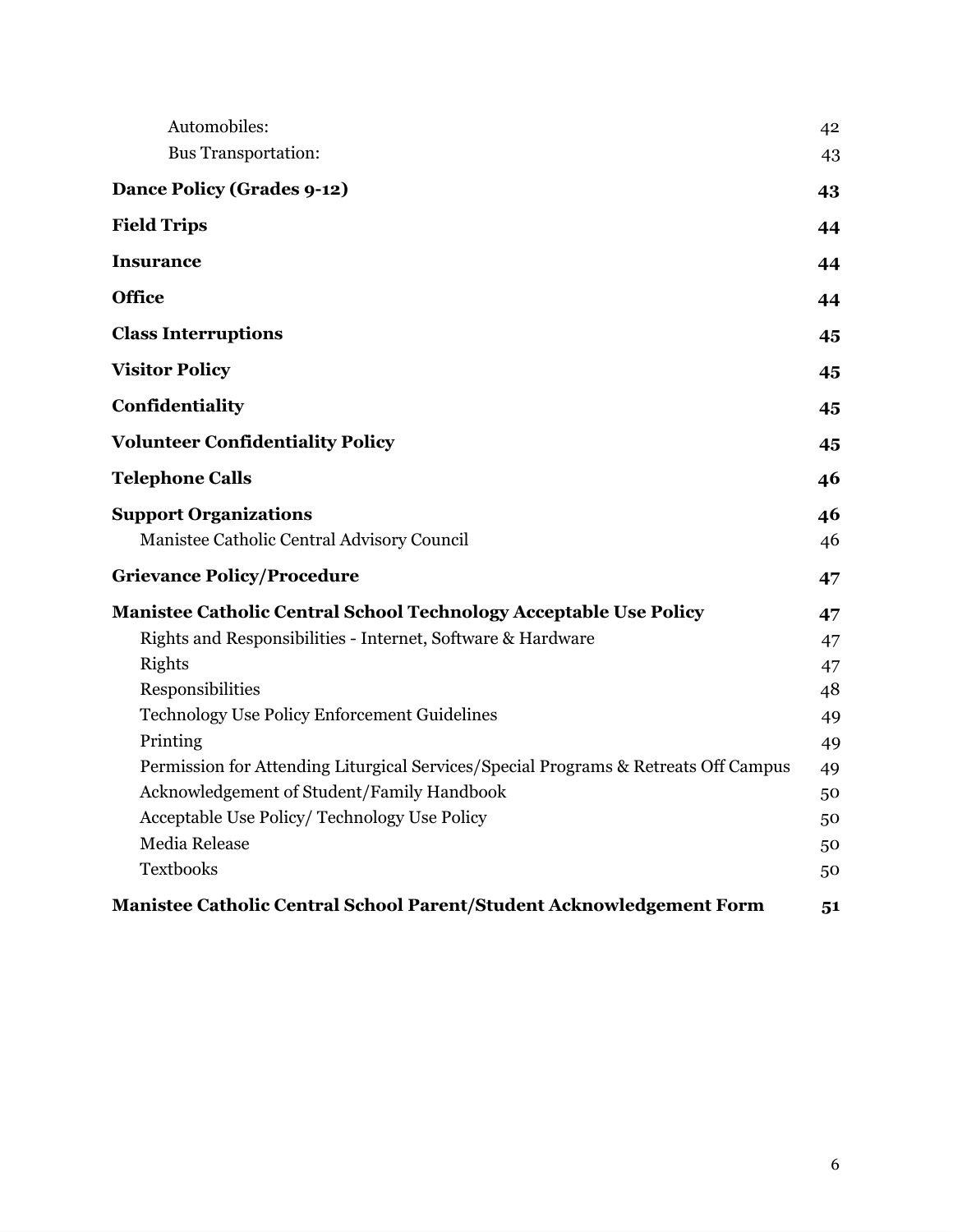## <span id="page-6-0"></span>Mission Statement

Manistee Catholic Central School provides opportunities for all students to reach their full spiritual and academic potential through Christ-centered education.

### <span id="page-6-1"></span>Purpose

<span id="page-6-3"></span><span id="page-6-2"></span>Christ-centered excellence in education.

### A Statement of of Philosophy

<span id="page-6-4"></span>The staff of Manistee Catholic Central School believes:

Since everyone is created by God, each person is unique and deserving of respect.

Christian education is a vehicle to bring us deeper into Truth specifically in the person of Jesus. "I am the way and the truth and the life, no one comes to the Father but through me." (John 14:6)

Children have the right to discover the truth about themselves and the world around them in a Christian setting.

Each person has the potential and calling to become a saint.

Each child has the seed of Faith planted in him/her at Baptism and must be educated in such a way that this seed comes to full maturity and bears fruit.

### <span id="page-6-5"></span>A Statement of Purpose

Education is a right, a privilege, and a responsibility shared by the child, the parent/guardian, the parish, and the community. Manistee Catholic Central School will strive to establish a partnership among these groups to build a sound educational system for our children.

We believe that parents are the primary educators of their children and that the students' ongoing education becomes a shared responsibility. Therefore, the faculty envisions themselves as supplements to, rather than substitutes for, the home. We endeavor to assist and cooperate with the family, the parish, and the community in their respective roles.

In fulfilling its responsibilities, Manistee Catholic Central School must recognize, respect, and respond to individual differences in children. We will strive to establish a learning climate that fosters achievement and excellence in children of all ability levels in a Christ-centered environment with a respect and reverence for differences as gifts from God. To this end, our school provides planned options and alternatives in teaching styles, learning environments, and curriculum. Our commitment is to a program of education that will expand the mind and spirit of our children to prepare them to live as part of a believing Christian community that *loves the*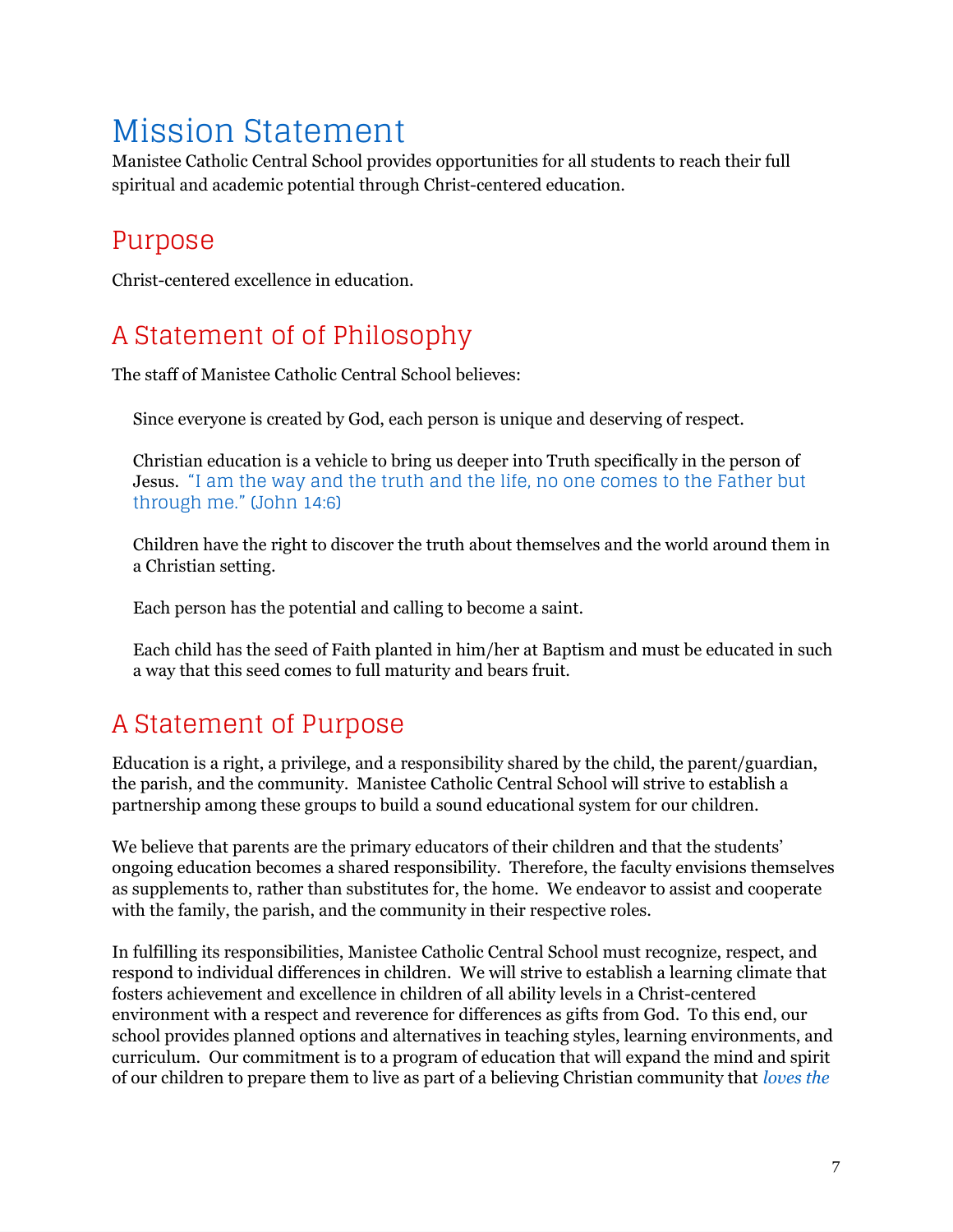#### *Lord with all its mind, heart, soul and strength and loves its neighbors as itself* (Mark 12: 30-32). *Love wants what is truly best for another in the will of God* (1 Cor. 13: 4-13).

The teacher is a key figure in carrying out the school's responsibility in the educational process. However, the teacher alone cannot effectively achieve all the objectives of education. The purpose of the administration is to provide teachers with a variety of tools and specialized assistance in developing and carrying out a program which will meet the needs of boys and girls in the world in which we live. The administration will seek to provide the facilities, personnel, equipment, and materials necessary for the education of all our students.

We are committed to a Catholic approach toward self-discipline and responsibility in all students so that they will come to realize that learning and Catholic living are life-long processes.

### <span id="page-7-0"></span>Accreditation

Manistee Catholic Central School is fully accredited by the Michigan Association of Non-Public Schools (MNSAA), a chapter of the National Non-Public School Association.

### <span id="page-7-1"></span>Goals for Student Development

Students shall acquire, to the extent of their individual physical, mental, and emotional capabilities, a personal commitment to Jesus Christ and His teachings as well as knowledge of the teachings of the Church, a sense of Christian Community and a desire to serve their fellow human beings. *If you love me you will do as I say* (John 14:15).

Students shall acquire, to the extent of their individual physical, mental, and emotional capabilities, a mastery of the basic skills required in obtaining and expressing ideas through the effective use of the written and spoken word, numerals and other symbols.

Students shall acquire and continually improve the habits and attitudes necessary for responsible citizenship. Students shall develop an appreciation for the Christian family as the foundation of society.

Students shall develop an understanding and appreciation of human achievement in the natural sciences, the humanities, and the arts.

The Manistee Catholic Central School student is committed to excellence. Students strive to give their best in every spiritual, academic, athletic, and extracurricular endeavor. The goal of the MCCS student is to become a saint and be ready for college and employment goals after high school in addition to being an active participant in his/her faith community.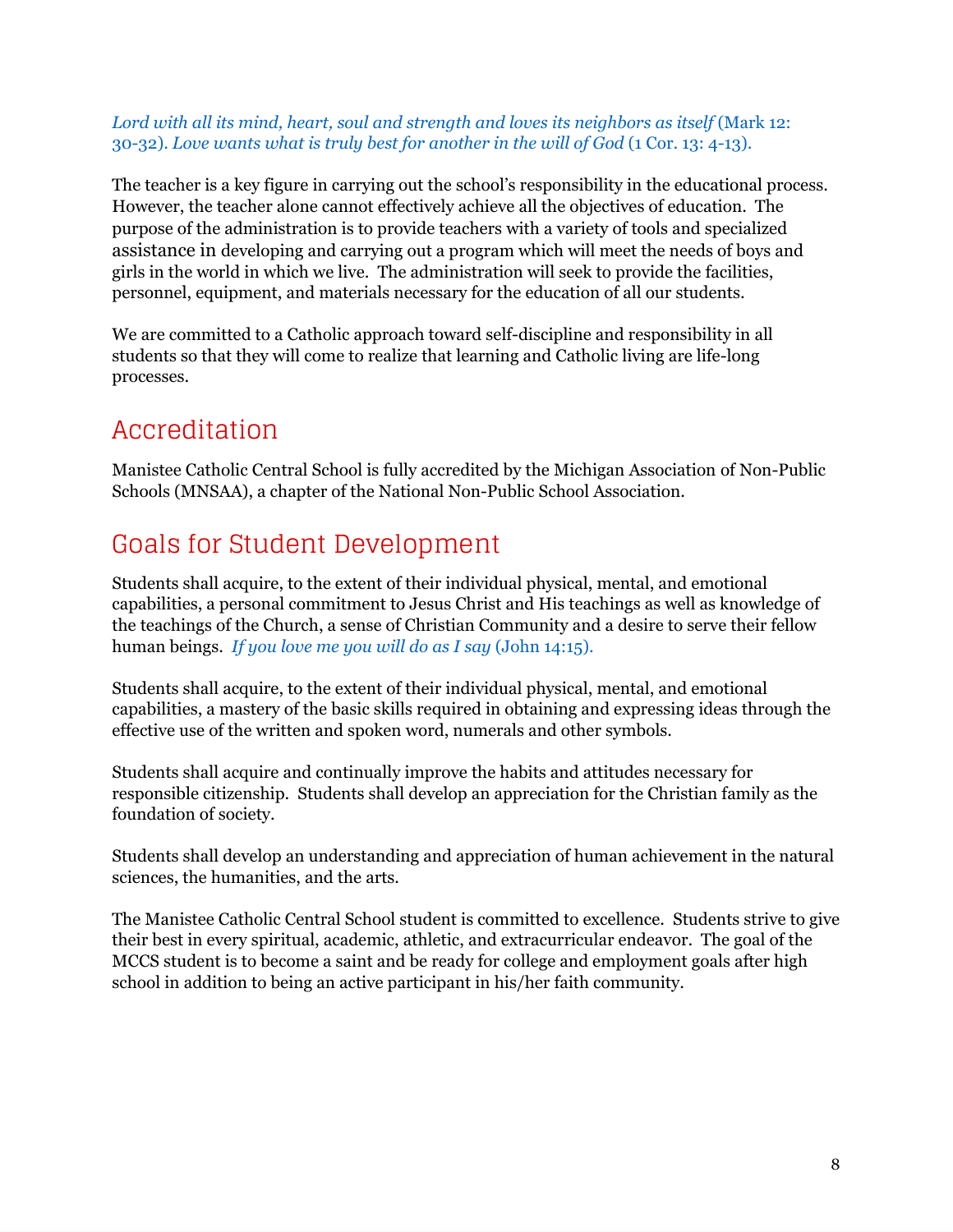# <span id="page-8-0"></span>Religious Formation

### <span id="page-8-1"></span>Pastoral Ministry

Manistee Catholic Central School has the blessing and support of area clergy and Divine Mercy staff. This allows MCCS students and staff the opportunity to participate in weekly Masses, Reconciliation, and liturgical celebrations. Clergy will also be available to assist students with spiritual direction and counsel.

### <span id="page-8-2"></span>Chapel/Liturgy

All students (grades 6-12) and staff are expected to attend morning chapel and participate as an active member in the Body of Christ. All students will also attend weekly Mass, along with Holy Days of Obligation. Parents, grandparents, and members of Divine Mercy are always welcome to join us.

### <span id="page-8-3"></span>Retreats

Students in grades 6-12 will participate in an annual retreat during the school year. Students are required to attend the retreat. Students who are unable to attend their class retreat are to make arrangements with the Academic Counselor and/or Retreat Coordinator to attend a substitute retreat. Oftentimes, special diocesan events are held for middle school/high school students and we make every attempt to attend these events when possible.

### <span id="page-8-4"></span>Christian Service/Stewardship/PCI (Grades 9-12)

Christian service is only one curricular element in the overall preparation of students for their effective leadership and service in and through the church. MCCS considers it important to provide experiential service learning opportunities for our school. The objectives of Christian service are as follows:

- To stimulate and to cultivate virtues necessary for Christian service; to promote Christian attitudes toward service in a variety of situations, i.e. school community, family, parish life, church community, and human services in the greater community.
- To engage students in a well-supervised process which will support the personal growth, spiritual growth, social growth, and development of the whole person.
- To integrate Christian service experience with reflection and evaluation in order to appreciate the Gospel mandate to serve one another. Christian service is possible within a variety of settings. An acceptable service activity will provide the student with the necessity to confront Christian identity questions (e.g., What does it mean to be Christian, to be Catholic? What is my motivation? What is my reaction to being last, to being a servant? How can I be a leader and a servant? What will this cost me? What impact does the Gospel have on my willingness or lack of?)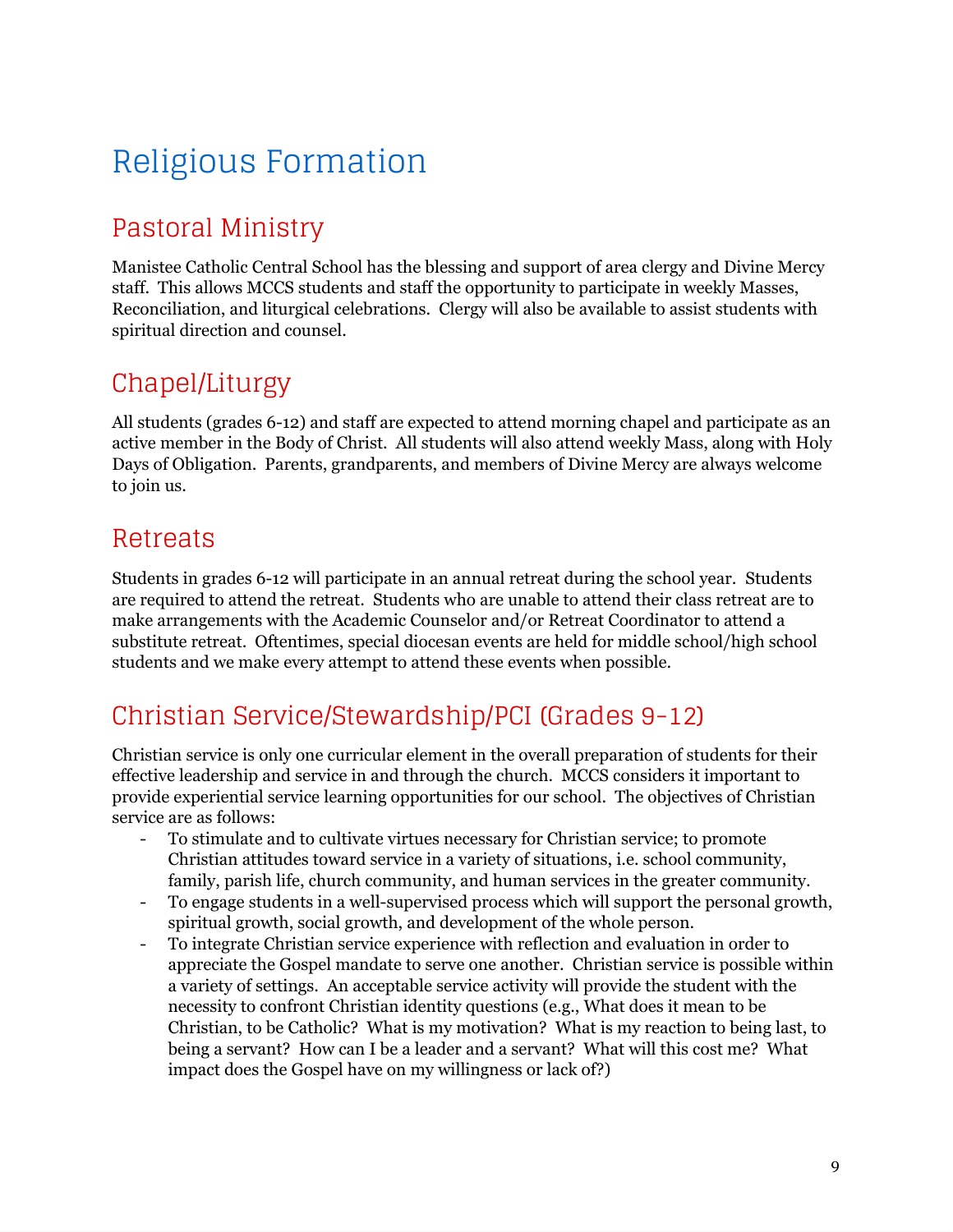#### Matthew 25: 35

### "For I was hungry and you gave me food, I was thirsty and you gave me drink, a stranger and you welcomed me, naked and you clothed me."

### <span id="page-9-0"></span>Requirements

Each student will be expected to submit their Stewardship/PCI hours. The school makes available to the students a variety of possible service opportunities which will enable them to become involved.

### <span id="page-9-1"></span>Possible Services

- Support school events (HARVEST, MCCAA, Hall of Fame, Right To Life Dinner, March for Life, Washington Group, etc.)
- Extraordinary Ministers
- Visiting shut-ins, those in nursing homes, etc.
- Joining a parish choir
- Tutoring an elementary or middle school student
- Cleaning school parking lot and grounds
- Cleaning parish grounds
- Helping in church nursery/preschool programs
- Donating time to help elderly or disabled
- Shoveling snow
- Washing windows
- Reading to the elderly or preschool aged children
- Raking leaves
- Doing housework
- Preparing/serving at Community Table or other community meals
- Grocery shopping
- Helping the poor
- Preparing a complete meal for a needy family
- Helping at the food pantry
- Taking part in community events Paint the Town Pink, Tight Lines for Troops, etc.)

### <span id="page-9-2"></span>Local Business where you might volunteer

- ECHO His Love
- Lighthouse Pregnancy Center
- Matthew 25:35 Food Pantry
- Right To Life of Michigan
- Humane Society
- Green Acres Assisted Living
- Habitat For Humanity
- Medical Care Facility
- Community Table
- Department of Natural Resources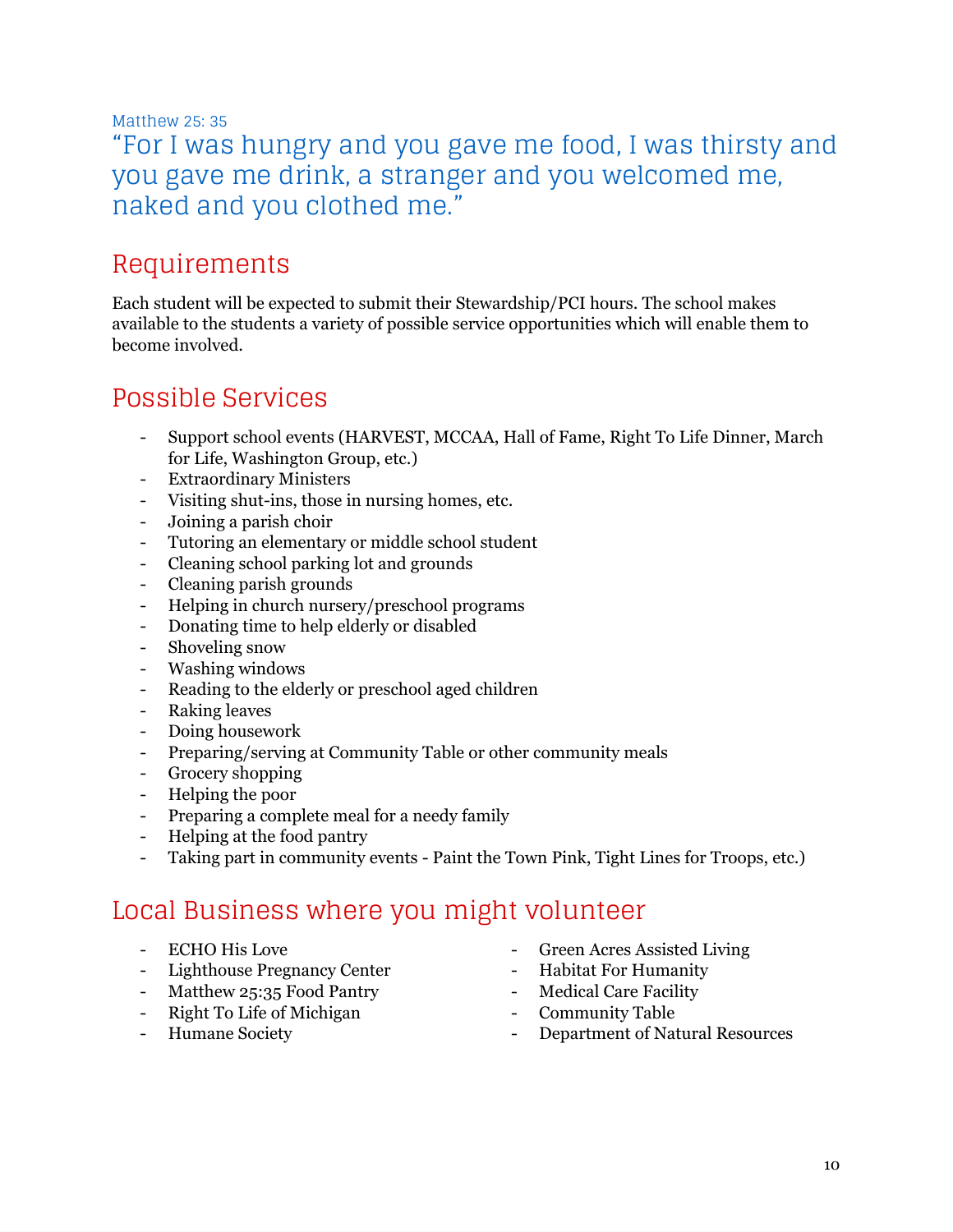# <span id="page-10-0"></span>Admission Policy

Manistee Catholic Central School believes that any student who desires a Catholic education and whose needs can be met by MCCS will be considered for admission. Admission shall not be denied on the basis of race, color, or national origin. Prior to enrollment, parents will meet with the Principal to discuss whether Manistee Catholic Central School can meet the needs of the student. In the admission of students to MCCS, consideration will be given to these criteria:

- 1) To children of parishioners for supporting parishes:
	- Divine Mercy Parish
	- St. Bernard, Irons
	- St. Joseph, Onekama
- 2) To children of neighboring parishes
- 3) To children of non-parishioners

### <span id="page-10-1"></span>Application/Registration Process:

Official registration at MCCS is accomplished when each of the following is completed:

- A meeting with the Pastor (or designee) and/or Principal (or designee)--for both new and returning students
- A completed online application form submitted by parent/guardian (new students Preschool -12)
- A completed online Enrollment Packet submitted by parent/guardian (new and returning students)
- Receipt of the \$100.00 family application fee (K-12)
- Submission of CA-60 transfer request form to the school office (new students K-12)
- A certificate of immunization from the Dept. of Health or doctor's office verifying that the student has received adequate vaccinations (outlined by the Michigan Department of Health schedule) or evidence of a signed waiver

\* Students will not be allowed to attend classes until the registration requirements have been met.

**Families must enroll each year.** Tuition schedules, tuition assistance forms, and other programs are available at *sabers.org* and are emailed annually to families.

Enrollment packets must be filled out in their entirety before students will be allowed to participate in extracurricular activities such as practices, scrimmages, etc.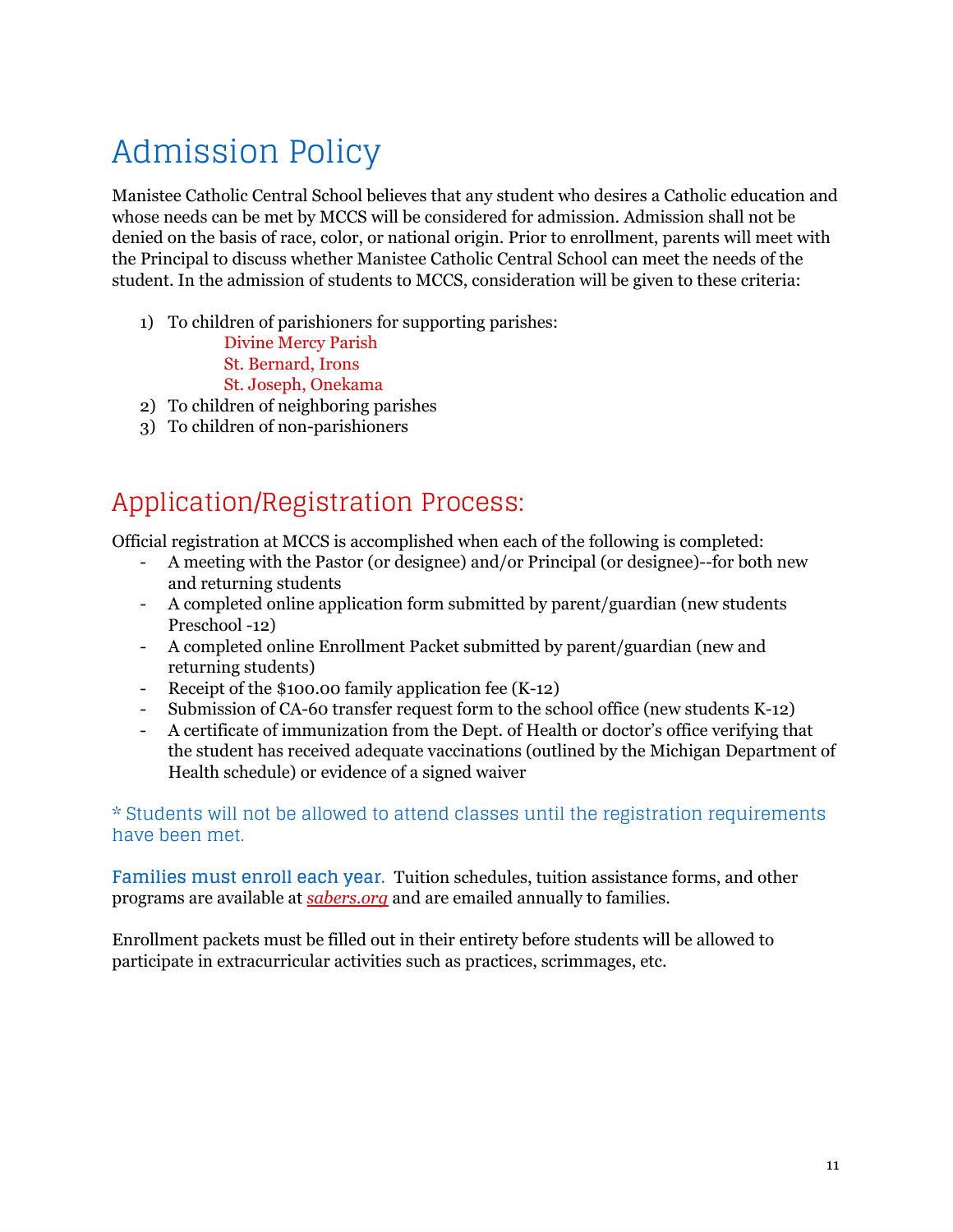## <span id="page-11-0"></span>Tuition Scholarships

Thanks to generous donors, tuition scholarships are available to families who meet financial criteria. To begin the process, a tuition scholarship request form must be filled out that will analyze the needs of all applicants. This process is kept confidential. Applications are available annually during registration (online) or may be picked up at the Divine Mercy office.

### <span id="page-11-1"></span>Change of Address

It is imperative that we have an up-to-date address, email address, and phone number for you and the persons you authorize on the emergency cards. Please call the school office if changes need to be made.

### <span id="page-11-2"></span>Transfer Students

Enrollment of students is considered incomplete until receipt of permanent records from a sending school. Transfer students with special needs will be referred to the intermediate school district. The building Principal has the final word as to the enrollment of the student. Our school automatically forwards records of such a nature to requesting schools in which the student seeks or intends to enroll. MCCS encourages families who wish to transfer to participate in an exit interview with the Principal or designee.

### <span id="page-11-3"></span>Tuition Reduction Incentive Plan (Scrip Program)

The SCRIP program helps each family reduce their individual tuition costs by receiving tuition dollars based upon purchasing from participating local and national retailers and businesses. Participation is easy through the use of gift cards or certificates which may be purchased either on hand (local businesses), or by pre-ordering on Sunday of each week for pick-up in the MCCS Scrip Office on the following Thursday. You are able to redeem cards/certificates at full face value and the difference, anywhere from 2%-24% of your purchases go toward your own personal MCCS tuition savings account. Certain retailers offer Internet redemption programs where certificates may be used online.

In April of each year the balance in your individual account may be applied for your family's personal tuition (for the following academic year). You may also choose to sign over your balance for another MCCS family's tuition or to our school tuition assistance fund.

There are regular program participants who, through simply buying where they typically would (Meijer, Walmart, Wesco, etc.), save several hundred dollars a year. This is a convenient online program.

\* For more information, contact the SCRIP Office at 231-723-2619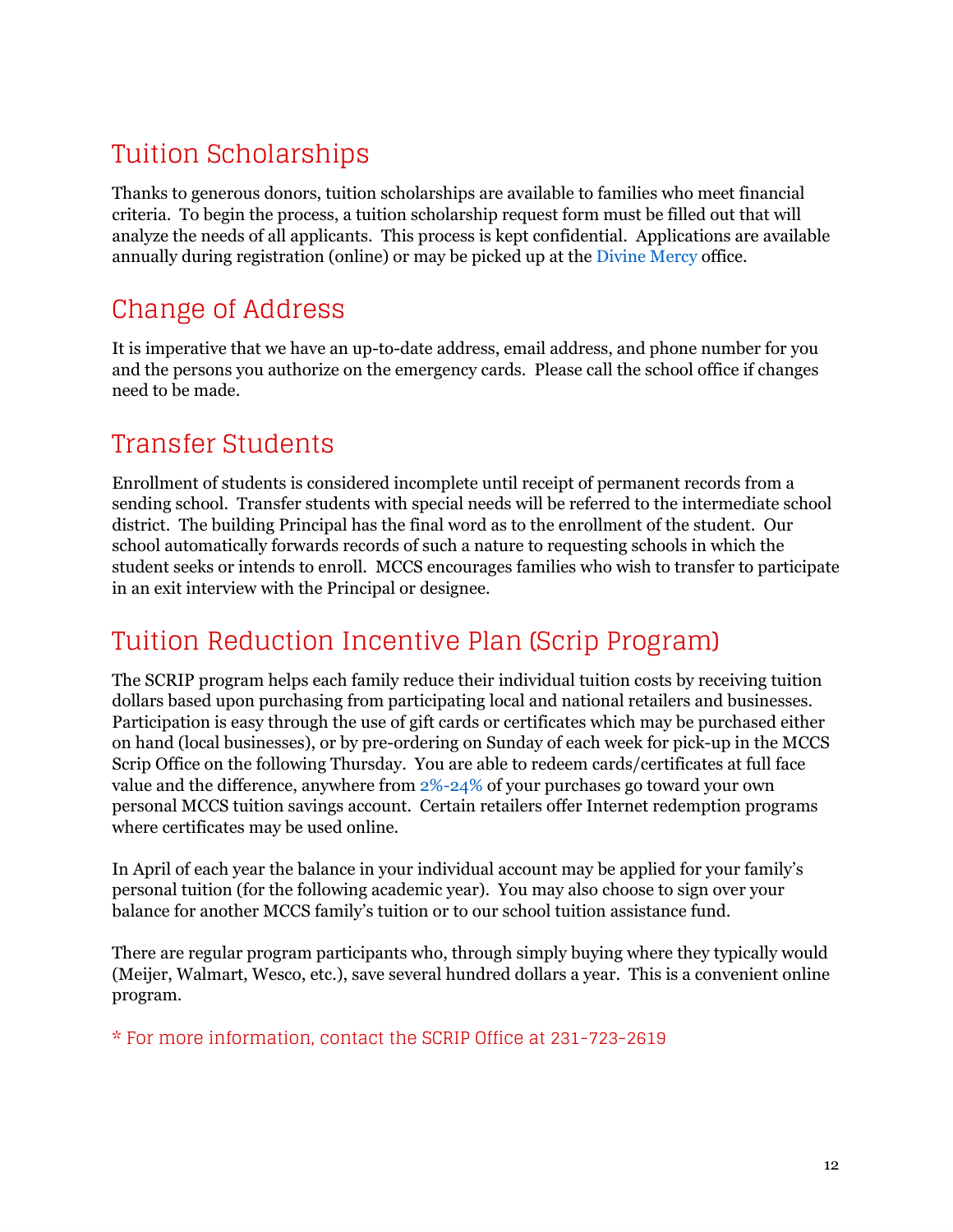## <span id="page-12-0"></span>Academic Student Information

Students and parents can view current grades at **renweb.com.** Students in grades 1-12 will receive letter grades according to the following scale:

| <b>Grading Scale:</b>      | <b>Grading Values:</b> | <b>Grading Scale:</b> | <b>Grading Values:</b> |
|----------------------------|------------------------|-----------------------|------------------------|
| $\mathbf{A}$<br>$100 - 93$ | $\mathbf{A}$<br>4.0    | $C$ 76-73             | $\mathcal{C}$<br>2.0   |
| $A - 92 - 90$              | $A - 3.67$             | $C-72-70$             | $C-1.67$               |
| $B+ 89-87$                 | $B+ 3.33$              | $D+ 69-67$            | $D+ 1.33$              |
| B 86-83                    | B<br>3.0               | $D = 66-63$           | D<br>1.0               |
| $B - 82 - 80$              | $B-$<br>2.67           | $D - 62 - 60$         | $D-0.67$               |
| $C+79-77$                  | $C+$ 2.33              | F<br>$59 - 0$         | F<br>0.0               |

A grade of "I" for incomplete may be assigned when a student, usually in the case of illness, has not completed the course work assigned by the teacher. The teacher will give the student a specified amount of time, not to exceed two weeks, to turn in this work. If the work is not handed in within the specified time period, the grade becomes an "F" for failing. Final determination is an administrative decision. Students/parents will have no more than three weeks after the end of a marking period to contest a grade.

### <span id="page-12-1"></span>Parent-Teacher Conferences

Formal Parent-Teacher Conferences will be held in the fall and spring each year. It is vital that parents/guardians attend those conferences to monitor the progress of their child.

Parents/guardians are welcome to meet with their child's teacher at any time during the school year to monitor progress. Parents/guardians concerned about their child's progress should schedule an appointment to meet the child's teacher first. If necessary, parents/guardians may schedule a meeting with the Principal after meeting with the teacher.

### <span id="page-12-2"></span>Textbooks/Resources

Textbooks and library books are provided by MCCS for students in grades K-12. **Students are responsible for replacement costs for lost or damaged books.** Replacement costs may be warranted if, for example, there is writing or highlighting in the text, damage to pages, water damage, or damage to the binding.

MCCS updates texts through rotation and with input from the faculty/administration textbook committee and/or Diocese.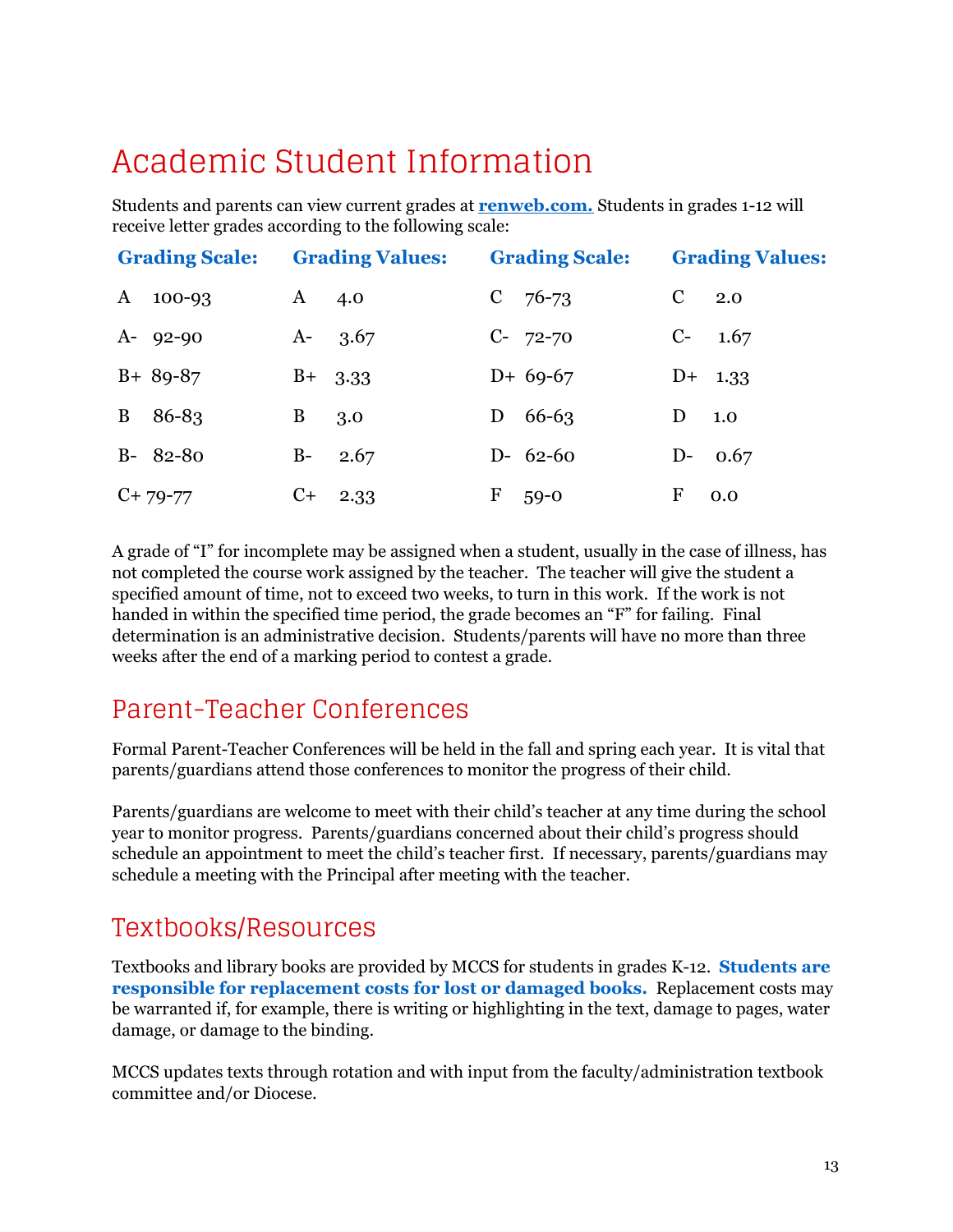### <span id="page-13-0"></span>Student Publications

Freedom of the press, as it is known in the public sector, is not applicable to MCCS student publications. It is the responsibility of the moderator/teacher to ensure that all publications adhere to the moral and substantive teachings of the Catholic Church.

### <span id="page-13-1"></span>Renweb/FACTS

Parents and students create their own account. An information sheet is provided at orientation and at *sabers.org.* Contact the Academic Counselor for assistance.

### <span id="page-13-2"></span>Homework

Homework is assigned on a regular basis in order to review and reinforce the work done in school. Achievement cannot be attained without study. Parents should help their child to understand that the study and review of assignments are needed for practice, as well as the further development of classroom instruction. MCCS students are expected to put in the necessary hours of study at home in preparation for each school day. Students who are experiencing academic difficulty are encouraged to seek help from their teachers first. At MCCS, homework, both study and written, as out-of-class independent work, are integral to the student's academic progress. The purposes of homework are:

- To preview material for the next class
- To provide general review or reading
- To reinforce the acquisition of concepts of the course being studied
- To provide the needed drill and application of the skills to be mastered in the subject
- To promote independent study skills and confidence in becoming a self-learner
- To stimulate creative intellectual activity through problem-solving and self expression in such activities as reading, writing and other projects
- Parents should note that an explanation of homework policies and expectations will be given in all classes at the beginning of the year and second semester (for new courses)

### <span id="page-13-3"></span>Media Center

Our school media center is available to each student on a regular basis for research and personal reading enjoyment. The media center is a place for silent study, not a place to gather and socialize. If students need to work together or discuss a project, they are to work in a spot designated by their teacher. Students are responsible for all materials checked out from the media center in their name. Reference materials cannot be checked out of the library. Books or materials lost must be replaced at current replacement cost. All books/materials must be returned before students will be allowed to take final exams.

- Students should use the media center in an appropriate and productive manner
- Students should keep voices low during school hours
- Students should respect others and the library environment
- No eating/drinking is permitted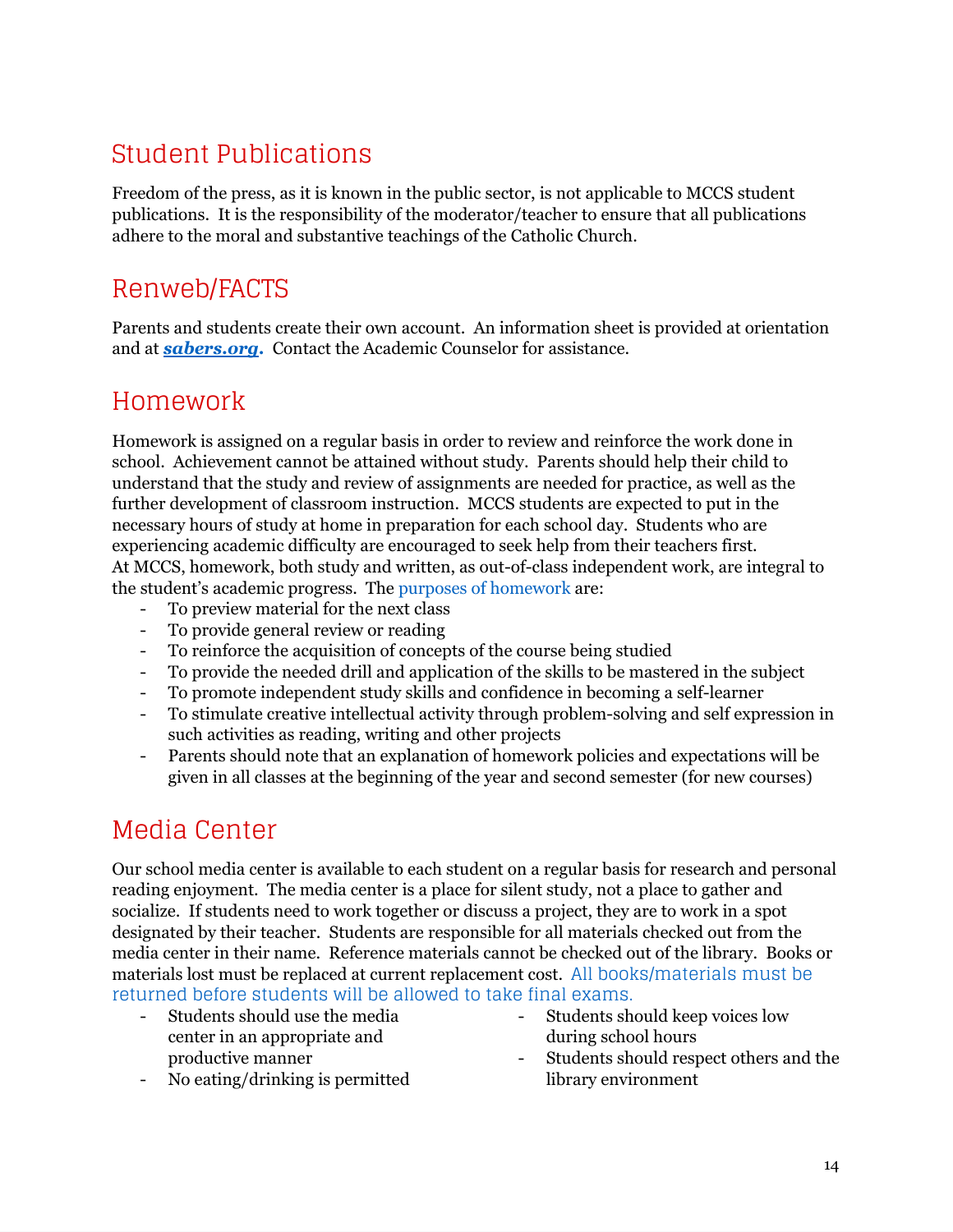Computers are available to students for academic purposes. Students enrolled in online courses have first priority for computer use during their scheduled times.

### <span id="page-14-0"></span>Use of Technology

Access to the school's computer network is limited to students who have signed an AUP (Acceptable Use Policy) agreement and who adhere to the policies as stated in the agreement. This annual AUP agreement is in accordance with the *Children's Internet Protection Act (Pub.L.106-554)*. It must be turned in to MCCS before any child will be allowed access to the computers/Internet.

In order to create a more intentional learning community, MCC is a cell phone-free school during the school day. Cell phones and smart watches should be checked in at the office (cellphones may be used in the office during the day with permission), left in the car, or left at home. Personal cell phones, tablets, watches (with Internet/cellular access), etc. are not allowed during the school day for all students.

It is encouraged that parents have students use the office and office phone for parent-child communication during school.

Electronic devices used during the day will be supplied by the school.

Any offenses to this policy—any cell phone used or visible—will be handled accordingly:

- 1. First violation—the phone will be taken to the office—and the student can retrieve the phone after school.
- 2. Second violation—the phone will be taken to the office—and a parent or guardian must retrieve the phone. The student, a parent or guardian, and the principal must have a meeting about the policy and reasons for it.
- 3. Third violation—the phone will be taken to the office—and the student must fulfill three hours of school improvement work before he or she may attend or participate in any athletic and/or extra-curricular meetings, games, or events.
- 4. Fourth violation—the phone will be taken to the office—and the student must fulfill five hours of school improvement work before he or she may attend or participate in any athletic and/or extra-curricular meetings, games, or events.
- 5. Fifth violation—a meeting with the student, parent(s) or guardian(s), the principal, and the pastor will take place to determine the appropriate course of action.

### <span id="page-14-1"></span>Gym Regulations

The gym provides facilities for basketball, volleyball, music, and social activities. This facility represents a large investment and proper care must be exercised in its use. The following regulations will ensure its proper use:

- No shoes other than athletic shoes are to be worn on the gym floor
- No food is allowed in the gym during the school day
- Adult supervisors (staff/coaches) should be present at all times while students are in the gym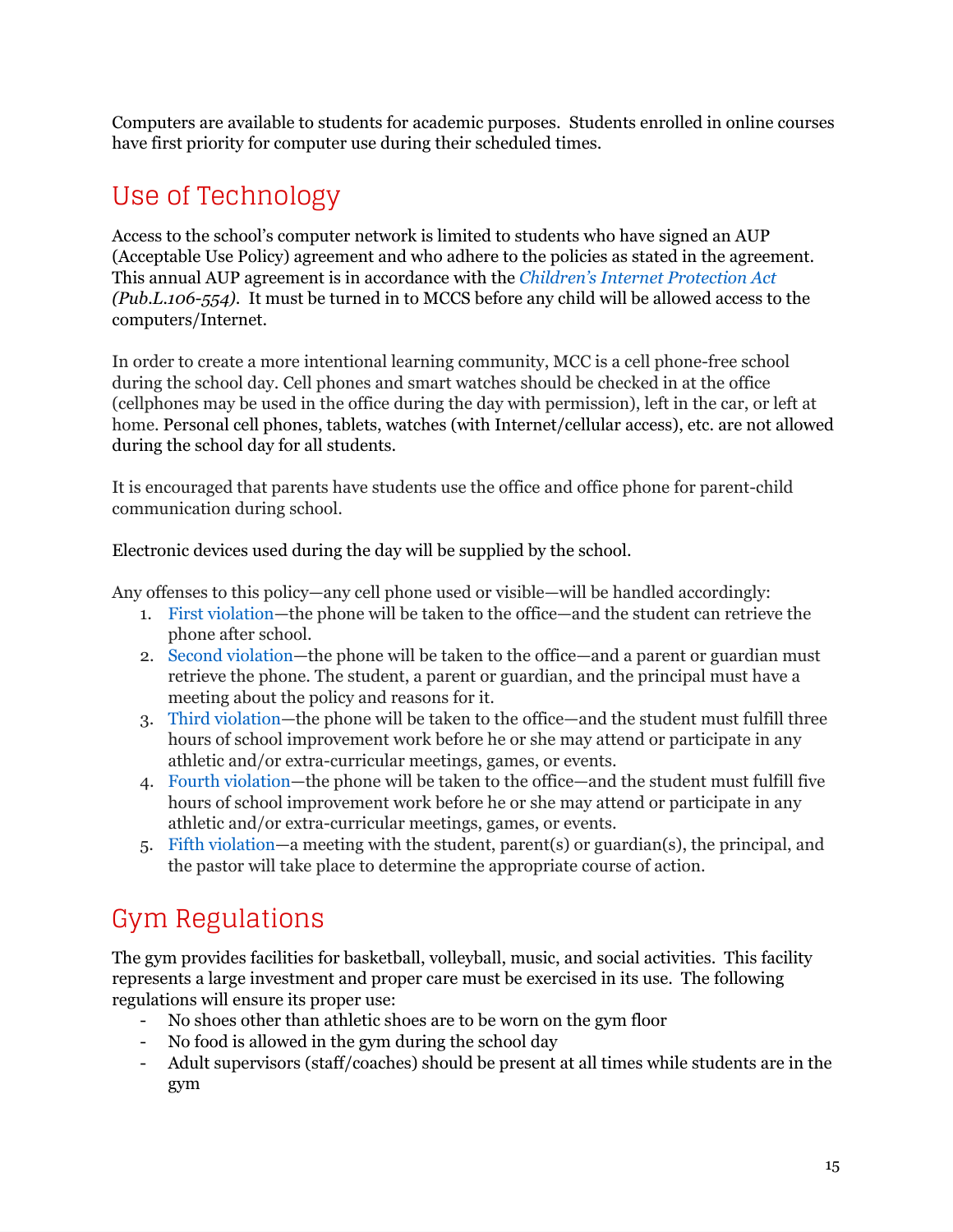### <span id="page-15-0"></span>Hallways

Students (6th-12th) must have an authorized pass at all times when in the hallway. No students should loiter in the halls during class time. Students should be quiet and courteous in the halls at all times.

### <span id="page-15-1"></span>Closed Campus

All students are required to remain on campus during the entire school day (except dual enrolled and CTE students). Students who leave campus without permission are considered truant.

### <span id="page-15-2"></span>Lockers

Although students are provided with a hall locker, that locker remains the property or the school and may be opened at any time by school officials. The administration holds the right to search persons, lockers, and vehicles on school property.

- Students will be assigned to a locker at the beginning of the school year. This locker is your responsibility. Do not change lockers.
- Keep your locker closed while unattended.
- Lockers must be kept orderly and clean and free of writing inside and out. Students are expected to clean their lockers periodically. Locker décor must be modest, tasteful, and non-permanent.
- Do not leave money or expensive items in your locker.
- Open beverage or food containers are not allowed in the lockers.
- Damage to lockers, doors left open while unattended, or inappropriate use, may result in a detention or other consequences (6-12).
- Only locker locks from the school may be used (a \$10 deposit is required).

### <span id="page-15-3"></span>Honor Roll

The Honor Roll (6th-12th) reflects a student's accomplishments for each marking period and semester. Students receiving an average of 3.0 or above, with no grades lower than a "C" in each class, will be listed on the Honor Roll. Students in grades 6-12 will be recognized for receiving all A's. Students receiving an Incomplete in a class will not be listed on the Honor Roll. To be eligible for Honor Roll status, a student must maintain acceptable citizenship in all classes as well.

### <span id="page-15-4"></span>Incomplete Coursework

A grade of 'Incomplete" will be used only in the event of unusual circumstances:

- 1. An extended student illness or family emergency
- 2. Illness at the end of a marking period that makes timely completion of work impossible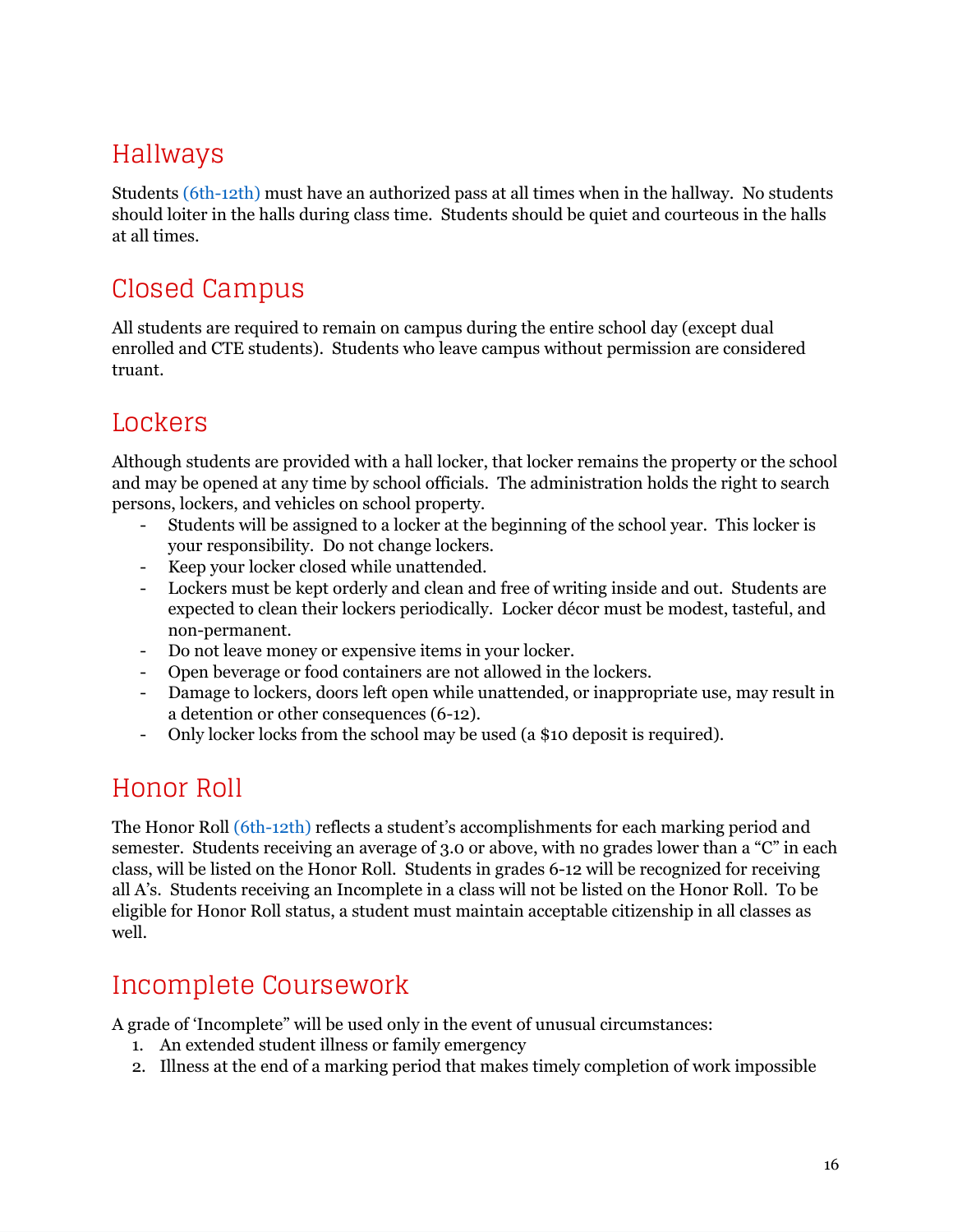An "Incomplete" will not be given to a student who has merely failed to meet deadlines. Any "Incomplete" must be removed during the first two weeks of the end of a semester unless extenuating circumstances are presented and approved by the Principal. Otherwise, a failure will be recorded.

### <span id="page-16-0"></span>Course Selection (Grades 9-12)

Under the guidance of the Principal, Academic Counselor, teachers, and parents, the student selects electives. Course selection is driven by adherence to the Diocese of Gaylord, the Michigan Merit Curriculum and available/appropriate electives.

### <span id="page-16-1"></span>Course Changes (Course Drop/Adds)

Drops/Adds must be completed within the first week of school. Students may change their schedule only for serious reasons (determinations made by Principal and Academic Counselor).

### <span id="page-16-2"></span>Criteria for Course Changes

When a student arranges his/her schedule, a commitment to that proposed schedule is being made and therefore must be carefully examined before it is finalized. The students should note the list of acceptable reasons given for schedule changes. Students must realize that they are responsible for fulfilling the commitment which they have made. However, the administration reserves the right to make exceptions in special cases when warranted.

#### **1. Acceptable reasons for course changes:**

- Student is misplaced academically
- Student is given an alternative elective other than those listed on the final course request form
- 2. **Unacceptable reasons for course changes:**
	- Student wishes to withdraw from class because it is too hard and will possibly affect GPA or class ran
	- Student does not like class/teacher
	- Student's schedule interferes with a job or extracurricular activity

### <span id="page-16-3"></span>Class Load Requirements (Grades 6-12)

MCCS operates on a traditional schedule. **Seven** class periods are offered each day and students are expected to be registered for seven classes. Most courses are full credit (year long) but MCCS offers additional one-half credit courses which meet for one semester. New one-half classes are taken in the subsequent semesters. Any deviation from the required class load must be approved in advance by the administration.

Students who dual enroll at WSCC are expected to be enrolled in four MCCS classes each semester and two WSCC dual enrollment classes. Students who dual enroll at WSCC in a class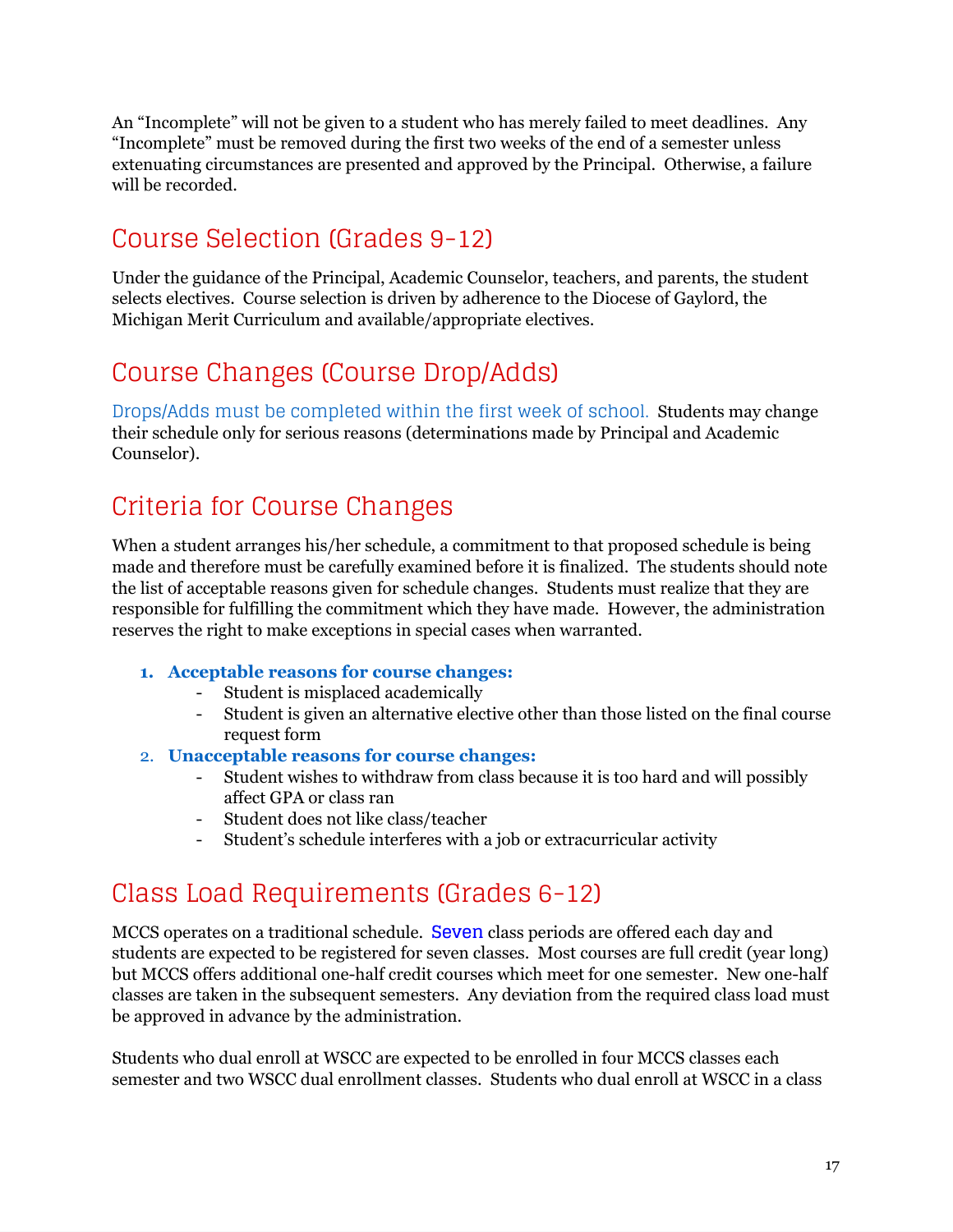which meets four days a week, such as Math, may enroll in four MCC classes and one WSCC class.

<span id="page-17-0"></span>Students who enroll in CTE must enroll in four MCCS classes and one CTE class.

### Graduation Requirement

Graduation from Manistee Catholic Central School requires the earning of a minimum of credits.

The following are required courses and must be successfully completed before a diploma is issued. Graduation requirements are based on recommendations of the State of Michigan, Michigan Universities, and the NCAA.

| 4 Credits-Religion                                                                                                                           | 4.5 Credits-English                                                                                                                                     | 3.5 Credits-Social Science                                                                          |
|----------------------------------------------------------------------------------------------------------------------------------------------|---------------------------------------------------------------------------------------------------------------------------------------------------------|-----------------------------------------------------------------------------------------------------|
| The Sacraments (.5)<br>Jesus and the Church<br>Old & New Testament<br>Moral Theology &<br>Apologetics<br>Christology<br>Retreat (non-credit) | Literature & Composition 9<br>Literature & Composition 10<br>American Literature & Comp.<br>British Literature & Comp.<br>Speech $(.5)$                 | Civics (.5)/Michigan History<br>US History/Geography<br>Economics $(.5)$<br>World History/Geography |
| 3 Credits-Science                                                                                                                            | 2 Credits-Foreign Language                                                                                                                              | 4 Credits-Mathematics                                                                               |
| <b>Physical Science</b><br><b>Biology</b><br><b>Chemistry or Physics</b>                                                                     | Spanish, French, German<br>American Sign Language OR-<br>may take second credit in Fine<br>Arts in lieu of $2nd FL credit (in)$<br>approved situations) | Algebra I<br>Geometry<br>Algebra II<br>Senior level math course                                     |
| 1 Credit-Health & Physical<br><b>Education</b>                                                                                               | <b>On-line Learning Experience:</b>                                                                                                                     | 1 Credit-<br>Visual/Performing/Applied Arts                                                         |
| Able to use HS athletics<br>As $(.5)$ credit + Health                                                                                        | (Course, learning, or integrated<br>learning experience)                                                                                                |                                                                                                     |
|                                                                                                                                              |                                                                                                                                                         |                                                                                                     |

#### <span id="page-17-1"></span>Additional Electives

### Recognition for Academic Achievement

The following designations recognize senior academic achievement at graduation: "Cum Laude" graduates with a cumulative **GPA of 3.0 - 3.49** "Magna Cum Laude" graduates with a cumulative **GPA of 3.5 - 3.74** "Summa Cum Laude" graduates with a cumulative **GPA of 3.75 - 4.0**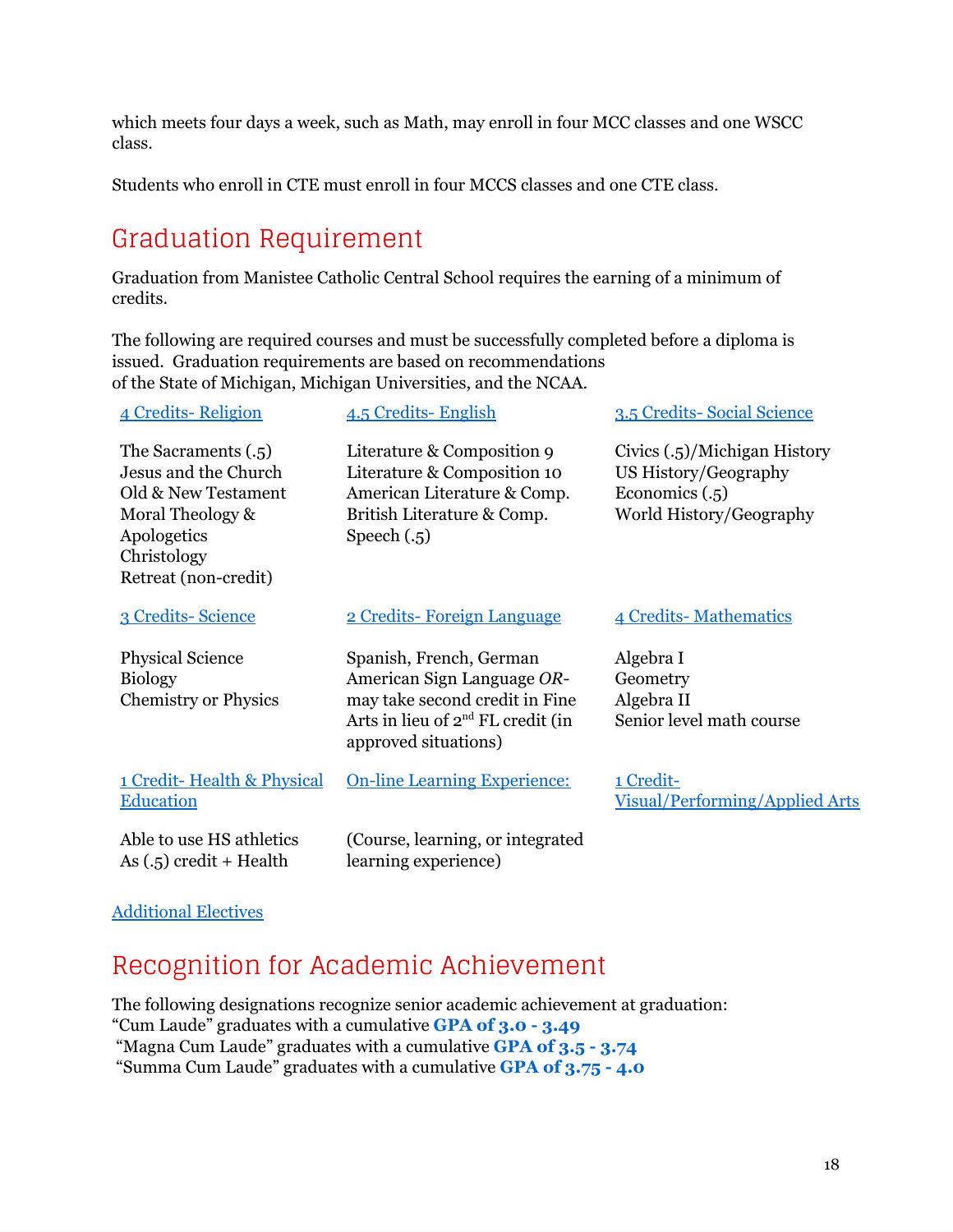### <span id="page-18-0"></span>Career & Technical Education - CTE - (11th/12th with permission)

CTE programs are available through Manistee Area Public Schools and Career and Technical Education of West Shore Educational Service District and West Shore Community College. To be eligible to participate in these programs, students must comply with the following criteria:

- Students must be current with Manistee Catholic Central School academic requirements
- Attendance at CTE takes precedence over MCCS school functions
- MCCS students will use bus transportation provided to/from CTE at WSCC unless driving paperwork is completed
- Students must be in attendance at MCCS when CTE classes are cancelled
- Students must attend CTE when MCCS is not in operation
- Students commit to the CTE program for the entire year and may not drop the class
- Students must maintain a C average in coursework
- Students must be enrolled in a public school share course (for tuition reimbursement)
- Students are determined to be eligible for CTE and are registered by MCCS. Students must comply with CTE policies (i.e. attendance) as well as MCCS policies

### <span id="page-18-1"></span>Dual Enrollment (10th-12th with permission)

Students interested in dual enrollment for classes at West Shore Community College (WSCC) or Baker College (BC) must comply with the following criteria:

- Students must be current with Manistee Catholic Central School academic requirements
- Students must meet the admission requirements of WSCC or BC
- Students must comply with course academic and attendance policies of WSCC and BC instructors
- Students must be in attendance at MCCS when WSCC is not in operation unless dismissal permission paperwork is complete
- Students must be in attendance at WSCC when MCCS is not in operation
- In most cases, dual enrollment credits and grades count for college and high school credit and are factored in a student's GPA
- Students dual enrolled in online courses must be in attendance at MCCS unless arrangements are made with the consent of parents/guardians and administration
- Students enrolled in WSCC on-campus classes are allowed one-half hour travel time
- MCCS students will use bus transportation provided to/from WSCC unless driving paperwork is complete.
- Students are determined to be eligible for dual enrollment and are registered by MCCS.
- Students must comply with WSCC policies (i.e. attendance) as well as MCCS policies

### <span id="page-18-2"></span>Certificate of Attendance

Students who were enrolled in all of Manistee Catholic Central School's required classes and fulfilled the attendance requirements may receive a Certificate of Attendance if they did not pass a required class. A Certificate of Attendance is not a regular high school diploma. The student's transcript record would reflect all classes a student enrolled in and successfully completed.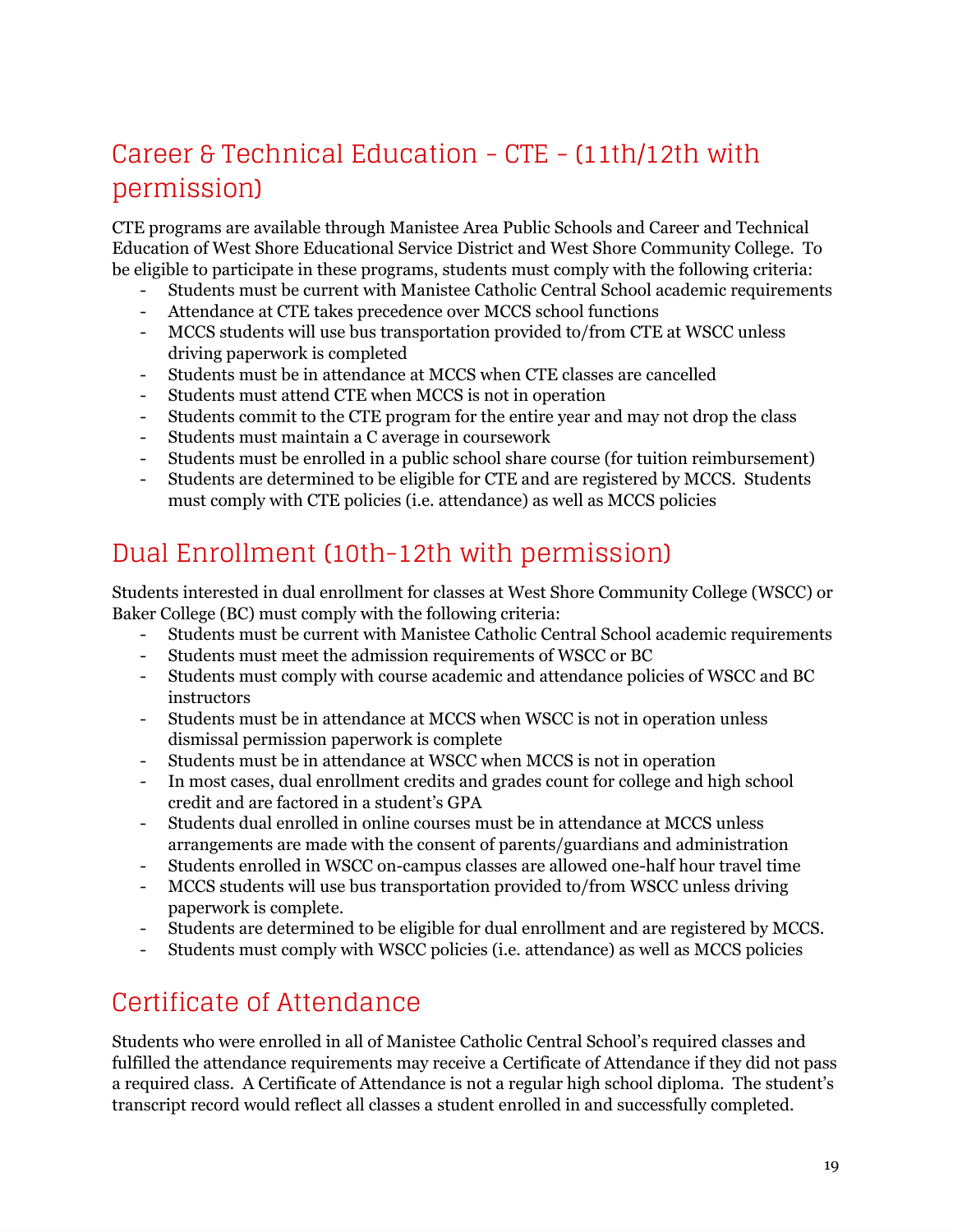### <span id="page-19-0"></span>Online Courses

Manistee Catholic Central School offers students a variety of educational opportunities on campus through online providers. Students are able to take Advanced Placement courses in a number of disciplines for which they could potentially earn college credit. In addition, online providers offer students a diverse course selection to enrich their individual needs or interests. Students participating in online courses must comply with the following criteria:

- Students must meet prerequisites for Advanced Placement and other courses
- Enrollment in online courses is contingent on the availability of comparable courses offered by MCCS.
- **If the course, or a suitable elective is available at MCCS, parents are responsible for all tuition/fees.**
- Enrollment in online courses requires administrative approval
- Students enrolled in online courses are expected to be in attendance at the scheduled times
- Final grades are based on the MCCS grading scale and assigned by the MCCS mentor
- Students enrolled in online courses must comply with MCCS marking period
- Students taking AP courses must have completed core curriculum requirements (or be in the process). Tuition and fees are the responsibility of parents/guardians. A 'C' grade will allow 50% reimbursement from MCCS; a 'B' grade = 75% reimbursement; an 'A' grade = 100% reimbursement. **AP test fees (for college credit) are the responsibility of parents/guardians. Students who fail to successfully complete an online course may be responsible for all tuition and fees associated.**

### <span id="page-19-1"></span>Credit Recovery

In the event of extended illness/emergency, students will have the opportunity to enroll in one online credit recovery course which will be paid by MCCS.

### <span id="page-19-2"></span>Standardized Testing

M-STEP - All 11<sup>th</sup> Grade Students

Northwest Education Association Measures of Academic Progress (NWEA) and MCCS, in conjunction with schools in the Diocese of Gaylord, administers the NWEA test to all students in grades K-10 (Reading/Math) and grades 2-10 (Language Usage & Science). The NWEA test allows us to evaluate our students according to national standards and provides an indicator of individualized student growth over time. The test is administered twice a year.

PSAT (Grades 8-10 Fall/Spring, 11<sup>th</sup> Grade Fall only) — **Eighth Graders, Freshman,** Sophomores, and Juniors are encouraged to register for the PSAT which is administered in October. This test qualifies students for the National Merit Scholarship.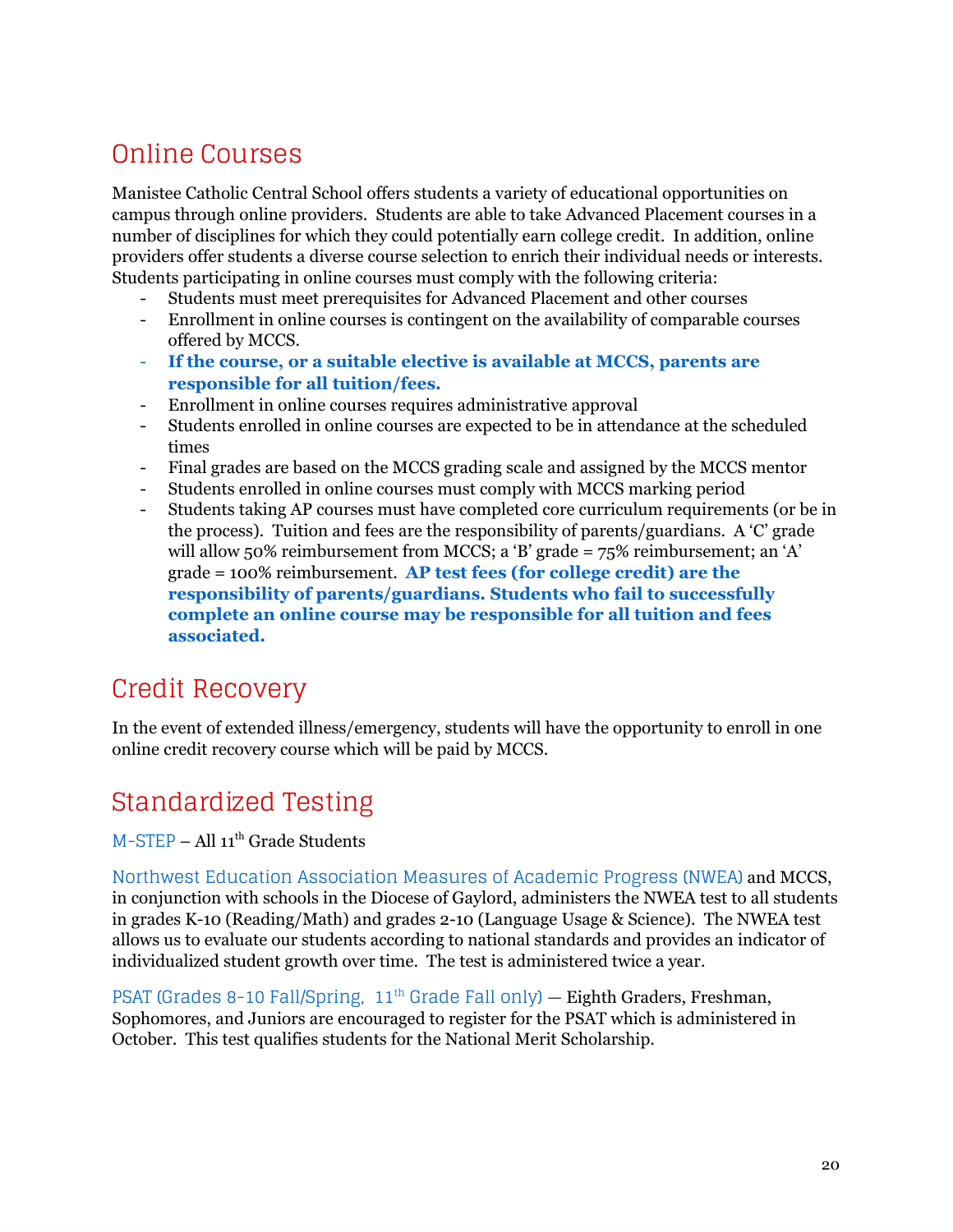ACT (Grades  $11 \& 12$ ) – Juniors may self-register to take the ACT test which is administered several times during the year. This is a qualifying test for college admission. The MCCS school code is 232403. Contact the Academic Counselor for further information or visit the ACT website: *[www.actstudent.org.](http://www.actstudent.org/)*

SAT/WorkKeys/MME (11<sup>th</sup> Grade) — The SAT/WorkKeys/MME will be administered at MCCS to all Juniors during the State of Michigan testing window in the Spring. Refer to the Divine Mercy/MCCS Calendar for specific dates.

The PACT and Classical Learning Test (CLT) may be offered to middle and high school students.

ACRE — Assessment of Catechesis/Religious Education (Grades 5, 8, 11). The ACRE test is administered in May and assists MCCS in assessing our religion curriculum and meeting national and diocesan standards.

## <span id="page-20-0"></span>Attendance

### <span id="page-20-1"></span>Philosophy

The school is responsible for the students during the school day. To help students learn punctuality, they are required to be on time, attend chapel and all of their classes and activities, and to remain on school grounds until the end of the school day. Regular attendance and punctuality on the part of the student is important. Parents/guardians should assure that their students arrive and depart from school in a timely fashion. **The school day begins at 7:55 AM and ends at 3:00 PM.** Non-bus students should not arrive before 7:35 AM.

### <span id="page-20-2"></span>Policy and Procedures

- 1. *Truancy: Michigan Compiled Law 380.1561 Act 451* states that every parent, guardian or other person in this state having control and charge of a child from the age of six to the child's sixteenth birthday shall send that child to a school during the entire school year. The child's attendance shall be continuous and consecutive for the school year fixed by the school district in which the child is enrolled. The compulsory school attendance law recognizes an educational value in regular school attendance. A school district may consider attendance in determining a student's grade in a course. In the event of excessive unexcused absences, MCCS will notify proper truancy authorities.
- 2. The teacher's class book and RenWeb attendance will be the official books of record for the attendance purposes under this policy.
- 3. Students participating in school sponsored events will be considered an excused school related absence. **Students must follow the procedure for a pre-arranged absence to complete necessary coursework.**
- 4. Students losing credit in a class because of attendance (at 15 absences) will remain in the class for the rest of the semester and if the student is doing passing work, the student will receive a grade of no credit (NC) rather than a failing grade.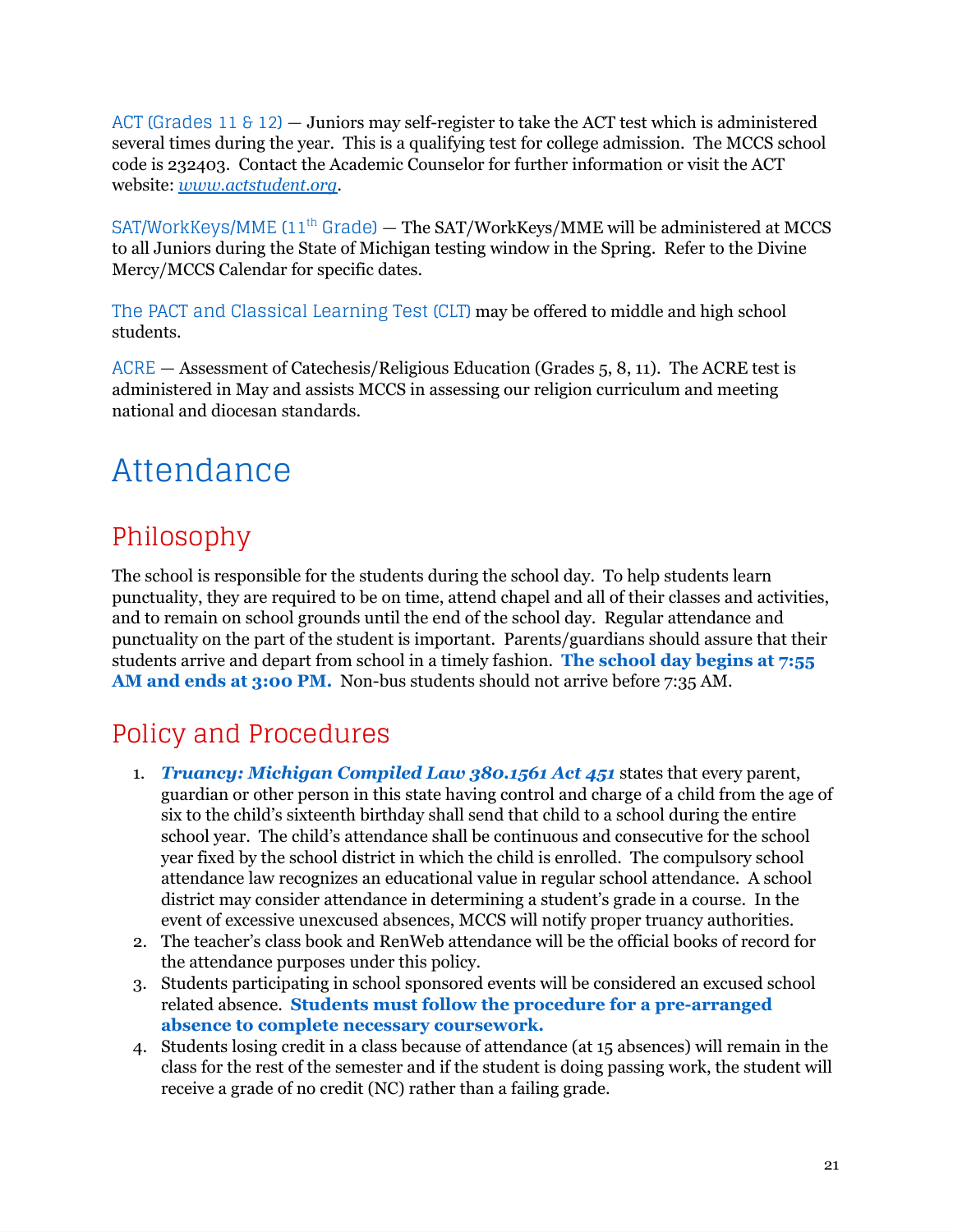- 5. After five unexcused absences or after ten excused and unexcused absences from a class in a semester, a letter will be mailed home to the parents/guardians.
- 6. If a student reaches ten unexcused absences in a course/class, they will be reported to the Manistee ISD Superintendent in accordance with the Truancy Plan. MCCS will follow the Manistee ISD Truancy Plan. Go to [www.manistee.org](http://www.manistee.org/) and click in the Truancy Policy tab for information.
- 7. Students who have exceeded the absences due to extenuating circumstances, and who feel they would like to justify their absences, may apply in writing to the Principal for a hearing before the Disciplinary Review Committee. The student and his/her parents or guardian may appear and present evidence to be taken into consideration for a waiver of the policy. The Principal must receive this request for a hearing no later than two weeks after the student's  $14<sup>th</sup>$  absence. Students may be expected to complete additional coursework or enroll in an online credit recovery course to compensate for the lost instructional opportunity.

NOTE: Parents/Guardians should call the school office on each morning of their child's absence and state the reason for the absence. Please call the school office (723-2529) between 7:35 AM and 8:00 AM. If a parent call is not received, the school will call the parent at home or place of employment when students are absent.

### <span id="page-21-0"></span>Excused Absences (Authorized)

Students may not excuse themselves from school. Seniors are allowed two days for college visits through the end of third quarter and juniors are allowed two days for college visits during second semester.

### <span id="page-21-1"></span>Authorized absence

If your absence is authorized, your teachers will allow you to make up the work you missed according to the teacher's make-up policy. Illness, funerals, necessary doctor or dental appointments, and pre-arranged absences are examples of authorized absences.

### <span id="page-21-2"></span>Make-up Policy

<span id="page-21-3"></span>Students will have two days to make up work for each day absent.

### Unexcused Absence

Any absence which is unauthorized by the school is an Unexcused Absence. Examples of unexcused absences are skipping class, skipping school Mass, not returning to a class, failure to contact the school regarding an absence, staying home without parental knowledge, over sleeping, etc. When a student is unexcused, there is an academic consequence: The student will only receive up to 50% credit on the missing work. Tests and quizzes missed will receive 0 credit. If you have an unexcused absence your parents/guardians must contact the school within a reasonable amount of time to provide rationale.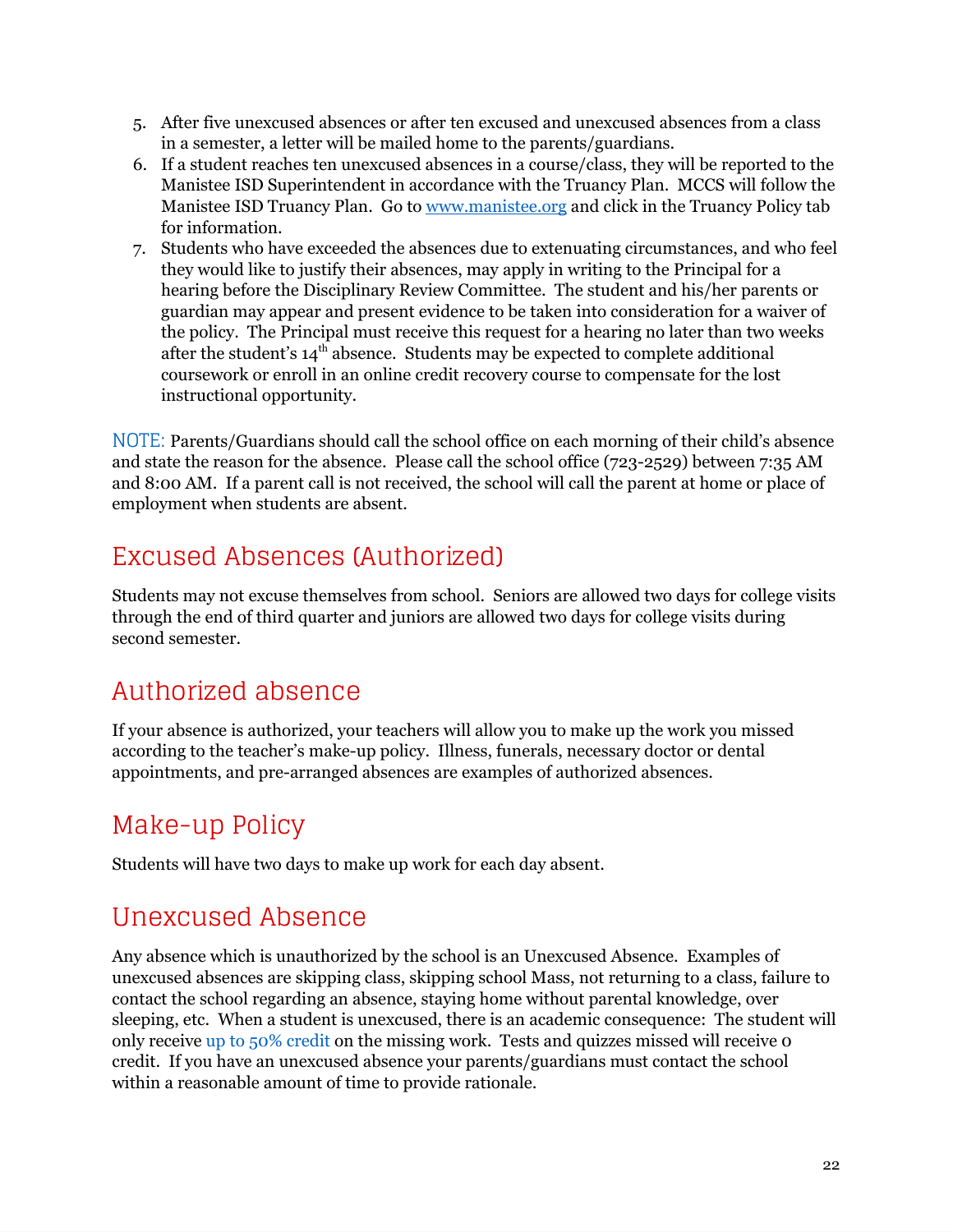### <span id="page-22-0"></span>Pre-Arranged Absences

Please provide the school with as much warning as possible for absences so that teachers may provide necessary work and/or instructions to make-up work. To ensure teachers are able to prepare work for your absence, please notify at least one week prior to date (as possible).

- The parent/guardian must sign out the student in the office  $(K-8th)$ .
- Upon returning, students must sign in.
- Failure to adhere to the above procedure will result in an unexcused absence. It is understood that,when a student leaves the school premises, the parent/guardian responsibility begins and the school is not liable for that student until he/she returns to

the school.

### <span id="page-22-1"></span>Tardiness

Tardiness hinders the development of a responsible person and *is detrimental to ef ective class instruction.* The fourth unexcused tardy in a semester, and each subsequent one, will result in a detention (6th-12th) or in a meeting with parents/guardians to resolve the issue (K-5th). Students arriving tardy to school must sign in the office. In order for a class tardy to be excused the students must present a note from the staff member by whom the student was detained. Parents please contact the front office with an explanation for the student's tardy.

### <span id="page-22-2"></span>Extra-Curricular Attendance Policy

Students must be in school attendance on the day of the event. A student may neither attend nor participate in an athletic, co-curricular event, or practice if absent that day. Doctor appointments, etc., should be scheduled outside of school hours. Should a student be absent unexcused on a Friday (or the last day of school for the week) he/she may neither attend nor participate in such activities over the weekend without the expressed permission of the Principal or designee.

### <span id="page-22-3"></span>After-school

It is school policy that students must be supervised at all times. Therefore, students are not to remain after school (past 3:30 PM) on their own waiting for rides, etc. Students are not to be on school premises during non-school hours unless there is an approved supervising adult present.

## <span id="page-22-4"></span>Student Code of Conduct

This handbook contains guidelines for conduct expected of students attending Manistee Catholic Central School. The purpose of rules is to reinforce values that maintain effective learning conditions within the classroom and the school and to guide the growth of the students in habits, abilities, and attitudes which characterize Catholic education. The guidelines are not assumed to be all-inclusive.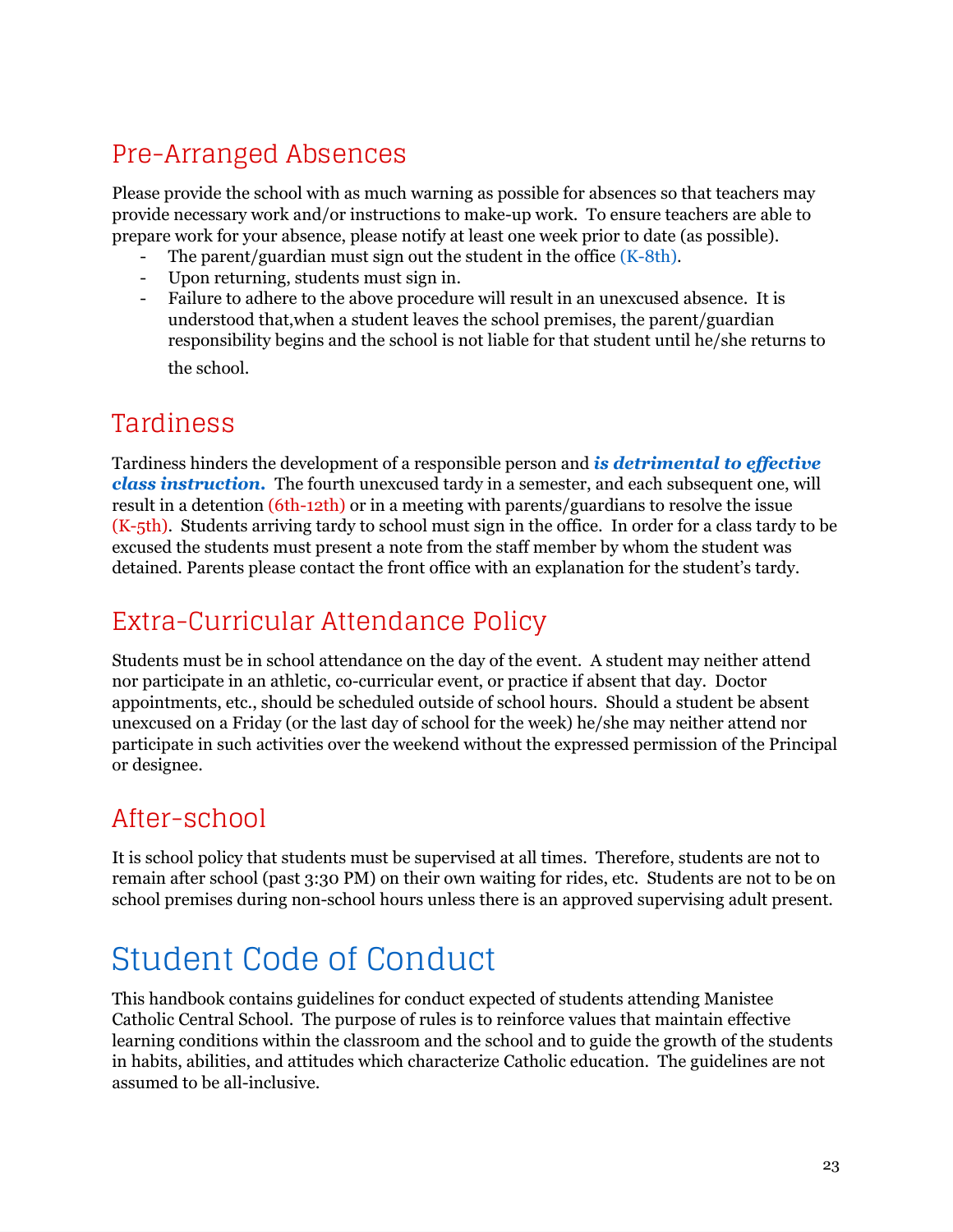Students who attend MCCS are expected to devote their energies to learning and make sincere efforts to do their best work. They are to accept responsibility for their own actions, respect authority or school personnel and the personal property rights of others, and conform to the laws of the Church, the community, state, and nation.

In general, students are to conduct themselves in such a manner that they do not violate civil or criminal law and are to behave in such a manner that their actions will be beneficial to the good of the Christian Community. Failure to do so could result in disciplinary measures from school.

Accidental or purposeful damage to or theft of school property will result in the person(s) responsible paying the cost of repair or replacement of the damaged or stolen item. Further disciplinary action will be taken in cases where damage is purposeful. The staff and students will actively and properly participate in the religious activities of the school and their respective parishes.

The staff and students are expected to respect self, other staff members, other students, and visitors. This respect is to be evidenced through the proper usage of language, courteous actions, and tone of voice; through the avoidance of verbal, emotional, and/or physical abuse; through concern for others; through being neatly and modestly dressed and groomed; and through prompt response to politely do what one is asked to do.

### <span id="page-23-0"></span>Discipline Policy

In today's society discipline is thought of in a negative light. *"The Lord disciplines him who He loves"* (Hebrews 12:6). Discipline is not what you do to someone; it is what you do *for* someone. Through the message of the Gospels, and the examples of the Saints, we have been given models to live by. If a student chooses not to abide by the guidelines of the code of conduct, that student then would be subject to receiving consequences to help him/her get back to the teachings of Christ through the school.

## <span id="page-23-1"></span>Authority of the Administration

Since the administration has the responsibility for the activities and climate of MCCS, the administration has the authority to interpret the regulations and guidelines and to take necessary action to see that they are observed by everyone in the MCCS family.

Furthermore, students and parents have selected MCCS, and the school has accepted students on the basis that they comply with the rules and regulations set forth by the school. There are many rules and regulations that are not officially listed but clearly follow from the mission, perspective, and philosophy of MCCS; therefore, the school reserves the right to control policies in this handbook and discipline behavior listed and not listed in this handbook.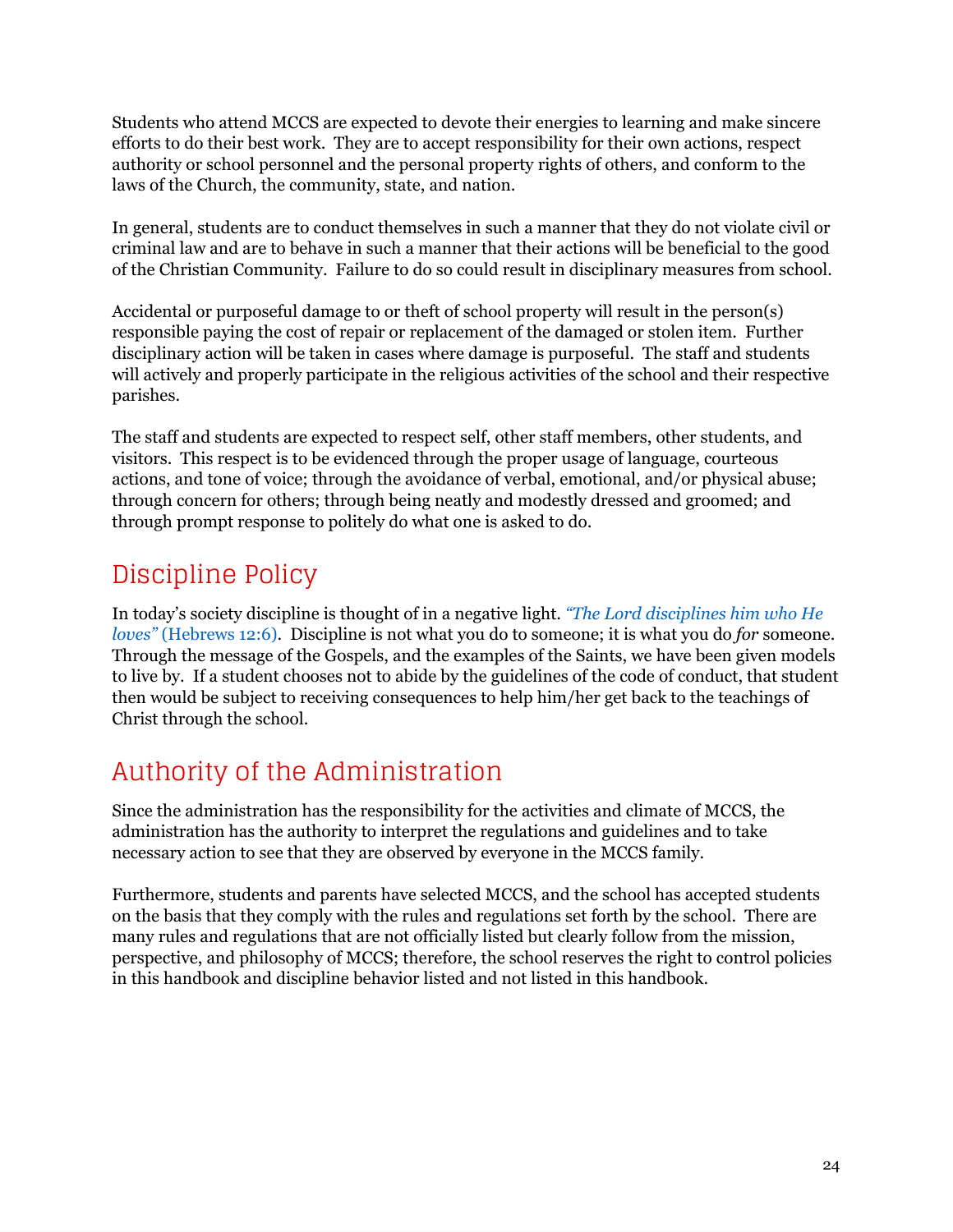## <span id="page-24-0"></span>Inappropriate Behavior at Manistee Catholic Central School

- Disrespect to others and the physical plant (including the cafeteria)
- Disturbing classroom learning
- Tardy/absent (unexcused)
- Disobedience/insubordination
- Dress code/grooming violation
- Vandalism
- Parking lot violation/reckless driving
- Crude or profane language/behavior
- Fighting
- Being unprepared for class
- Failure to complete class work
- Poor attitude/argumentative
- Cheating/dishonesty/plagiarism
- Gross misconduct
- Harassment, sexual, physical, verbal, cyber, or otherwise
- Inappropriate bus behavior
- Public action that brings disrespect to MCCS
- Inappropriate use of social media
- Chronic misbehavior
- Computer/technology violations
- Weapons in the school or on school grounds
- Substance abuse
- Food or beverage in class without teacher consent
- Public displays of affection
- Failure to serve a detention
- Cell phone, iPod, smart-watch, etc. used during school day - and not checked-in at the office or kept in a vehicle
- Class pranks aimed at the school, staff, or parish

### <span id="page-24-1"></span>Standard used to Assign Consequences

When the Principal or discipline designee has deemed that an infraction is more likely than not to have occurred, a consequence may be assigned. The student may receive loss of privileges and or detention for not following the standard code of conduct. Students must retain a satisfactory discipline, attendance, and academic record in order to retain privileges.

The discipline policies of MCCS attempt to foster an environment that promotes the total Christian education of the student. If this goal is to be realized, discipline is necessary to provide for the orderly growth and development of the individual and to assure the health and safety of each student. Cooperation is expected and students are held responsible to conduct themselves according to the norms set forth by the faculty and administration.

With this cooperation, the discipline system will serve as a positive element in the school, helping to build a Christian atmosphere. Unacceptable behavior, disobeying rules and regulations of the school, showing disrespect for anyone, or other acts of discourtesy will not be tolerated at any school function, activity, or sporting event. Rather, we encourage appropriate dress that is modest and words and actions that imitate Christ. Parents will be notified of serious violations. The administration feels very strongly that parents, teachers, and students should work together to achieve these common goals.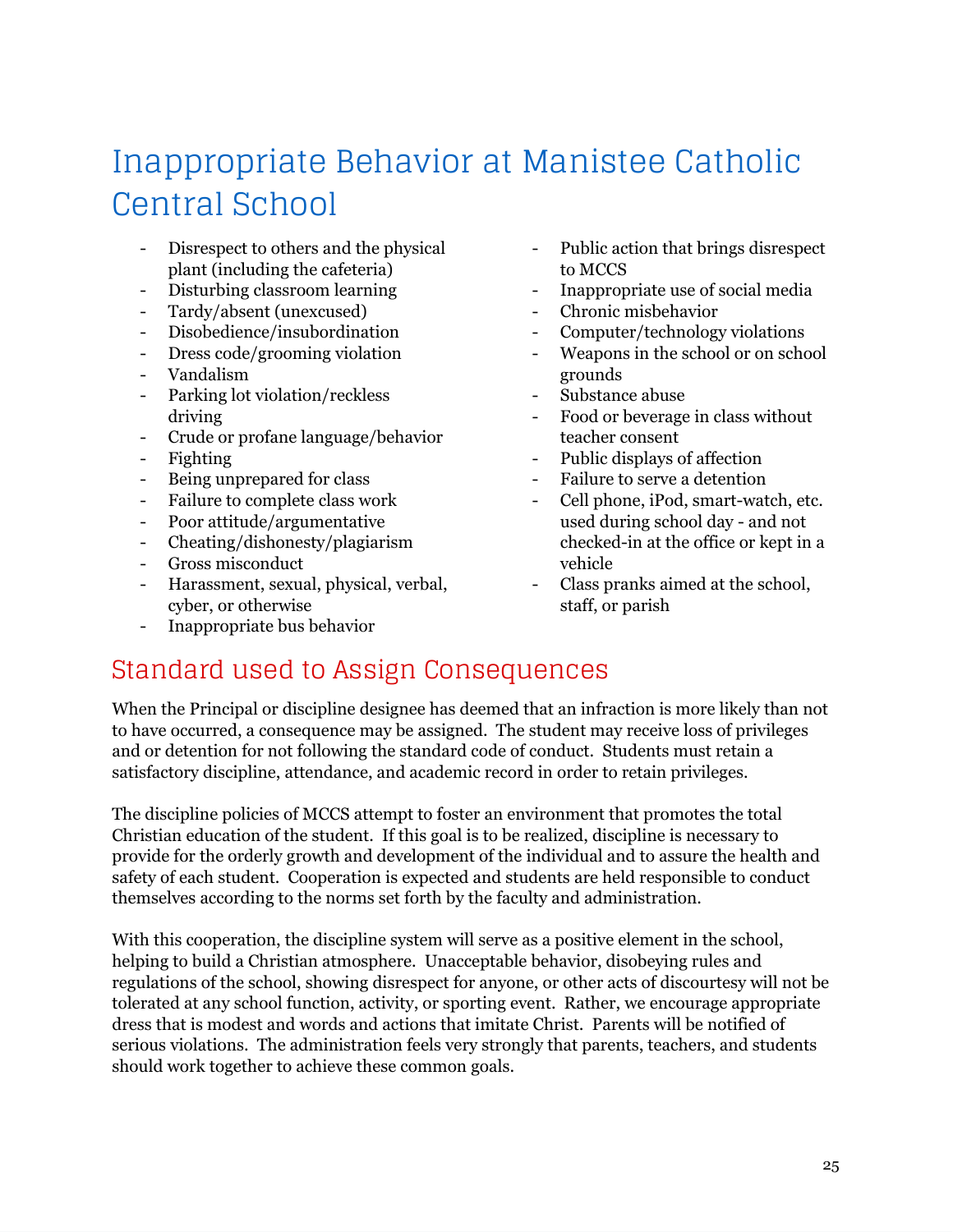### <span id="page-25-0"></span>Disciplinary Guidelines and Procedures

Normal discipline is the responsibility of the student with the guidance of the classroom teacher. If poor conduct or attitude becomes an insistent problem, the teacher is to make contact with the parents/guardians to enlist their cooperation. If this fails, the student is reported to the Administrative Discipline Team. They will assess the situation and then determine the action to be taken. The Principal may determine an 'in-school' or 'at home' suspension of one to three days or more.

Parent conferences (with teacher(s) and Administration) are required in all cases of chronic or serious discipline cases. If a child is suspended, parents will be notified directly and be requested to attend a joint conference with their child, the Academic Counselor, and Principal. Depending on the case and in accord with Diocesan guideline, the Principal will place the student on probation, suspension, or in rare instances, recommend expulsion to the Pastor.

## <span id="page-25-1"></span>Disciplinary Consequences (Grades K-5)

### <span id="page-25-2"></span>Classroom consequences

Depending on the action necessitating discipline, the teacher will determine the consequence (e.g. loss of recess time, reflective essay, speaking with students involved in conflict, etc.). Classroom rules are established by each teacher. When the Principal is forced to act on a discipline problem, the following are the general guidelines:

- 1. Discussion with the student and parents/guardians notified
- 2. Parent/guardian, student, Principal and/or designee, and teacher, meet to solve the problem
- 3. A behavior plan may be initiated for persistent problems
- 4. The Principal and/or designee has the right to determine the initial level of consequence

## <span id="page-25-3"></span>Disciplinary Consequences (Grade 6-12)

Student assigned one-hour after-school detention. Level 1 detentions begin at 3:00 PM and end at 4:00 PM. The students are to report to the office at 3:00 PM.

working

school or on Saturday morning.

Student will be assigned a detention to be served after Student assigned a suspension.

LEVEL 1: LEVEL 2: LEVEL 3: LEVEL 4: LEVEL 5:

The student will not be admitted back to school until a parent conference has occurred. Possible longer suspensions.

Student suspended up to ten days (or more) depending on the infraction and/or possibility of expulsion.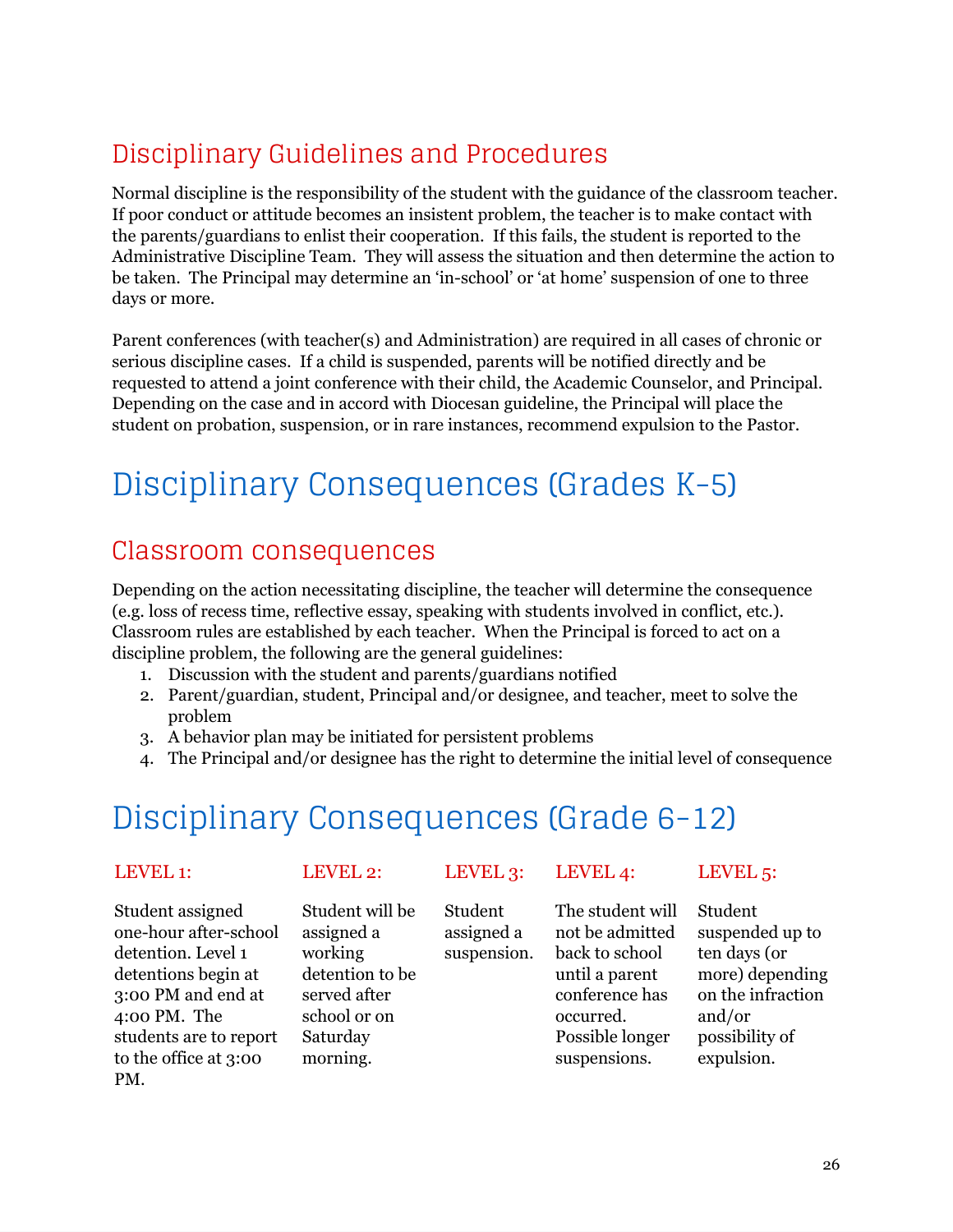Note: The student will not participate in any extra-curricular academic or athletic activities for the duration of the suspension. The levels are not necessarily progressive and consequences are assigned at the discretion of the administration. Students will serve detention on the assigned day. For examples of level four and five offenses, please see pages 20-21.

### <span id="page-26-0"></span>Level 4 and 5 Offenses and Grounds for Suspension or Expulsion

*(It should be noted that many of the of enses are both civil and criminal in nature. Students who commit the of enses could expect criminal and or civil court action and possible incarceration.)*

#### <span id="page-26-1"></span>Persistent Disobedience

Persistent Disobedience is recurring cases or instances of refusal to obey school personnel or to comply with school rules and regulations.

#### <span id="page-26-2"></span>Arson

Arson is the act of willfully burning or attempting to burn any building, structure, personal property or school property.

#### <span id="page-26-3"></span>Behavior altering substances

Violation of behavior altering substances is the act of possessing, using, selling, or transferring any stimulating, depressing, or behavior altering substance without a prescription.

#### <span id="page-26-4"></span>Illegal substances

No student shall use, possess, or distribute alcoholic beverages or controlled substances. If a student is found in violation of the above rule, he/she will be expelled unless their family agrees to complete a substance abuse program. Any fee for the program will be the responsibility of the student and his/her guardians.

#### <span id="page-26-5"></span>Bomb threats

A bomb threat is the act of disrupting school procedures by placing, threatening to place, or falsely reporting explosive or flammable devices on school property.

#### <span id="page-26-6"></span>Extortion

Extortion is the act of securing or attempting to secure money or other items of value in school, or on school property, by the use of threats or violence.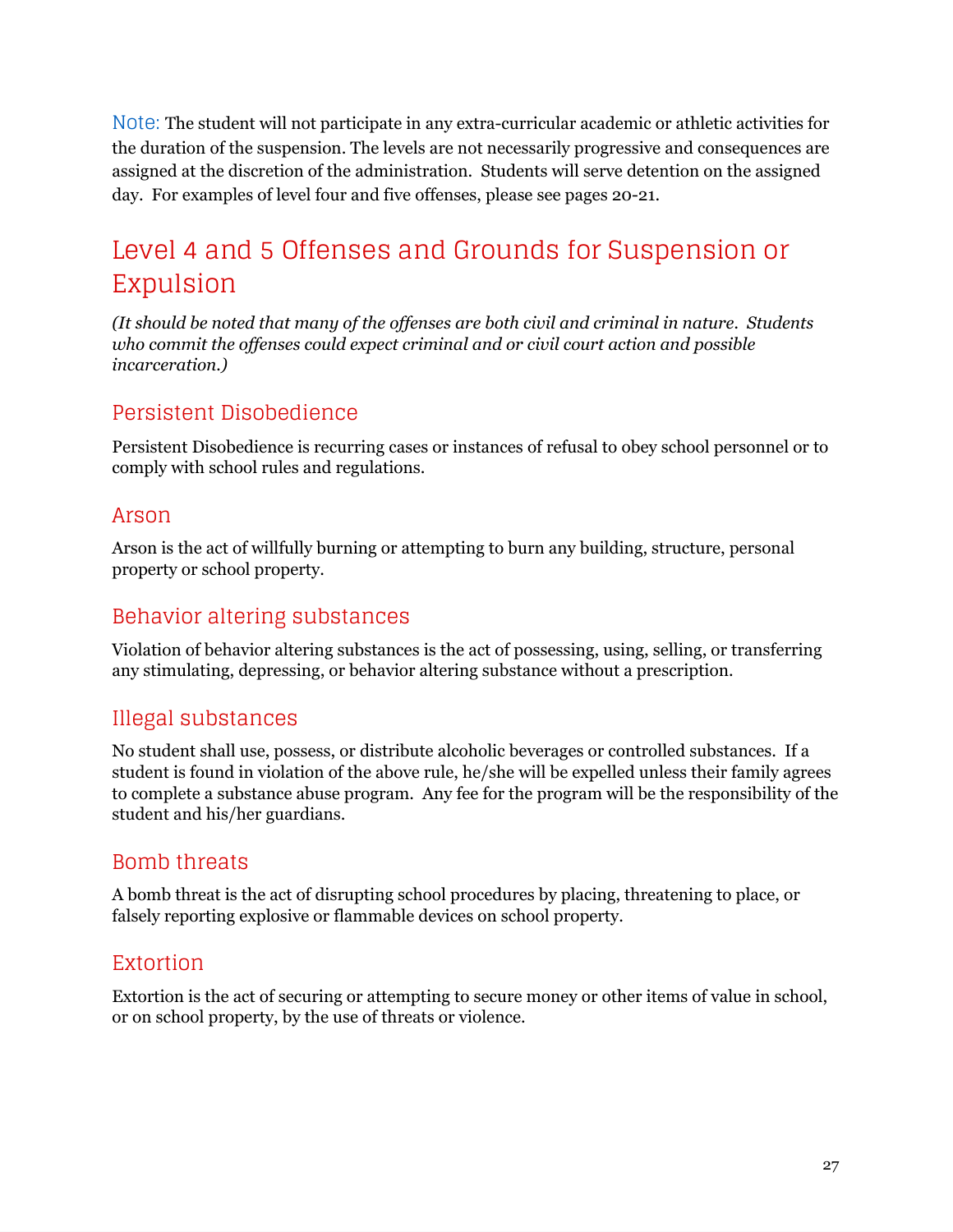#### <span id="page-27-0"></span>False Alarm

A false alarm is the act of falsely initiating a fire alarm, or the reporting of fire or other catastrophe.

#### <span id="page-27-1"></span>Fireworks or explosives

Violation of fireworks or explosives is the act of possessing, using or threatening to use, any substance of prepared chemicals on school property that are capable of inflicting bodily harm or disrupting the educational process.

#### <span id="page-27-2"></span>Forgery

<span id="page-27-3"></span>Forgery is the act of falsifying in writing names, times, grades, addresses, or other data.

#### Inciting others to violence or disobedience

Inciting others to violence or disobedience is the act of encouraging by words, actions, deeds, demonstrations, or protests which disrupts the educational process of the school.

#### <span id="page-27-4"></span>Physical attack

Physical attack is the act of physically assaulting any person on school property going to or from school.

#### <span id="page-27-5"></span>Weapons

Possession or use of weapons, transferring, using or threatening the use of any weapons or any object used with the intent to cause bodily harm (See Diocesan School Policy Book, Policy 4112 for more details).

#### <span id="page-27-6"></span>Safety equipment

Violation of safety equipment is the act of tampering with any fire extinguishers, safety signs, and other safety devices.

### <span id="page-27-7"></span>Marijuanna, CBD, Tobacco & Vaping

Smoking, chewing, or vaping is not permitted on school property. Violation is the sale, use, or possession of products on school property or at a school related activity.

#### <span id="page-27-8"></span>Theft and possession of stolen property

Theft and possession of stolen property is the act of dishonestly acquiring the property of another or others in the school or on school grounds.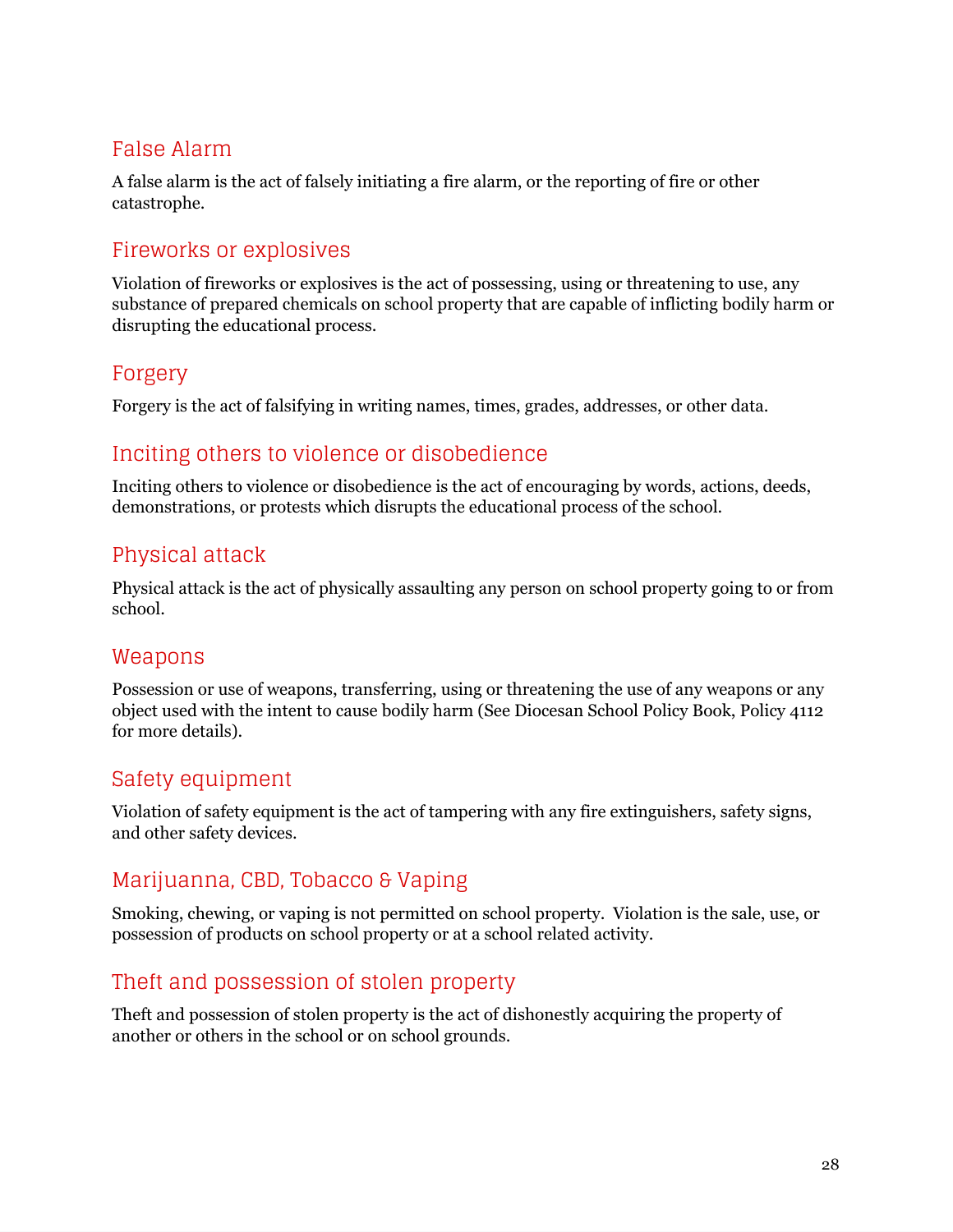### <span id="page-28-0"></span>Vandalism

Vandalism is the act of willful destruction or damage to property belonging to the school or others.

#### <span id="page-28-1"></span>Personal harassment

Including sexual harassment, which is unwelcome sexual advances, requests for favors, and other verbal or physical contact of a sexual nature. It is unlawful and will not be tolerated in the school setting. Personal harassment also includes other forms of harassment such as verbal, written, or any other actions that are inappropriate to students, staff, and personnel.

#### <span id="page-28-2"></span>Cheating

Participating in any action that allows a student to submit work that is not his/her own for credit.

#### <span id="page-28-3"></span>Possession of dangerous material

Any material deemed as hazardous to the student and staff is not allowed on school premises. This includes materials such as matches, lighters, and knives.

### <span id="page-28-4"></span>Plagiarism

<span id="page-28-5"></span>To knowingly take ideas or writings from another and pass them off as one's own.

### Copyright Violations

To violate any of the rights provided by the copyright law to the owner of the copyright, including literary, dramatic, musical, artistic, and other intellectual works.

### <span id="page-28-6"></span>Cyberbullying and online harassment

It is a crime in Michigan to post a message to or about an individual through the use of any medium of communication including the Internet or a computer, computer program, computer system or computer network, or other electronic medium of communication without that individual's consent. MCL 750.411s.

## <span id="page-28-7"></span>Suspension (All Grades)

Full participation in community activities at Manistee Catholic Central School including class attendance and extra-curricular activities, is a privilege. It may be withdrawn from those whose behavior contradicts the policies of the school. **For serious behavioral situations, two types of suspensions exist: in school and at home.** When a student is suspended for any reason, his/her parents/guardians are contacted by phone. The student is either sent home or placed in a specified area of the school to serve his/her suspension. A suspension may be for one day or several days depending on the severity of the violation.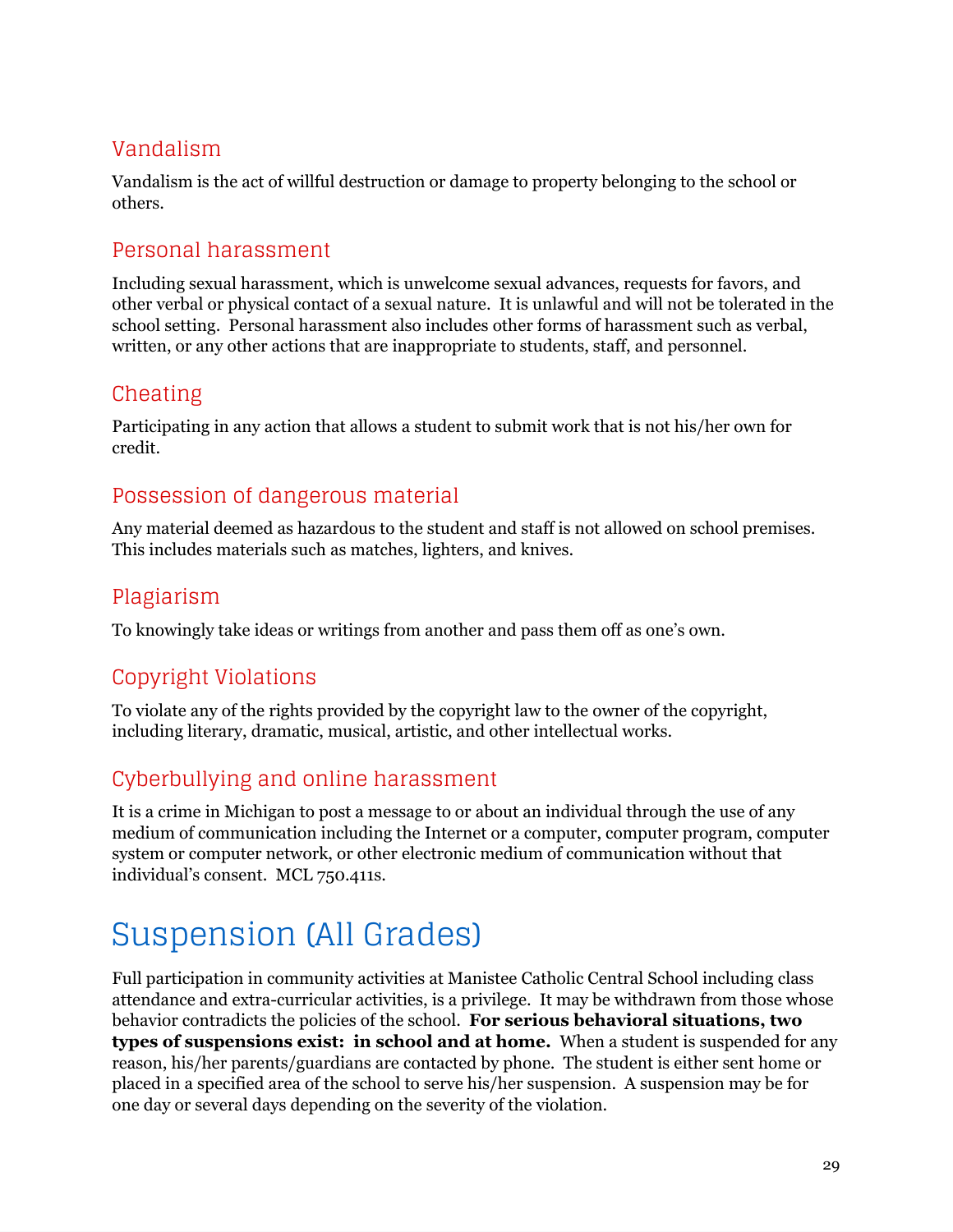# <span id="page-29-0"></span>Expulsion/Withdrawal

### <span id="page-29-1"></span>Reasons for expulsion and /or withdrawal:

- A student who consistently neglects his/her schoolwork to the extent that he/she adversely affects other students;
- A student who is a constant discipline problem or displays chronic misbehavior;
- A student who shows by his/her general attitude and/or behavior that he/she is at odds with the philosophy of education or discipline present at Manistee Catholic Central School;
- A student who threatens the emotional or physical well-being of the student body and/or staff

## <span id="page-29-2"></span>Off-Campus Discipline

The philosophy of MCCS is based on the belief that the parents are the primary educators of their children. The administration of MCCS looks toward the parents as the disciplinarians for events that happen off-campus/after school. Even though MCCS does not want to get involved in unsanctioned off-campus activities, events may occur off-campus (including social media posts) that have a detrimental effect on MCCS and the ability of the faculty and administration to uphold the mission and policies of MCCS. Under such circumstances, the administration reserves the right to take disciplinary action up to including expulsion.

## <span id="page-29-3"></span>Extraordinary Exclusion

When students enter MCCS, they understand and agree that the school reserves the right to exclude them at any time if their conduct, attitude, or academic standing is regarded by the school administration as unacceptable. It is understood and agreed that MCCS, or any of its administrative officers of faculty, shall not be liable in any way whatsoever for such exclusion.

## <span id="page-29-4"></span>Discipline Team/ Disciplinary Review Committee

Within the school year in any instance involving suspension or expulsion, the Administration may convene the Discipline Team to review the situation. The Principal selects the Discipline Team. The members of the committee will review the case, listen to all the facts from the parties involved, and make recommendations. These recommendations are presented to the Principal (and Pastor as necessary). The Principal or designee notifies the parents or guardians of the decision in writing.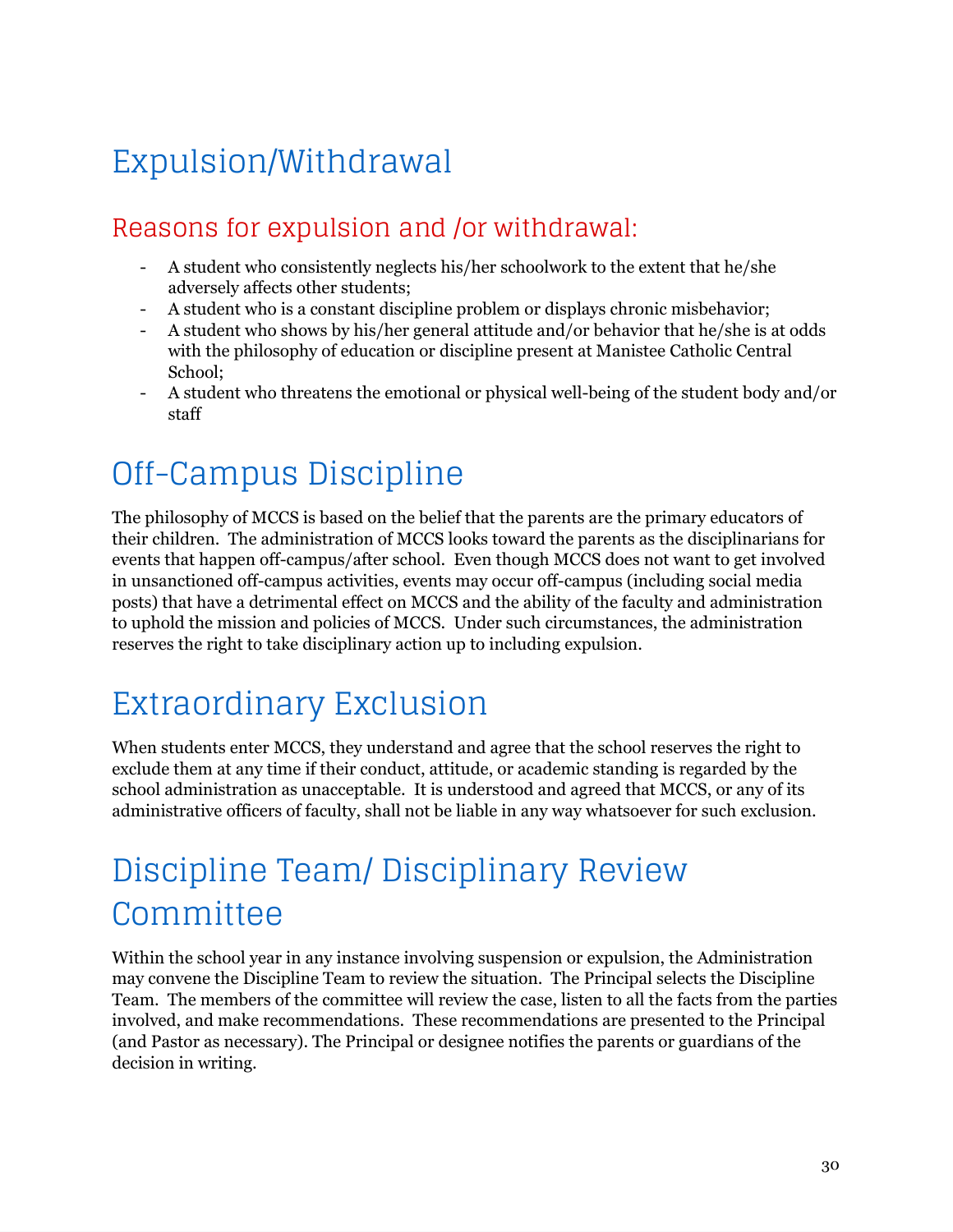## <span id="page-30-0"></span>Dress Code Philosophy Statement

Manistee Catholic Central School's dress code is predicated on the belief that each student is created in *God's image* and *our bodies are the Temple of the Holy Spirit* (Cor. 6:19). Each student's God-given talents and gifts are demonstrated through behavior, action, and achievement in academics, service to others, athletics, spirituality, and character development.

The Dress Code is intended to focus energies on that which is spiritual and academic while students are in the building: this includes before, during, and after school hours.

<span id="page-30-1"></span>Uniforms must always be in good repair.

### Girls: Grades K-5 (No makeup allowed)

#### Shirt

Oxford shirt: White or light blue  $-3/4$  sleeve, short, or long-sleeved Polo: Red, navy/light blue, or white,  $\frac{3}{4}$  sleeve, short, or long-sleeved. Turtlenecks: Red, white, or navy and must be worn under sweater or crewneck sweatshirt Plain white T-shirts: May be worn under polos, turtlenecks, shirts, or sweaters. \* All shirts must have a collar and be tucked in

#### Slacks/shorts/capris

Navy Blue only; twill or corduroy, elastic waist, plain front, pleated, mid-rise. Shorts may be worn during the months of September and October, and May and June. They may not be any higher than 3" above the knee. No tight fitting pants or leggings by themselves.

#### Skirts/skorts

Navy blue, khaki, or plaid; pleated skirt, A-line skirt, stretch chino skirt, or navy culottes. No cargo style. Must be of modest length, no higher than 3" above knee.

#### Dresses/Jumpers

Polo style dresses, long or short sleeve, in red, white, or blue. Must be of modest length, no higher than 3" above knee. Navy blue or plaid jumper. Must wear a red, white, or blue shirt with a collar underneath. Must be of modest length, no higher than 3" above knee.

#### Sweater

All sweaters/all styles; solid colored — red, white, and navy.

#### Sweatshirt

Crewneck sweatshirt, navy or red. Hoods and hoodies are not acceptable in Mass. No zippers. Sweatshirts must have an obvious MCC affiliation.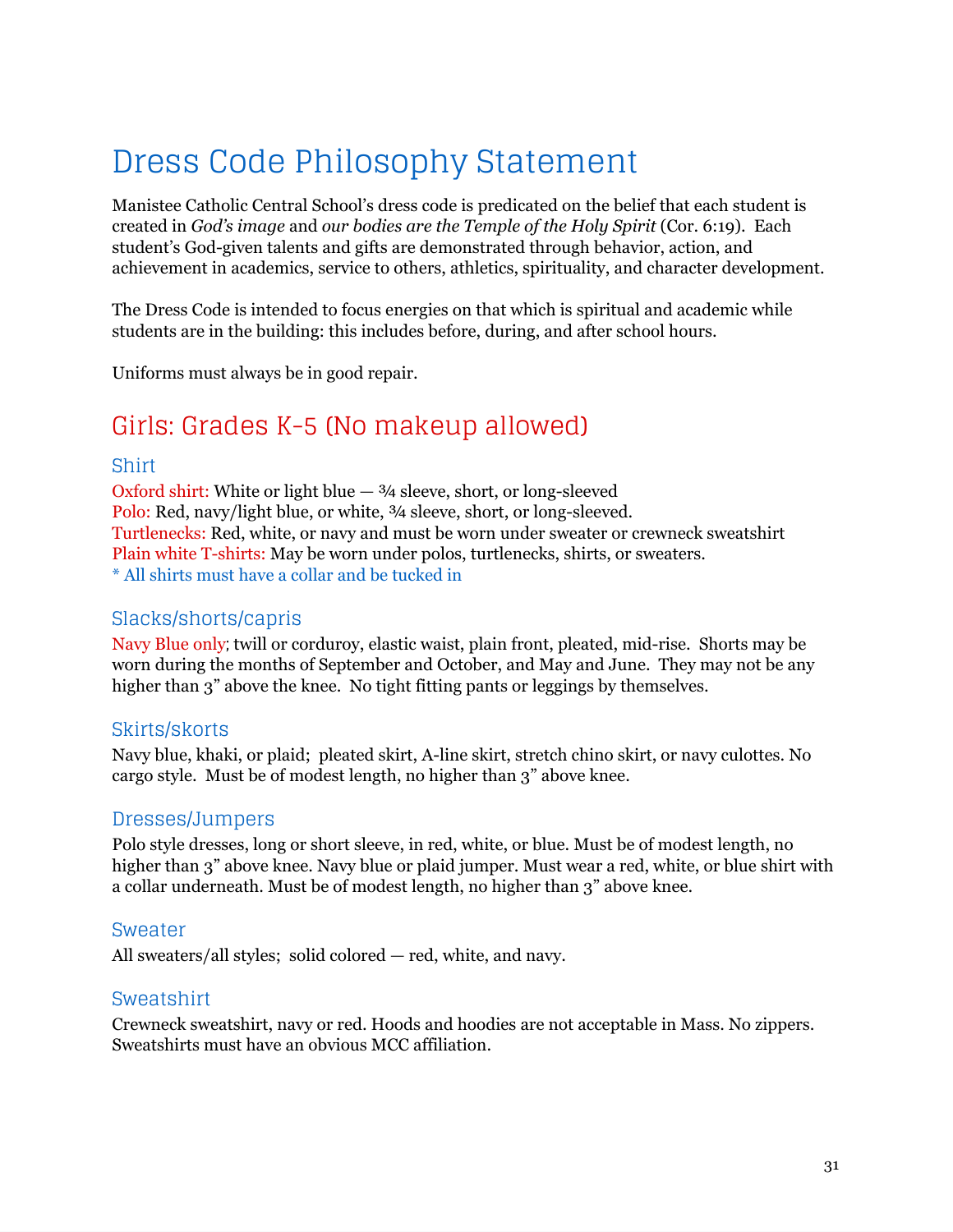#### Socks

Solid color; white, black, or navy ankle length or knee high socks. Solid, non-textured tights or leggings if dresses or skirts are worn. Nylons in nude or beige colors.

#### Shoes

Athletic shoes are highly recommended but casual or dress shoes may be worn. Heel restriction-1". Shoes must have a back strap and closed toe, no sandals.

### <span id="page-31-0"></span>Boys: Grade K-5

#### Shirt

Oxford shirt: White or light blue — short, or long-sleeved Polo: Red, navy/light blue, or white, short or long-sleeved Turtlenecks: Red, white, or navy and must be worn under sweater or crewneck sweatshirt

#### Slacks/pants/shorts

Navy Blue only; twill or corduroy, elastic waist, flat front, pleated. Shorts may be worn during the months of September and October, and May and June. NO CARGO STYLE.

#### Sweater

All sweaters/all styles; solid colored — red, white, and navy.

#### Sweatshirt

Crewneck sweatshirt, navy or red. Hoods and hoodies are not acceptable in Mass. No zippers. Sweatshirts must have an obvious MCC affiliation.

#### Socks

Solid color; white, black, or navy

#### Shoes

Athletic shoes are highly recommended but casual or dress shoes may be worn. Shoes must have a back strap and closed toe, no sandals.

### <span id="page-31-1"></span>Girls: Grades 6-12

#### Shirts

All shirts must have MCCS logo (except for oxfords) Oxford shirt: White or Light Blue  $-3/4$  sleeve, short, or long-sleeved. Polo: Red, navy, white;  $\frac{3}{4}$  sleeve, short, or long-sleeved. Turtlenecks: Red, white, navy; must be worn under sweater or crewneck sweatshirt Plain white t-shirts: May be worn under polos, turtlenecks, shirts, or sweaters. \* All shirts must have a collar and be tucked in

\* No strapless or spaghetti strap tops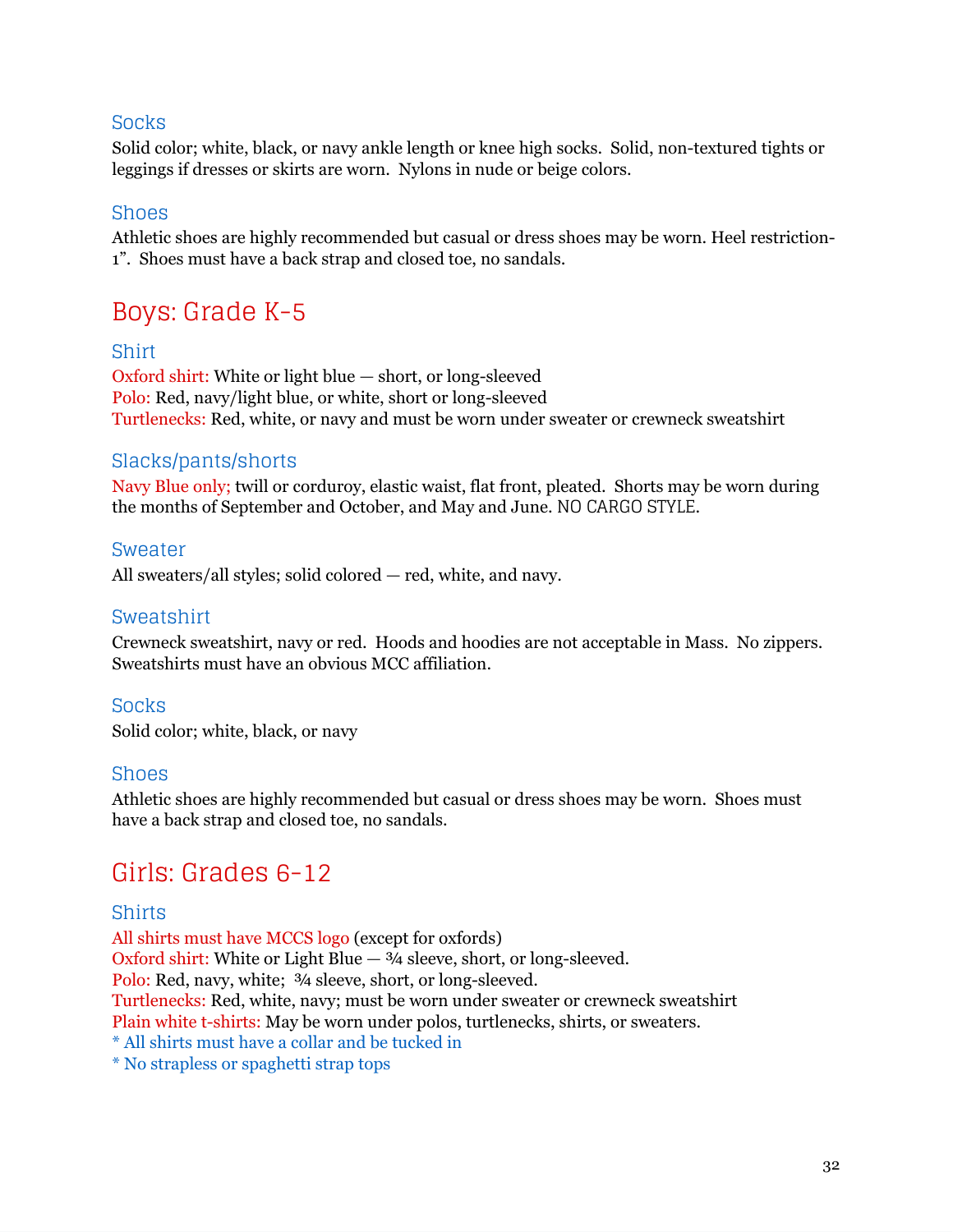#### Sweater

**Must have MCCS logo with the** (except for cardigans)**.** All sweaters/all styles; solid colored — red, white, and navy; *Must be worn with a collared uniform shirt.*

#### Sweatshirt

Crewneck sweatshirt, navy or red. Hoods and hoodies are not acceptable in Mass. No zippers. Sweatshirts must have an obvious MCC affiliation.

#### Slacks/shorts

Navy blue or khaki relaxed fit dress slacks or capris; Elastic waist chinos, plain front, pleated, mid-rise, or corduroy. Shorts may be worn during the months of September and October, and May and June. They may not be any higher than 3" above the knee. NO CARGO STYLE. NO LEGGINGS. No tight-fitting or skinny-leg style pants. Pants must be relaxed fit and not tight fitting.

#### Skirts/skorts

Navy blue or khaki; kilt or pleated skirt, A-line skirt, stretch chino skirt. NO CARGO STYLE. Must be of modest length, no higher than 3" above knee. Plaid skirts from Land's End may be worn in the following styles/colors – plaid A-line or plaid pleated in Classic Large Navy, Classic Navy, or Clear Blue Plaid. Must be of modest length, no higher than 3" above the knee.

#### Socks

Solid colored socks, tights, knee highs (white, black, navy if worn with skirt, capris, or shorts). Nylons in nude or beige.

#### Shoes

Students may wear dress or tennis shoes of their choice that do not draw adverse attention to the wearer. Clog style shoes are permissible. Sandals may be worn during the months or September, October, May, and June only. Socks are optional with the wearing of sandals. Sandals must have a back strap. There is a 1  $\frac{1}{2}$  heel restriction on all shoes.

#### Belts

<span id="page-32-0"></span>Solid brown or black colors only. No ornamentation or wording. Belts must be worn.

### Boys: Grades 6-12

#### Shirts

All shirts must have MCCS logo (except for oxfords) Oxford shirt: White or light blue; short or long-sleeved. Polo: Red, navy, white, short or long-sleeved. Turtlenecks: Red, white, navy; must be worn under sweater or crewneck sweatshirt Plain white T-shirts: May be worn under polos, turtlenecks, shirts, or sweaters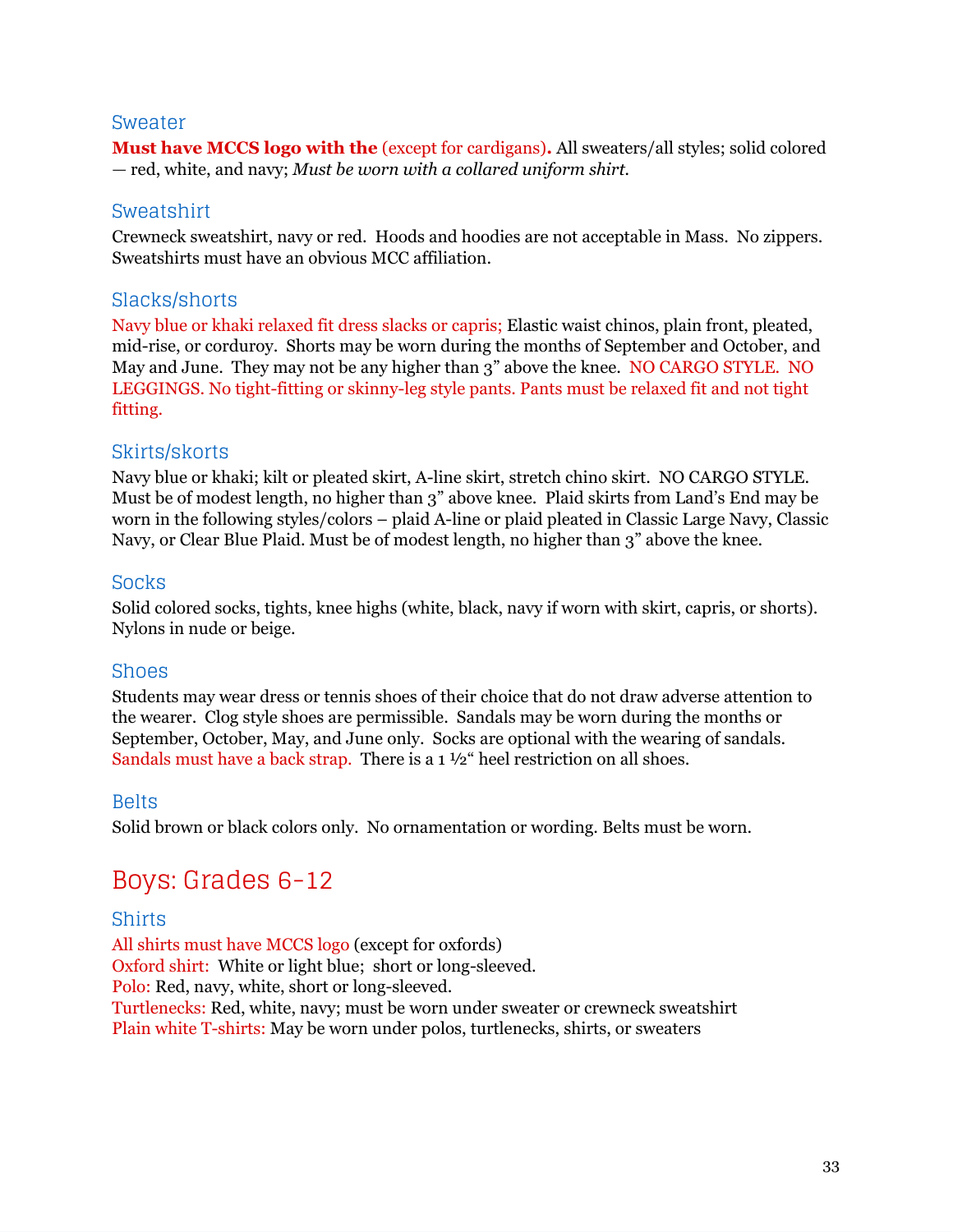#### Sweater

**Must have MCCS logo with the** (except for cardigans). All sweaters/all styles; solid colored — red, white, and navy; *Must be worn with a collared uniform shirt.*

#### Sweatshirt

Crewneck sweatshirt, navy or red. Hoods and hoodies are not acceptable in Mass. No zippers. Sweatshirts must have an obvious MCC affiliation. Must be MCC and worn with a collared uniform shirt.

#### Slacks/shorts

Navy blue or khaki relaxed fit dress slacks; Navy blue or khaki relaxed fit dress slacks/shorts. Pleated elastic waist, flat front, or corduroy. Shorts may be worn during the months of September and October, and May and June. NO CARGO STYLE. **Pants must be relaxed fit and not tight fitting.**

#### Socks

Solid color only — crew socks/no shows/low cut allowed with shorts

#### Shoes

Students may wear dress or tennis shoes of their choice that do not draw adverse attention to the wearer. *Clog style shoes are permissible except for cloth slipper styles.* Sandals may be worn during the months of September, October, May, and June only. *Socks are optional with the wearing of sandals.* Sandals must have a back strap.

#### Belts

<span id="page-33-0"></span>Solid brown or black only. No ornamentation or wording. Belts must be worn.

## Additional Dress Code Information

Attire not specifically allowed by the Dress Code is not to be worn.

The administration will make the final determination on all uniform issues.

As a show of respect, hats, caps, or hoods will be removed upon entering the building during the school day. Coats and jackets are not to be worn in the classrooms or in the lunchroom. Please dress appropriately.

Shirts and blouses **must be tucked in at all times** unless otherwise specified.

Slacks, shorts, and skirts must be worn at the natural waistline.

Slack length must be at or below the ankle, but above the floor. No elastic, rolled, or slit cuffs.

Boys are not to wear earrings or other piercings.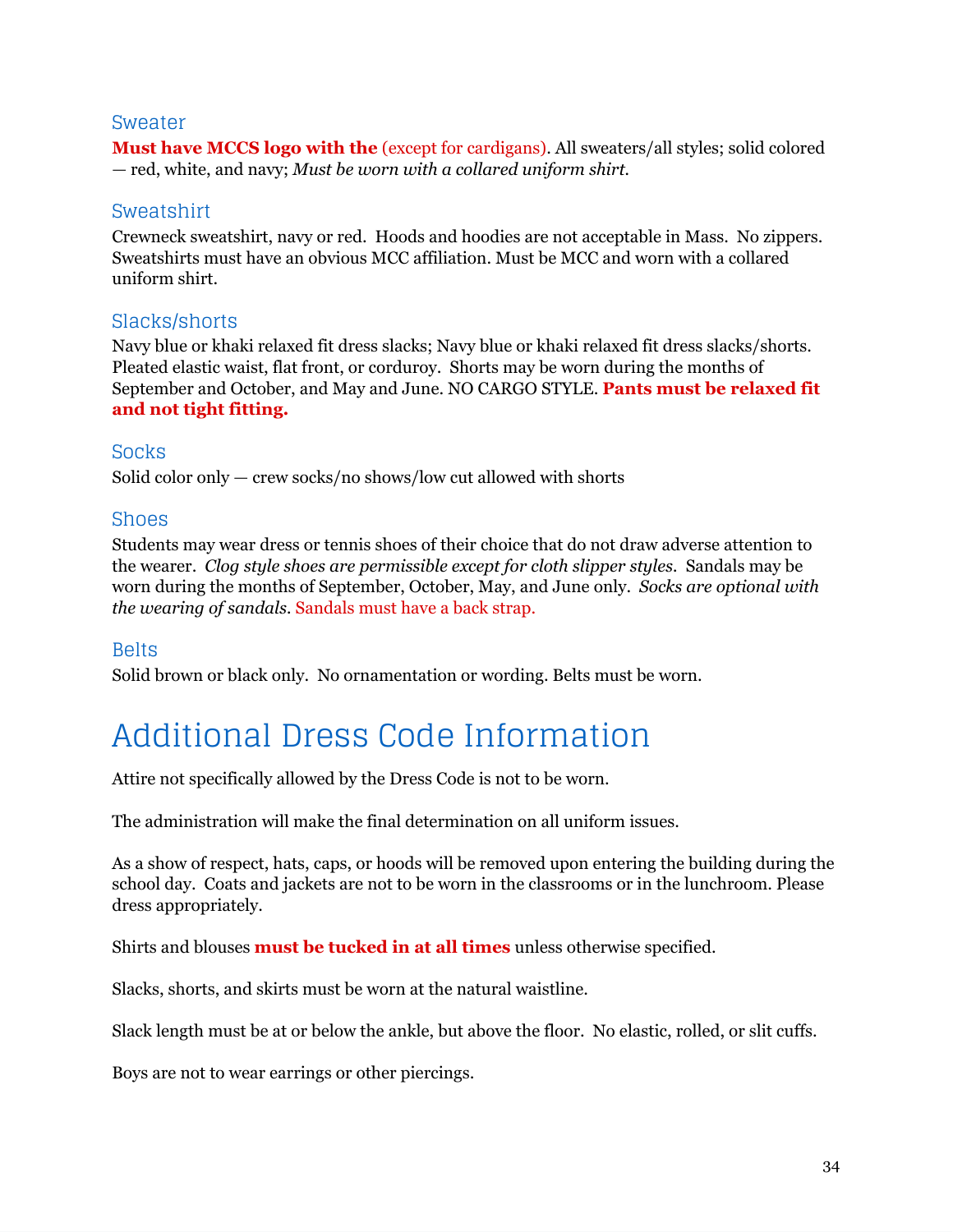Piercings other than earrings are not permitted for girls.

Girls in grades 6-12 - hair and makeup must be tastefully done using **natural colors.**

No long sleeved shirts are to be worn under short sleeved shirts.

Boys must be **clean-shaven** at all times; sideburns are to be no lower than the earlobe. Hair length must not reach below the collar.

It is the responsibility of the parents, especially, as well as teachers and staff to enforce the dress code. These expectations should be honored at all school functions.

## <span id="page-34-0"></span>Dress Code Exceptions

Students are expected to dress modestly on days they are allowed to be out of dress code and when attending school events. Modesty requires that people dress in a fashion that does not call inappropriate attention to their bodies. There is no perfect way to define what constitutes appropriate apparel. There are however some main ideas:

- 1. Again, our faith tells us that our bodies are temples of the Holy Spirit. Apparel decisions must be reflective of this.
- 2. Necklines must be modest both when standing up straight and when bending over.
- 3. There is to be no skin showing at the mid-section regardless of whether the person is sitting, standing, or reaching.
- 4. No part of the hemline (a slit in the side, front, or back of the skirt) is to be higher than 3" above the knee.
- 5. Clothes that are very tight are not acceptable.

## <span id="page-34-1"></span>Dress Code: Game Days (Grades 6-12)

Varsity teams should be coordinated in their dress. The dress code is in effect on all game days during the school day and to contests where teams do not dress for competition before leaving school. Team t-shirts (long or short sleeved) or sweatshirts are not part of the dress code. All teams must have Athletic Director permission to modify any part of this dress code.

#### <span id="page-34-2"></span>JV & Varsity Boys

A team can wear a shirt and tie with dress pants. Team polo or a school uniform shirt may be worn with school uniform pants. A team jersey may be worn over the tops listed above.

#### <span id="page-34-3"></span>JV & Varsity Girls

A team can wear an appropriate blouse with dress pants or skirt (discretion of Principal/AD). Team polo or a school uniform shirt may be worn with school dress pants or skirt. A team jersey may be worn over the tops listed above. All skirts or dresses must be of modest length, no higher than 3" above the knee.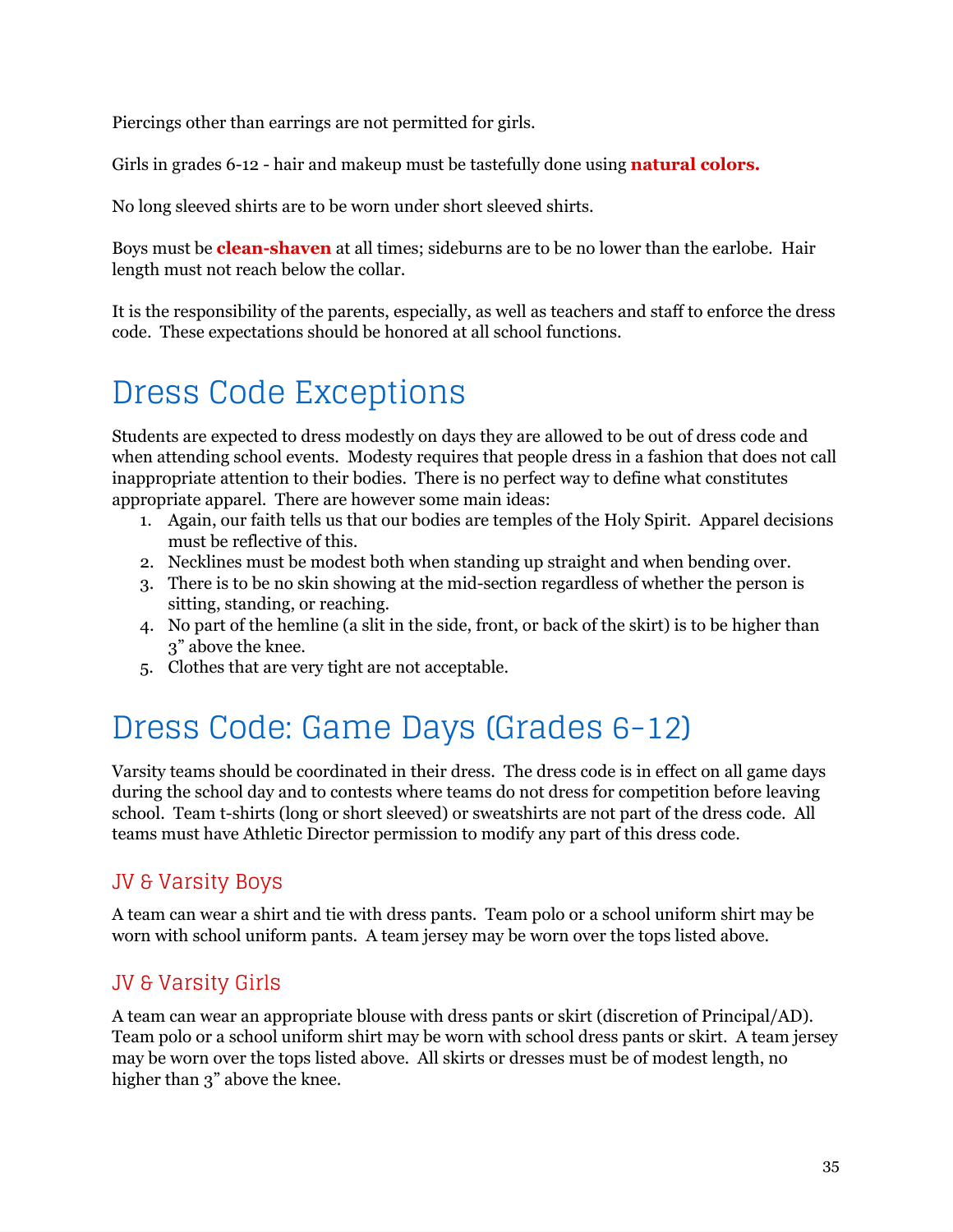### <span id="page-35-0"></span>Junior High Girls & Boys

A team may wear school uniform shirts with the team jersey and school uniform pants with everything tucked in.

## <span id="page-35-1"></span>Special Dress Days

These days will be held to raise money as a corporal work of mercy. Jeans, or khaki pants that are in good repair may be worn. Shirts may not have logos on them (other than a small pocket logo) and must conform to the spirit of modesty as defined in the handbook. Proceeds will be given to charitable causes as determined by administration, staff, and student organizations.

### <span id="page-35-2"></span>Saber Spirit Days

On Fridays, K-12 students celebrate school spirit by wearing Saber apparel (shirts) with uniform pants.

### <span id="page-35-3"></span>MCCS Campus

Anytime the students are using the school facilities they are to be supervised by a staff member or an adult approved by the administration.

The halls are to be used to pass from one room to another and are not designed as places of play or socializing.

Students are not to be in the halls during class time. If a teacher sends a student on an errand, the student is to have a hall pass.

#### <span id="page-35-4"></span>Expected Behavior on Campus

- 1. Christ-like behavior.
- 2. Being courteous to others is the only acceptable procedure.
- 3. No loitering between classes or after school.

# <span id="page-35-5"></span>Extra-Curricular Academic/Community Activities

### <span id="page-35-6"></span>Academic teams/events sponsored by MCCS include

- Washington Group (Trip in 9th)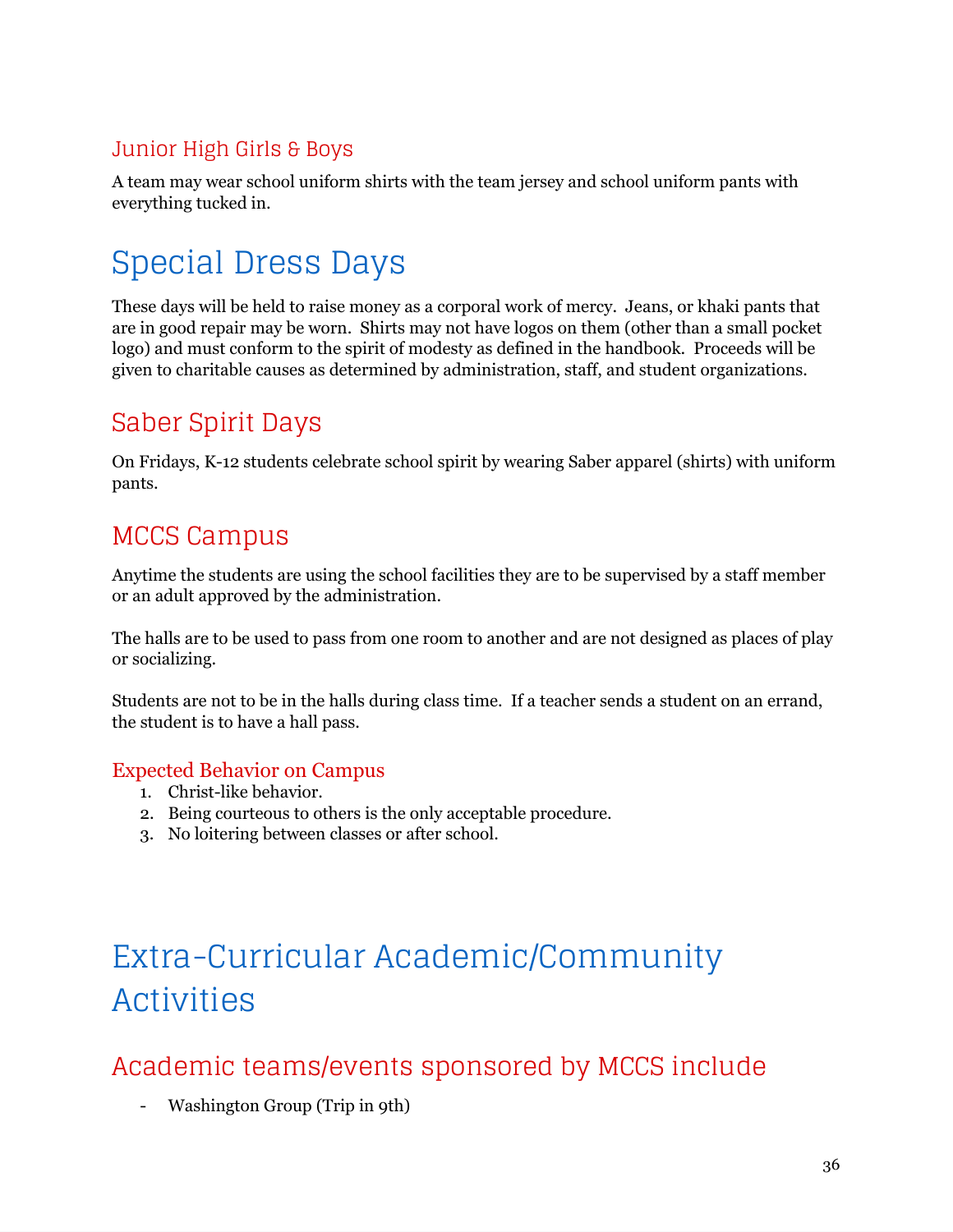- Elementary and Middle School Robotics
- Mathcounts (7th & 8th)
- Quiz Bowl (6th-12th)
- Elementary Science Olympiad  $(3th-6th)$
- Saber Student Council (6th-12th) works alongside the MCCS Advisory Committee
- National Honor Society (10th-12th)
- Y.A.C. (Youth Advisory Council 9th-12th)
- Food Pantry (6th-12th)
- National Catholic Youth Conference (10th-12th)
- Poetry Out Loud (9th-12th)
- Pro-Life Club
- Science Olympiad
- Manistee Commitment Scholars

## <span id="page-36-0"></span>Athletics (MHSAA Member)

### <span id="page-36-1"></span>Athletic teams sponsored by MCCS include:

| Girls (9th-12th)                                                                                                                                                                                     | <b>Boys (9th-12th)</b>                                                                                                                                                                                          |  |
|------------------------------------------------------------------------------------------------------------------------------------------------------------------------------------------------------|-----------------------------------------------------------------------------------------------------------------------------------------------------------------------------------------------------------------|--|
| Basketball, Cheerleading, Softball, Volleyball,<br>Football, Track & Field, Golf<br>Cross-country, Bowling, and Soccer co-op<br>with MCE<br>Swimming and Diving co-op with MHS<br>Ski co-op with OHS | Basketball, Football, Golf, Track & Field,<br>Baseball<br>Cross-country and Bowling co-op with MCE<br>Swimming, Diving, and Hockey co-op with<br><b>MHS</b><br>Ski co-op with OHS<br>Soccer co-op with Mason CC |  |
| Girls (6th, 7th, & 8th)                                                                                                                                                                              | Boys $(6th, 7th, \& 8th)$                                                                                                                                                                                       |  |
| Volleyball, Basketball, Track & Field<br>Swimming and Diving co-op with MMS                                                                                                                          | Basketball, Track & Field<br>Swimming and Football co-op with MMS                                                                                                                                               |  |
| Girls (4th-6th)                                                                                                                                                                                      | <b>Boys</b> (4th-6th)                                                                                                                                                                                           |  |
| <b>Basketball</b>                                                                                                                                                                                    | <b>Basketball</b>                                                                                                                                                                                               |  |

## <span id="page-36-2"></span>The Christian Competitor

At MCCS, the object of sports is winning, but the purpose of sports is to grow in virtue.

MCCS students who participate in athletics must keep in mind that they are representing not only themselves but also their school, community, church, parents, and team. Furthermore, the expectation is for all athletes to set good examples in behavior in school, athletics, and in the community.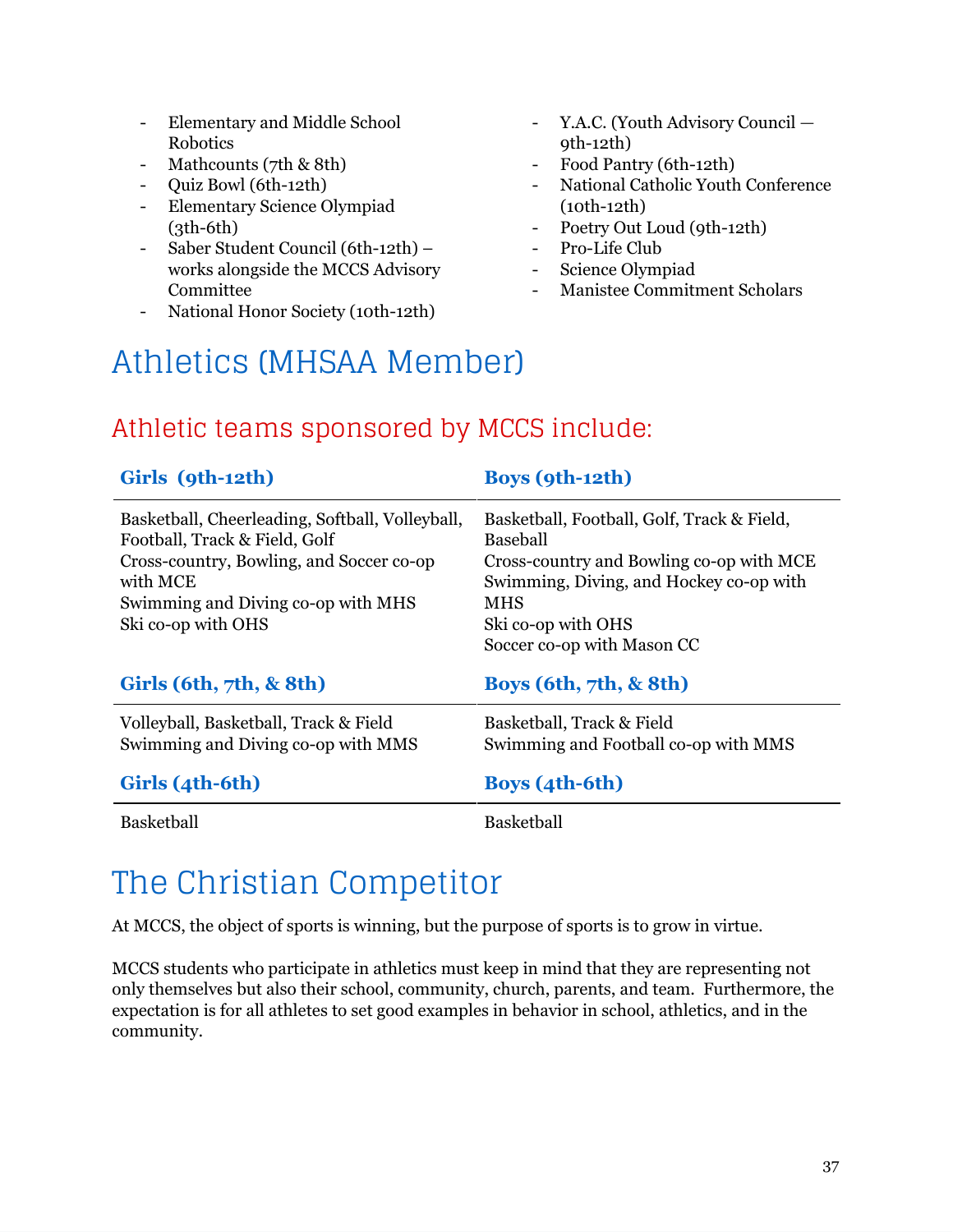A Statement of Philosophy and a copy of the Athletic Handbook will be available to any Middle School and Senior High School student prior to the start of his/her respective season. Students are expected to be aware of the Athletic Handbook when participating in athletics.

<span id="page-37-0"></span>\* See the **Athletic Handbook** for specific policies and information.

## Extra-Curricular Academic/Athletic Eligibility

A student/athlete at MCCS is first and foremost a student. They shall devote sufficient time and energy to achieve acceptable grades. Those who cannot meet the standards of excellence set by MCCS will not be eligible to participate in any extra-curricular activities including practices. \* See the Athletic Handbook for details.

### <span id="page-37-1"></span>National Honor Society (Grades 10-12)

Students may become eligible for membership in the National Honor Society (NHS) in the fall of their sophomore year. Membership is the NHS is based on four areas:

| Scholarship    | The student must maintain a minimum cumulative grade point average of a<br>$3.25$ (on a 4.0 scale).                                                                                                                     |
|----------------|-------------------------------------------------------------------------------------------------------------------------------------------------------------------------------------------------------------------------|
| Leadership     | The student displays leadership in the classroom, at work, and in the<br>community.                                                                                                                                     |
| <b>Service</b> | To meet the service requirement, the candidates must have rendered service<br>cheerfully and enthusiastically in support of the school, faith, and civic<br>communities.                                                |
| Character      | Character is measured in terms of integrity, behavior, ethics, and<br>cooperation with both students and faculty. The candidates should extend<br>courtesy to all, show loyalty to the school, and uphold faith values. |

## <span id="page-37-2"></span>Lunch

Hot lunch is served daily in the Saber Café. A menu is published monthly. Students may also bring their lunch to school. Students will sign up for lunch daily during their first period class. Lunch should be paid for in advance in the front office.

<span id="page-37-3"></span>Please support our Saber Cafe which provides tasty, nutritious meals from nearby farms.

### Café/Food Policy

Respect for others is essential in maintaining a relaxed but orderly environment. The following guidelines will help to ensure the rights of everyone using the cafeteria.

- Serving lines are to be orderly and no student is to cut the line ahead of another student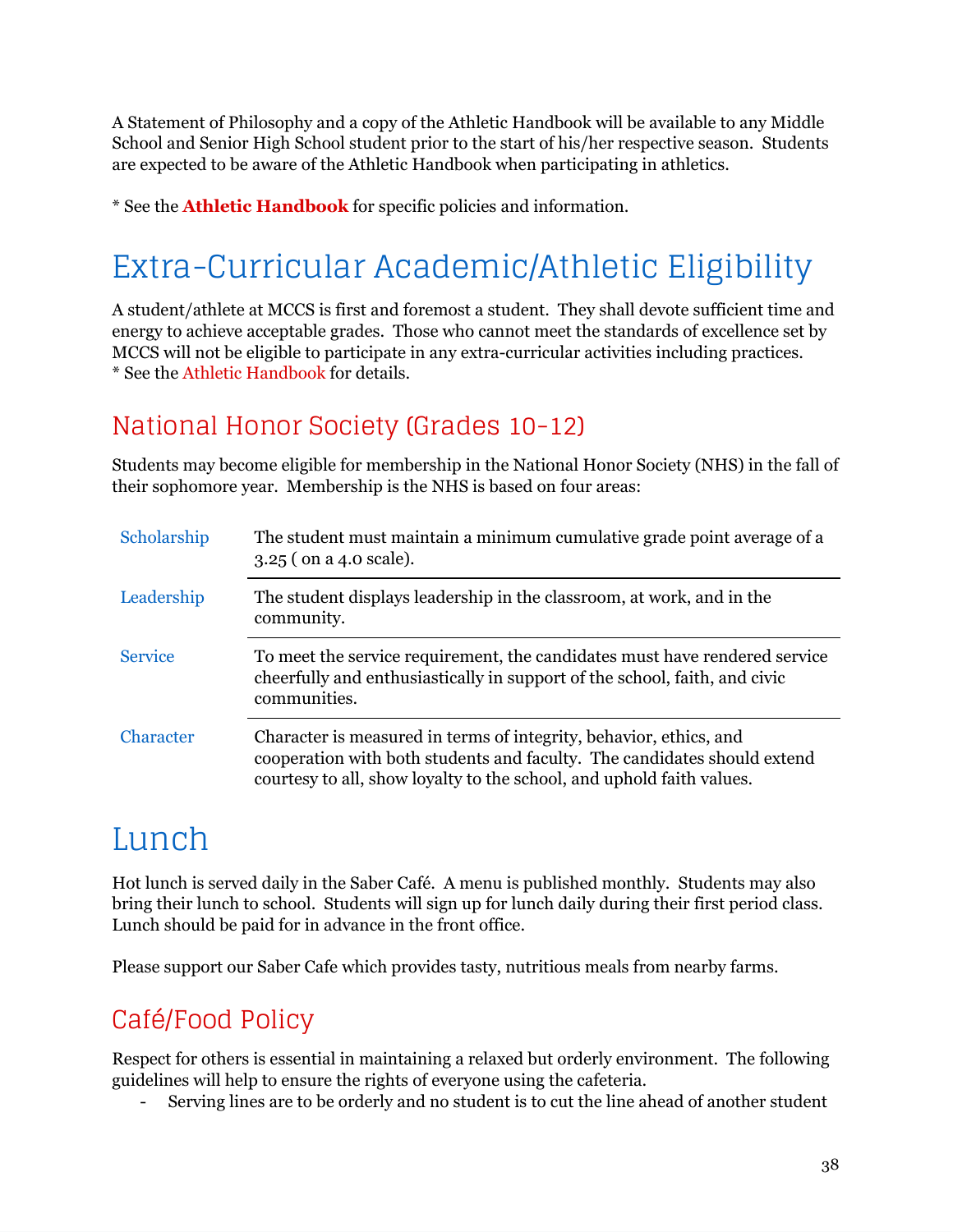- No student is allowed to leave the school grounds for lunch unless it is with a parent or designee of the parent and they have signed out in the office
- Lunch trays and garbage are to be taken to the disposal area
- All food is to be eaten in the café or in the picnic area
- Drink containers brought from home must be plastic or metal (NO GLASS CONTAINERS)
- Please be mindful of the wellness policy for healthy eating when providing lunches. If a child forgets lunch, the child can eat school lunch, or the parent can drop off lunch (in the front office) prior to 10:30 AM (secondary) or 11:15 AM (elementary).
- No food or beverages are allowed in the academic area or gym unless allowed by a teacher for a meeting or class party.
- Parents or alumni wishing to eat with students are welcome after signing in at the office. Parents partaking in activities must have completed diocesan protocols.
- After eating, approved areas during the lunch hour include the cafeteria, courtyard (weather permitting), gym, or playground (with appropriate supervision). The academic wing is closed during lunch hours. No student should be in the academic wing unless a teacher is holding a lunch meeting.

### <span id="page-38-0"></span>Wellness Policy

MCCS honors the spirit of the Child Nutrition and WIC Reauthorization Act of 2004. This requires schools to offer nutritional guidelines, education, and healthy meals to our children.

## <span id="page-38-1"></span>Playground Safety and Rules (Lunch & Recess)

All students are to use the fenced playground area on the south side of the school. The goals of play must include showing respect to other students and adults:

- ALL students are given the opportunity to participate in games;
- Playtime should be fun and recreational. Rough play is not permitted;
- No hanging from basketball hoops;
- Any activity deemed unsafe by the adult in charge will be stopped;
- Adults in charge will be treated with respect;
- Students will respect equipment and one another

### <span id="page-38-2"></span>Dress for weather

Parents/guardians are to send their child(ren) dressed properly for the weather. All students (K-5) will go out on the playground for morning and noon recess unless the weather prevents it. In the event of poor weather, students will remain indoors for recess. Students will be outside unless the temperature or wind-chill falls **below 0**.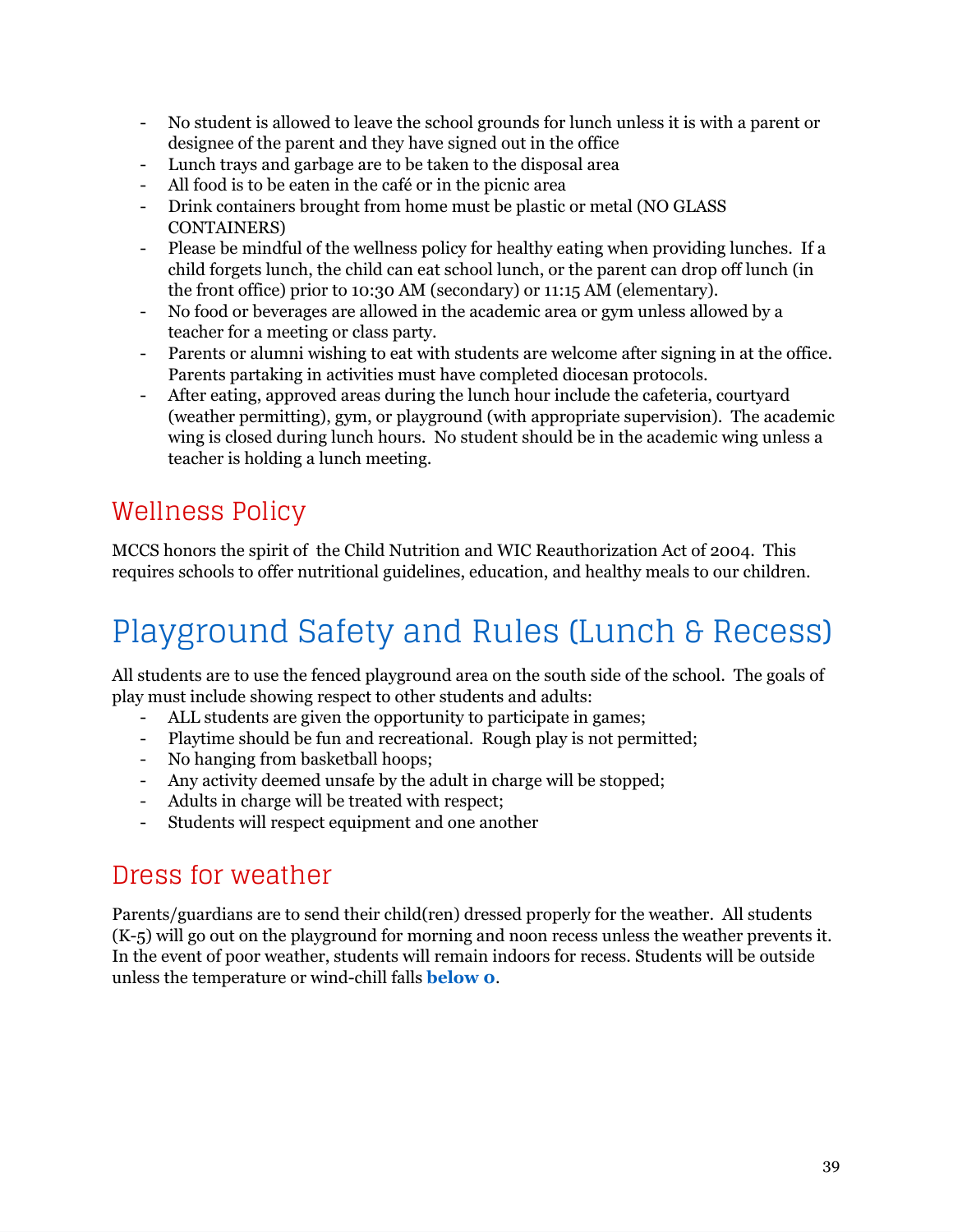# <span id="page-39-0"></span>Health and Safety

#### <span id="page-39-1"></span>Medications

Students who are required to take prescription/over-the-counter medications during the school day must have a signed medical form on file in the office. All medication will be kept in the office. Students are not allowed to have medication of any type in their possession during school hours or on school property unless it is in the office.

#### <span id="page-39-2"></span>Head Lice

MCCS follows a 'no-nit' standard as recommended by the District #10 Health Department. School-wide checks will be made and continue as the need demands. If your child is found to have nits, you will be notified and treatment should commence. Children must be nit-free before returning to school.

#### <span id="page-39-3"></span>Asbestos

In accordance with the Asbestos Hazard Emergency Response Act of 1986, we have inspected and identified all sources of asbestos at MCCS. It is our concern to limit the release of asbestos fibers. Therefore, we have developed a plan which has been submitted to the State of Michigan and the Diocese of Gaylord which includes regular inspections. If you would like to review the management plan, you may make a request in person for MCCS or the Diocese of Gaylord.

### <span id="page-39-4"></span>Blood-borne Pathogens

As a precautionary measure concerning blood borne pathogens, we may notify parents to bring in a change of clothing in the event of exposure to body fluids (blood, urine, vomit, etc.). All staff members follow universal precautions when handling body fluids.

#### <span id="page-39-5"></span>High temperature or illness

Please do not send your child to school if he/she is running a temperature or has had a temperature recently. In most cases, if a child is too ill to go outside for recess, he/she is too ill for school. Please keep your child home for an additional 24 hours after a fever has broken. Students who are on antibiotic therapy may return to school after a full 48 hours on the therapy.

### <span id="page-39-6"></span>Immunizations/Hearing and Vision

All students must follow the Michigan Public Health Code (P.A. 368) regarding immunizations. Parents/guardians of students in preschool, new students, Grade 7 and foreign exchange students will be required to show proof of immunizations for their children or a waiver before the first day of school. All incoming Kindergarten students must have proof of hearing/vision testing before the first day of school.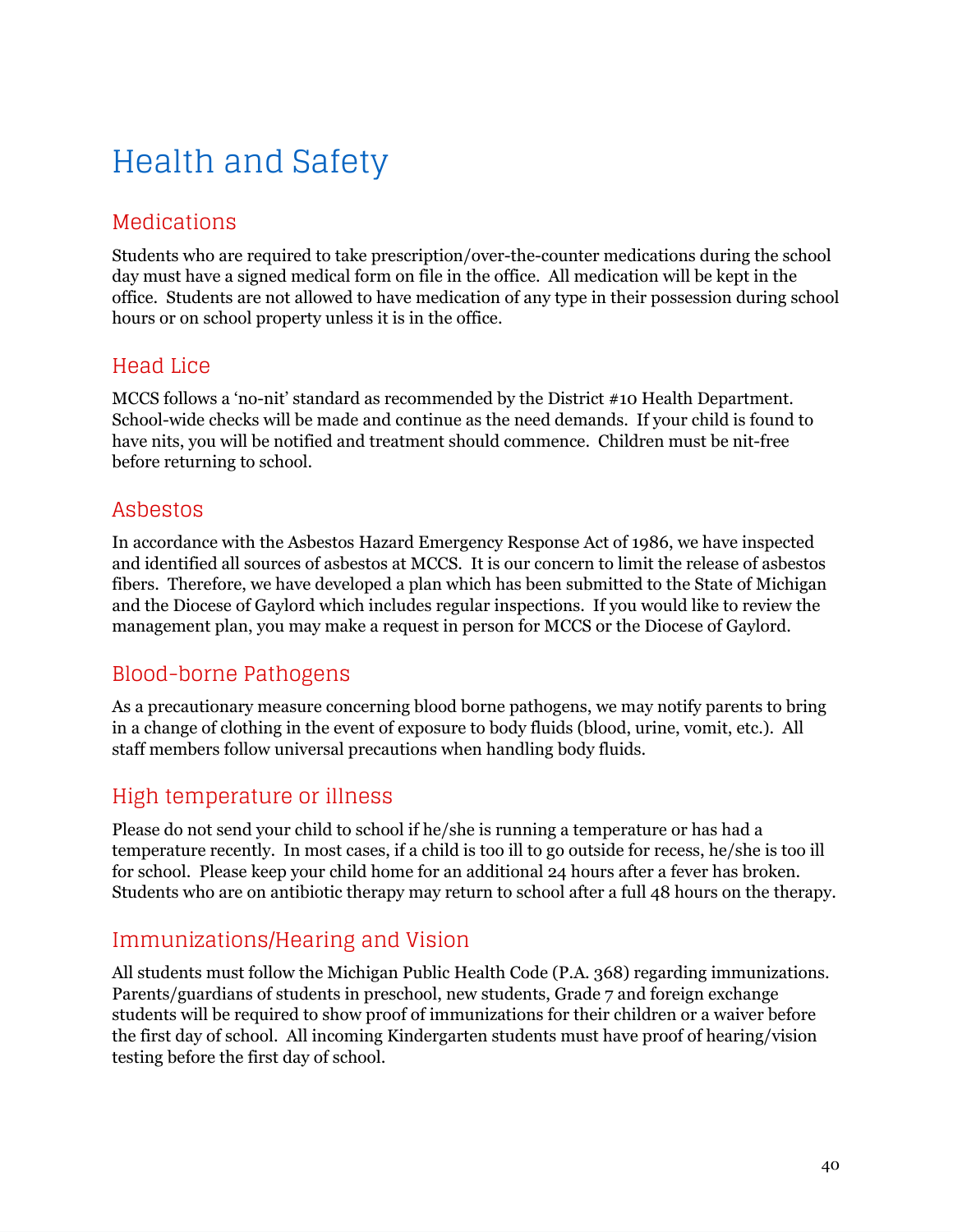#### <span id="page-40-0"></span>Exclusion for School

Students contracting impetigo, pink eye, or ringworm, and other such highly contagious diseases will be excluded from school attendance. They may return ONLY after written approval from a physician is obtained (or absence of nits with head lice). Please inform the office when children have contracted a contagious disease so other parents in the classroom can be made aware of the condition.

### <span id="page-40-1"></span>Emergency Medical Form

This form must be filled out and updated each year for each student in school. This card contains emergency numbers where parents/guardians, or responsible parties, may be contacted in case of emergency. It also contains vital information regarding allergies or other information invaluable to medical personnel.

### <span id="page-40-2"></span>Fire/Tornado Drills and Evacuation

Fire and tornado drills are conducted regularly throughout the school year in compliance with the State School Code. As part of our accreditation with the Michigan Association on Non-Public Schools we are required to conduct five fire drills and two tornado drills a year. In the event of an evacuation, students at MCCS will be evacuated to St. Joseph's Parish Center.

### <span id="page-40-3"></span>School Lockdown/Shelter in Place

As a precaution and responsibility to the students, simulated lockdown drills will be implemented each year. In cooperation with law and safety officers, halls and school grounds will be patrolled. Students will remain in their secure areas while training takes place.

### <span id="page-40-4"></span>Notification of Injury or Illness

Parents or guardians will be notified whenever there is a head injury; chipped, broken, or loose tooth/teeth; injuries to the eyes that cannot be rectified by cleansing; and injuries involving swelling or bleeding. Exceptions are spontaneous bloody noses and/or scraped knees, elbows, etc. In serious cases, if the parent/guardian cannot be reached, the school will attempt to contact the emergency person listed on the Emergency Medical Form. If the parent/guardian or emergency person cannot be reached, treatment will be taken care of at the discretion of the Principal or Academic Counselor. The procedure also applies to all student illnesses. All MCCS staff members are certified in basic first aid, CPR and AED.

### <span id="page-40-5"></span>Pesticides

MCCS utilizes an Integrated Pest Management Program (IPM) for the control of unwanted pests and organisms. IPM is a system that utilizes various methods and techniques in a total pest management program with the intent of preventing pests from reaching unacceptable levels or to reduce an existing population to an acceptable level. A few of the techniques include pest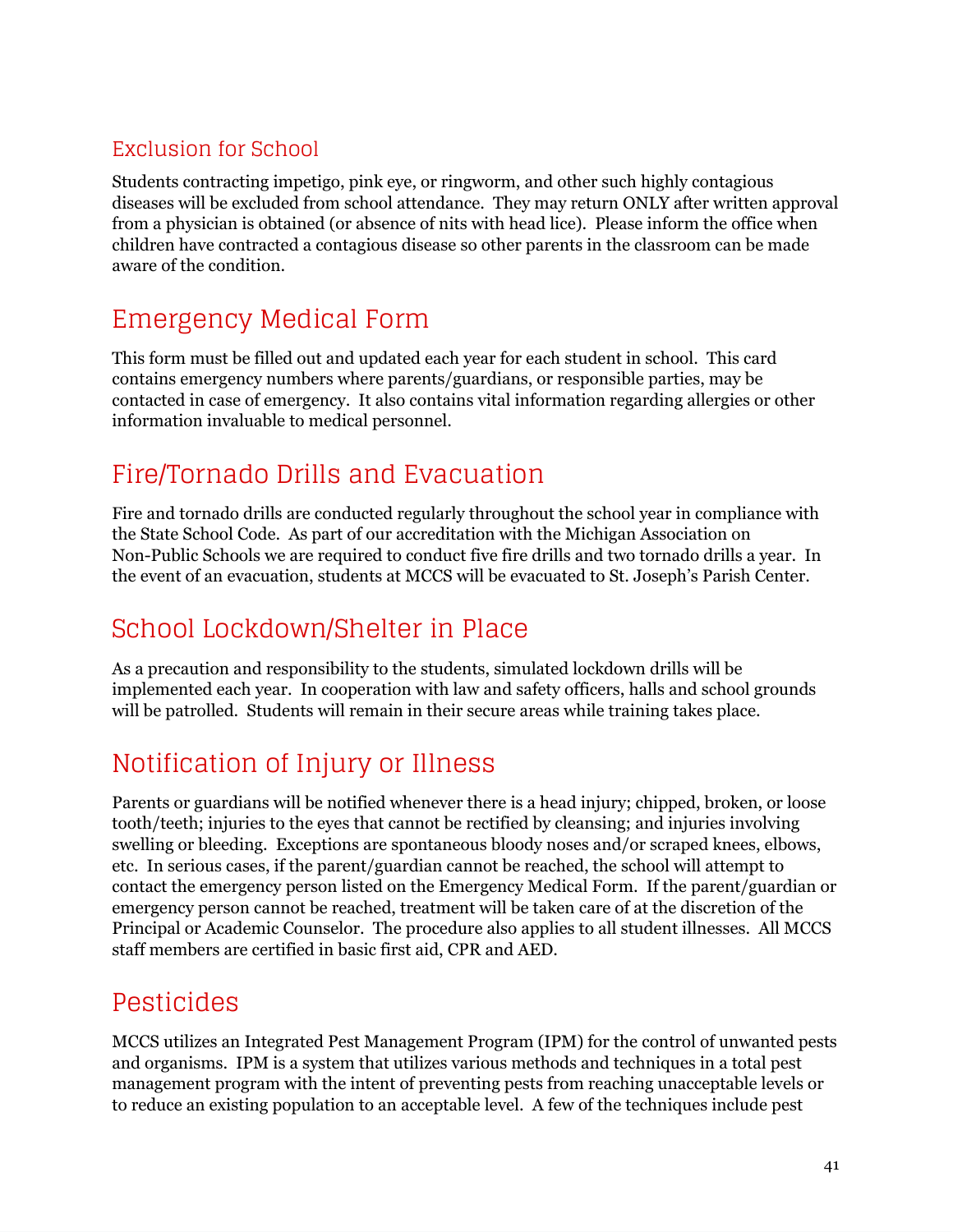exclusion, sanitation, and biological controls. However, as with most pest control programs, chemical controls may also be utilized periodically. You have the right to be informed prior to any liquid spray or dust application of an insecticide, fungicide, or herbicide made to school grounds or building during the year. In certain emergencies, such as an infestation of stinging insects, pesticides may be applied without prior notice to prevent injury to students. However, you will be notified immediately of any such application.

## <span id="page-41-0"></span>School Closings

In case of bad weather, the closing of school or changes in the bus schedules will be announced on Remind and TV 9 & 10. At no time do we expect parents/guardians to take undue risks to transport their children to school even if school is in session.

## <span id="page-41-1"></span>Transportation

#### <span id="page-41-2"></span>Bicycles:

Students may ride bicycles to school as long as they are operated in a safe manner and according to school rules. All bicycles should be locked while the student is at school. Bicycles are to be stored in a designated area. Bicycle riding during school hours and at noon is prohibited.

#### <span id="page-41-3"></span>Automobiles:

Students in possession of a legal driver's license may drive cars to school. Extreme care in driving is to be observed at all times on the school premises. The speed limit at all times on school premises is **20 m.p.h.** Students will drive safely and responsibly. Those attending off-campus classes must use the bus provided unless the appropriate forms are on file and the school is notified at least one day in advance. Students are not to leave classes to transport other students to appointments, off-campus classes, etc. Students must park neatly in the main lot only.

The first row nearest the building is parents and guests during the school day. Driving to school is a privilege and permission to use the school's lot will be rescinded if these conditions are not met. No student is to drive another student anywhere without the written consent of parents/guardians because of liability to the school, the student, and their parents.

NOTE: Vehicles driven by students must be registered at the central office. Parents and students are reminded to respect the FIRE LANE which is designated as a NO PARKING ZONE. The road East of the school (closest to U.S. 31) is for bus pick-up/drop-off ONLY. Parents are not allowed to use that road. Likewise, traffic flow is 'one-way' at the school's main entrance.

#### <span id="page-41-4"></span>Bus Transportation:

Bus transportation is provided by the Manistee Public School System. Contact should be made with Public School officials for this service. Students who belong to St. Bernard's Church, Irons,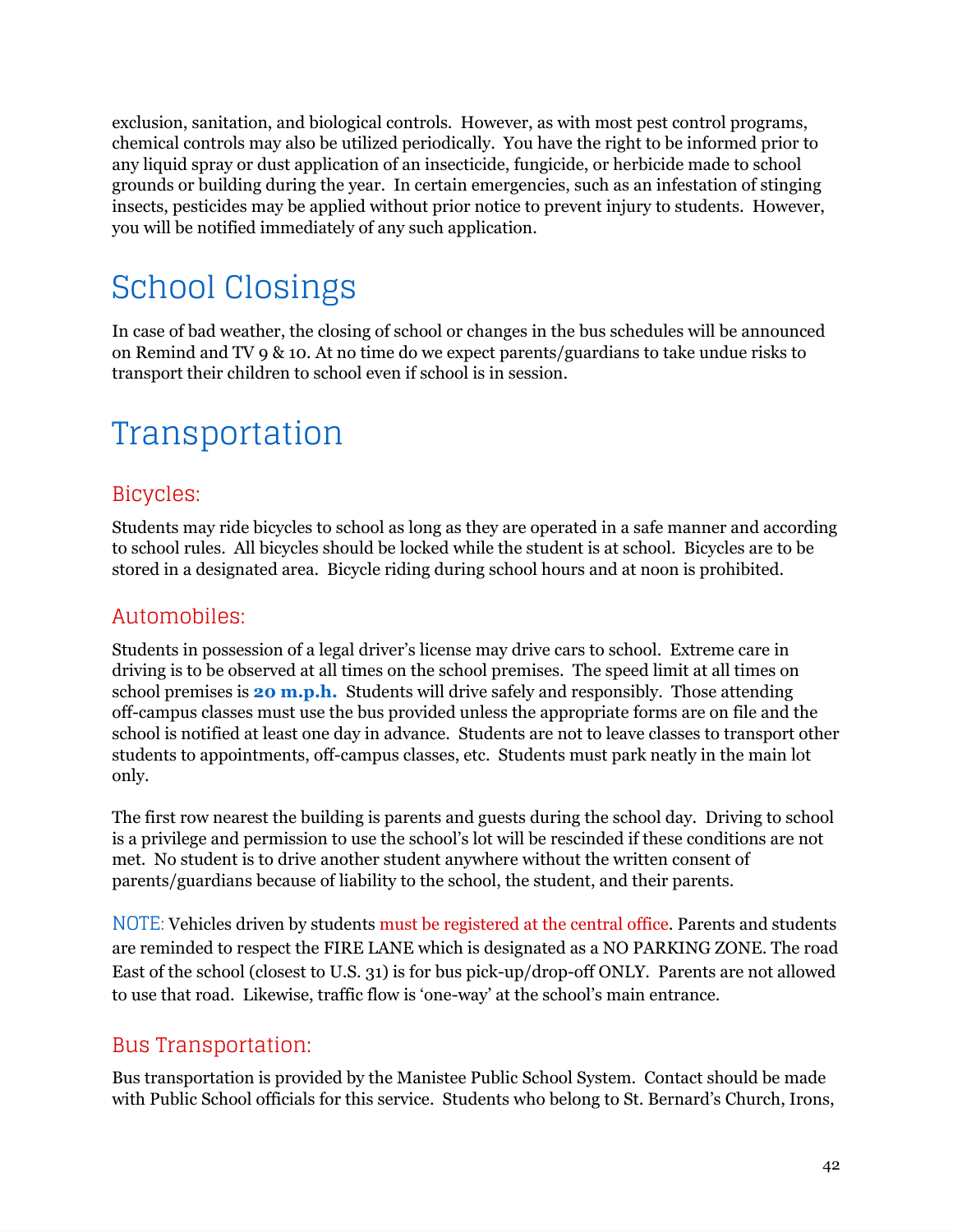should contact their Pastor concerning transportation. Manistee County Dial-A-Ride provides transportation within the greater Manistee area. Parents/guardians interested in this service should contact Manistee County Transportation. Whenever being transported, students are to behave in a safe and orderly fashion or they risk losing bus riding privileges.

## <span id="page-42-0"></span>Dance Policy (Grades 9-12)

Dances provide social opportunities for MCCS students. To maintain a Christian culture, all school regulations must be observed:

- Students attending a school-sponsored dance will be required to sign in as they enter.
- Students must remain in the cafeteria and other areas designated for the dance until they are ready to leave for the evening.
- Dances sponsored by MCCS officially end at 11:00 p.m.
- The art of dancing (ballroom, swing, etc.) is encouraged at dances.
- Music must be approved by the principal or designee.
- Students leaving a school-sponsored dance before the designated end will be required to sign out and parents may be notified.
- Dancing will follow the 'Face to Face / Leave some Space' rule.
- Attire must conform to modesty as defined by the school. Persons in charge have the right to refuse admittance or require persons not properly attired to leave.
- Students have 45 minutes to enter after the dance has begun unless prior arrangements are made in the office.
- Students are not allowed to loiter in the parking lot or sit in parked cars.
- Chaperones have complete authority. Their directives are to be followed.
- No alcohol or drugs are to be used before, during, or after dances.
- Students must receive permission from Principal and Academic Counselor at least one week in advance of the dance for one non-MCCS guest to attend. No one over the age of 19 (accompanied by an 18 year old sponsor) will be admitted. Guest forms are available in the office. Guests must be of good character.

## <span id="page-42-1"></span>Field Trips

Field trips are scheduled throughout the school year and are meant to enhance the educational experience of the student. Parents/guardians will be notified by a communication when a trip is scheduled. The date, time, and destination will be included in the letter along with other important information. Parents/guardians must apply a signed permission slip to the teacher giving permission for their child to attend.

All field trips must be approved by the administration in advance. If a significant sum of money is to be spent on a field trip that is sponsored by the school, the destination must be one that has a direct positive relationship with the educational goals of the school. Other criteria that must be met are: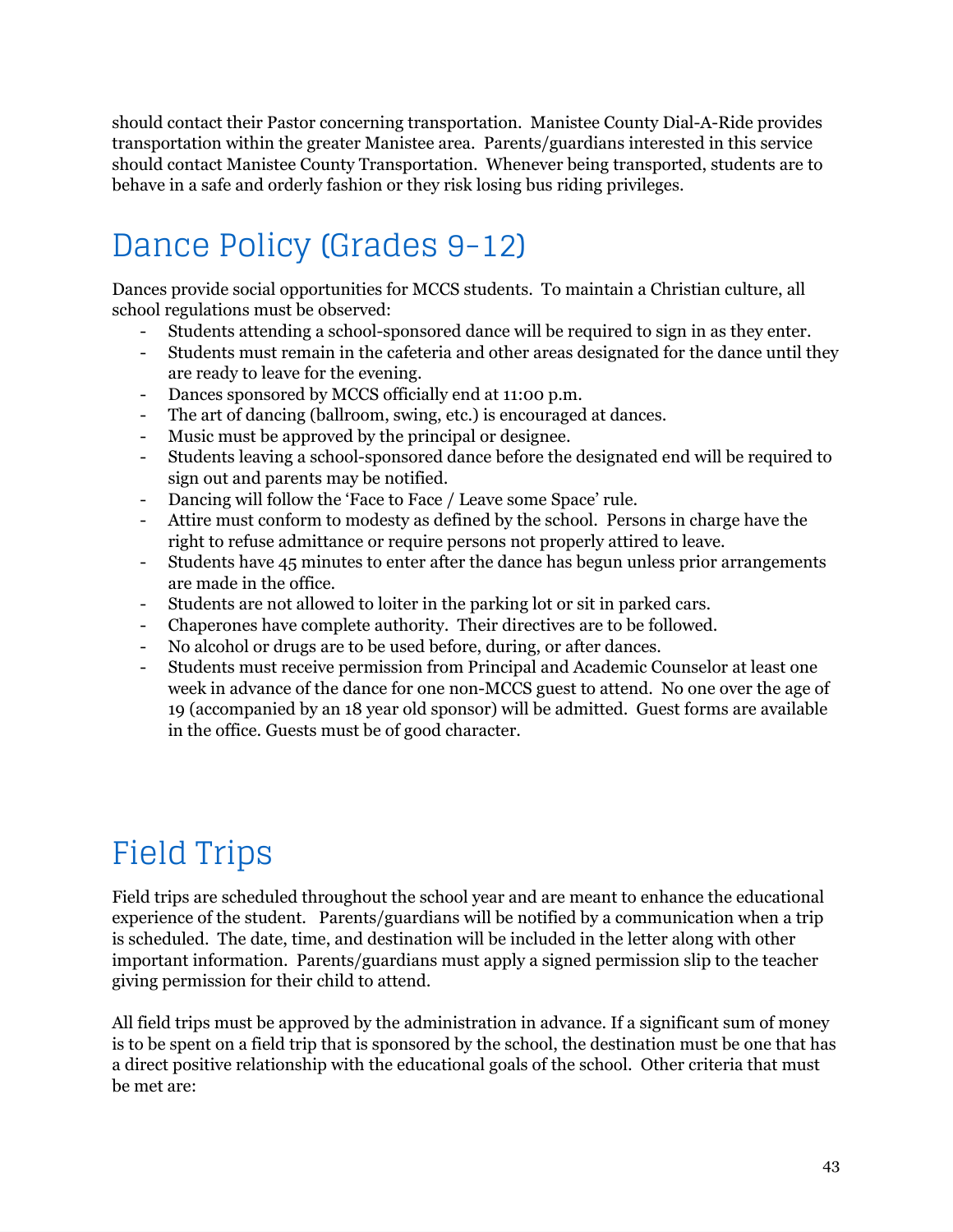- 1. The trip should serve to unify the class. The trip should not put undue financial strain on the family of any student who wishes to participate.
- 2. The trip should be an educational and/or cultural experience.
- 3. All participants are to conduct themselves in such a manner so as to be a credit to themselves, their families, their Church, and their school.
- 4. A student's participation in class field trips is subject to review based on the history of his/her *behavior/academic standing.* If a student has received three (3) detentions and/or an in-house or at-home suspension during the *semester* in which a class trip is scheduled, they will be prohibited from participation in the class trip.
- 5. Students are to be in school the following day at the scheduled starting time. If unforeseen delays occur, the supervising teacher, with the permission of the administration may allow participating students to arrive in school at a later time the following day.
- 6. If you are transporting students in your car, you must fill out the appropriate paperwork in the office, provide proof of insurance, a valid driver's license, and enough seatbelts for each student. Most field trips will use a school bus.

## <span id="page-43-0"></span>Insurance

Our insurance is excess only: It will not duplicate benefits paid by any other insurance or plan including HMOs or PPOs. Medical treatment for a covered accident must begin within 60 days of that accident. Only expenses incurred within 52 weeks are considered. Benefits are determined on the basis of reasonable and necessary for the geographic location where services are performed. It is the parent/guardian's responsibility to report all accidents to the school within 20 days. Proof of loss must be submitted to the school within 60 days after medical treatment ends. Contact the school office with questions.

## <span id="page-43-1"></span>**Office**

The school office is open for business Monday through Friday from 7:40 AM to 3:30 PM (Monday through Friday). Summer hours will vary. During the school day, all visitors must call the office from the intercom system to be allowed into the vestibule/office area. Voice service is activated when all lines are busy or the office is closed. If you need to leave a message please feel free to use the answering machine. Students need permission to be in the office during school hours unless a staff member sends them. Students need permission to use the phones in the office or any of the office equipment.

## <span id="page-43-2"></span>Class Interruptions

Classroom interruptions interfere with instructional time and should be avoided once classes are in session. Forgotten lunches, books, etc., will be left in the school office. Classes are in session until 3:00 PM. Parents/guardians are asked to remain in the vestibule until the bell rings. Pre-school, Kindergarten, and First and Second grade children are dismissed only when the parent/guardian or designated person comes to the classroom. Bus students will be escorted to the bus boarding area.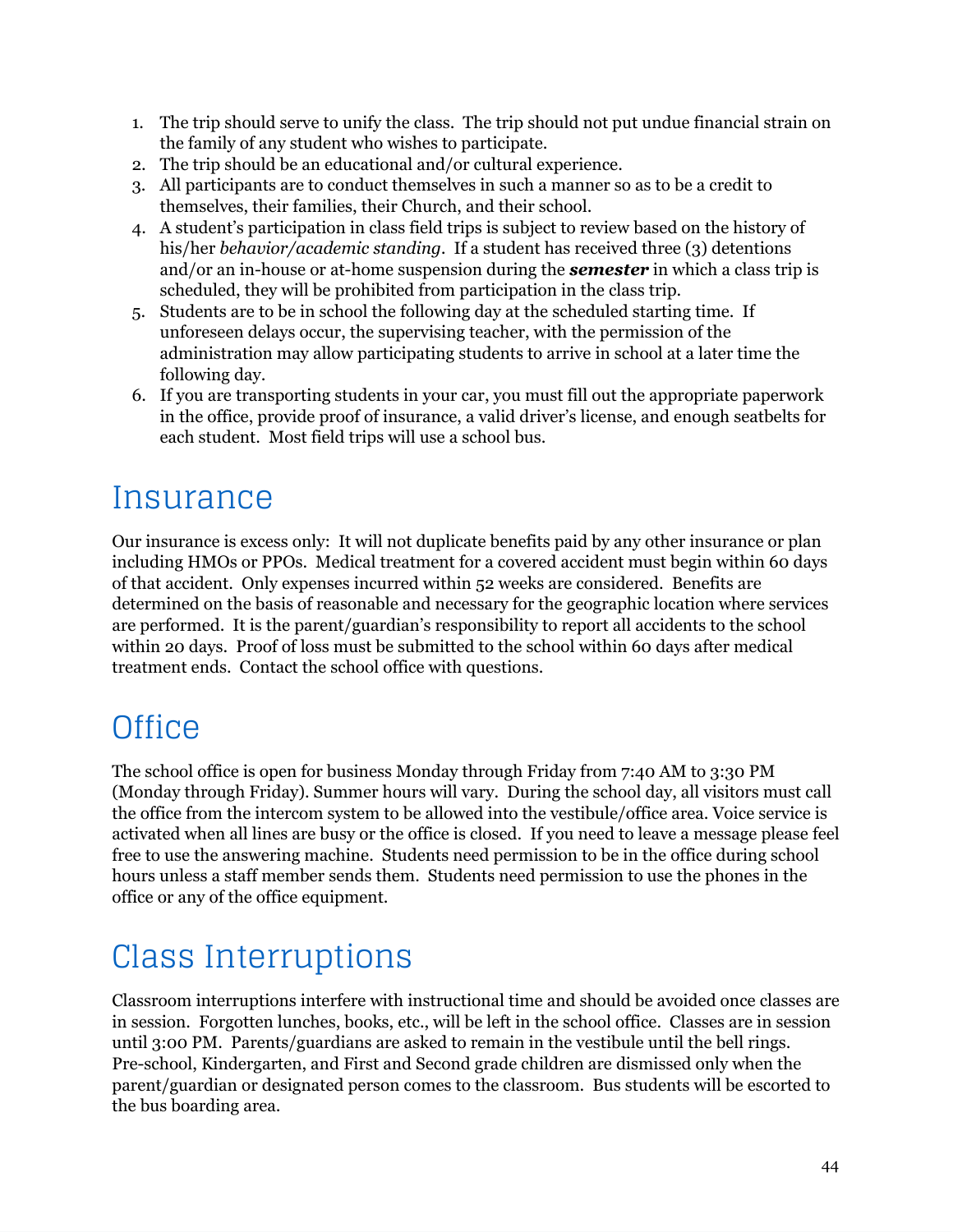# <span id="page-44-0"></span>Visitor Policy

In consideration of students' safety and security, entrances to the academic wing/cafeteria will be locked after the 7:55 AM bell. Doors will be unlocked at dismissal (3:00 PM) and the academic wing will be locked at 3:30 PM. All visitors must sign in before being allowed into the academic wing. Your cooperation, compliance, and understanding are appreciated.

## <span id="page-44-1"></span>Confidentiality

Individual issues involving discipline, academic progress, socialization, etc., are private concerns to be shared and discussed only among those persons directly involved. No staff member shall discuss such matters outside the school and within the school only with those other persons who have legitimate need to know. Parents are also expected to refrain from discussion of such issues unless they are directly involved in the matter. Questions or concerns should be addressed to the Principal.

## <span id="page-44-2"></span>Volunteer Confidentiality Policy

In the course of working with students in classroom settings, school activities, or accompanying students on field trips away from school, volunteers may occasionally develop their own opinions or insights or become aware of possible sensitive information regarding students or their families. The volunteer should only hold any such opinions, insights, or information in confidence.

*If the information potentially involves abuse or other harm to the student or others, the volunteer should convey the information to the Principal immediately. When in doubt as to the nature of the information, the volunteer should discuss the information with the Principal. Parents wishing to volunteer must follow Diocesan Policy.*

## <span id="page-44-3"></span>Telephone Calls

School phones are needed for school business. Students may use the office phones for necessary calls at the discretion of the office staff. Office personnel will make emergency calls for students. Because classroom phones may be set to *Do Not Disturb* during instructional time, office staff will personally deliver emergency messages to classroom teachers.

# <span id="page-44-4"></span>Support Organizations

The following are organizations which over the years have been associated with and supportive of Manistee Catholic Central School. The school is grateful for the concern and involvement of these groups:

Advisory Council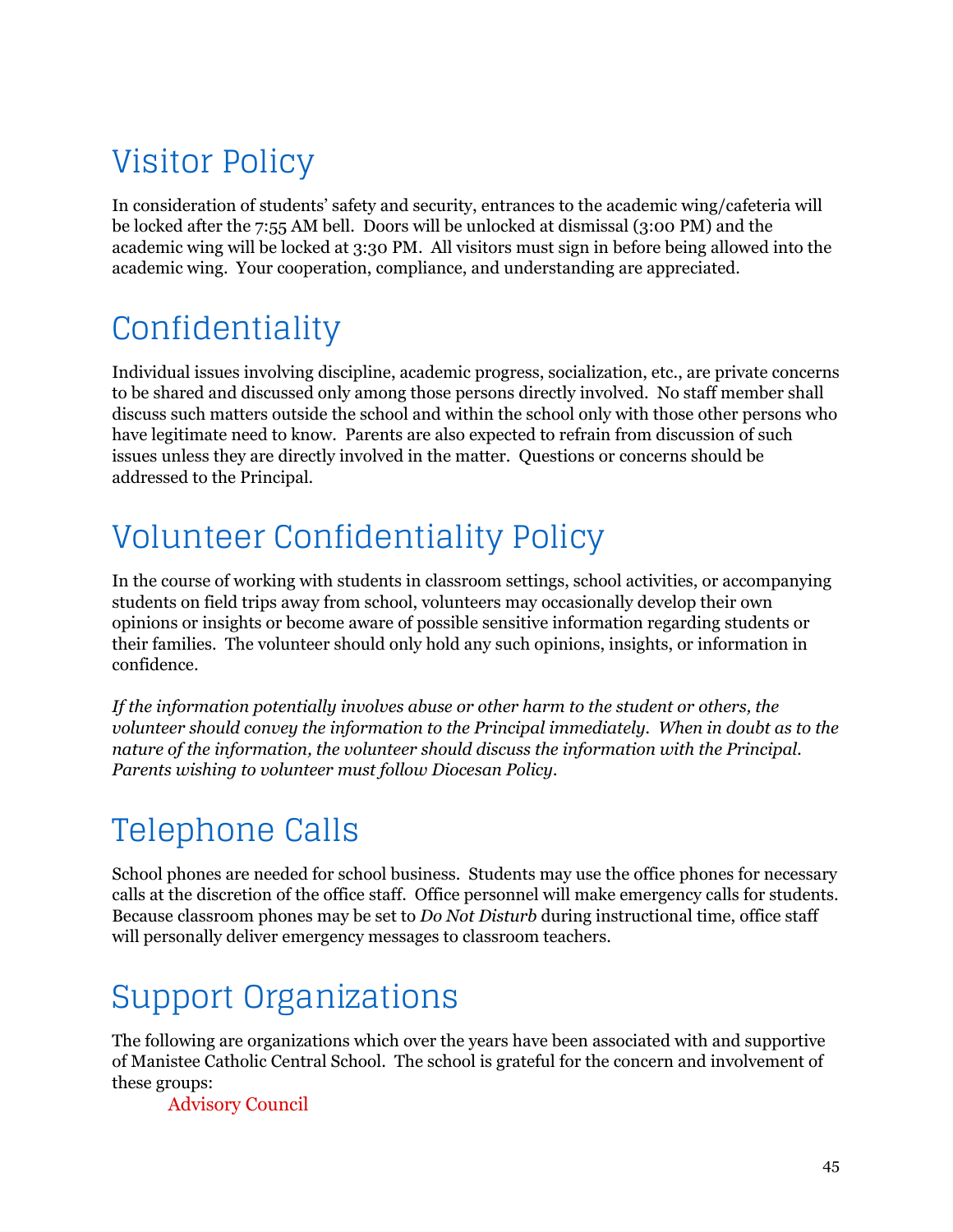Alumni Association **HARVEST** Athletic Association Knights of Columbus MCC Foundation

*\* Anyone wishing to join any of these organizations please contact the school of ice for more information.*

### <span id="page-45-0"></span>Manistee Catholic Central Advisory Council

The purpose of the MCC Advisory Council is to provide the Principal and Pastors of Divine Mercy Parish, St. Bernard- Irons, St. Joseph-Onekama with advice regarding issues affecting the school as well as assistance with organizing and implementing programs and special initiatives.

Seeking to be guided by the Holy Spirit, the members of the Advisory Council will be charged with assisting to ensure that the school is providing high quality education within the context of a faithful Catholic environment.

The Advisory Council will achieve this task through the vision and work of the following standing committees:

Catholic Identity Student Achievement/Academic Enrichment Marketing/Enrollment Finance Buildings and Grounds Student Life

<span id="page-45-1"></span>*\* Current members of the MCC Advisory Council may be obtained from the school or parish.*

## Grievance Policy/Procedure

The Grievance Policy of Manistee Catholic Central School states that if a parent/guardian or a student has a dispute with a member of the staff, there are certain steps that must be followed:

- 1. The grieved person must talk with the concerned party first.
- 2. If necessary, the grieved party then is to go to the Principal.
- 3. If necessary, the grieved party then is to go to their Pastor.
- 4. If necessary, the grieved party then is to go to the Diocesan Superintendent of Catholic Schools.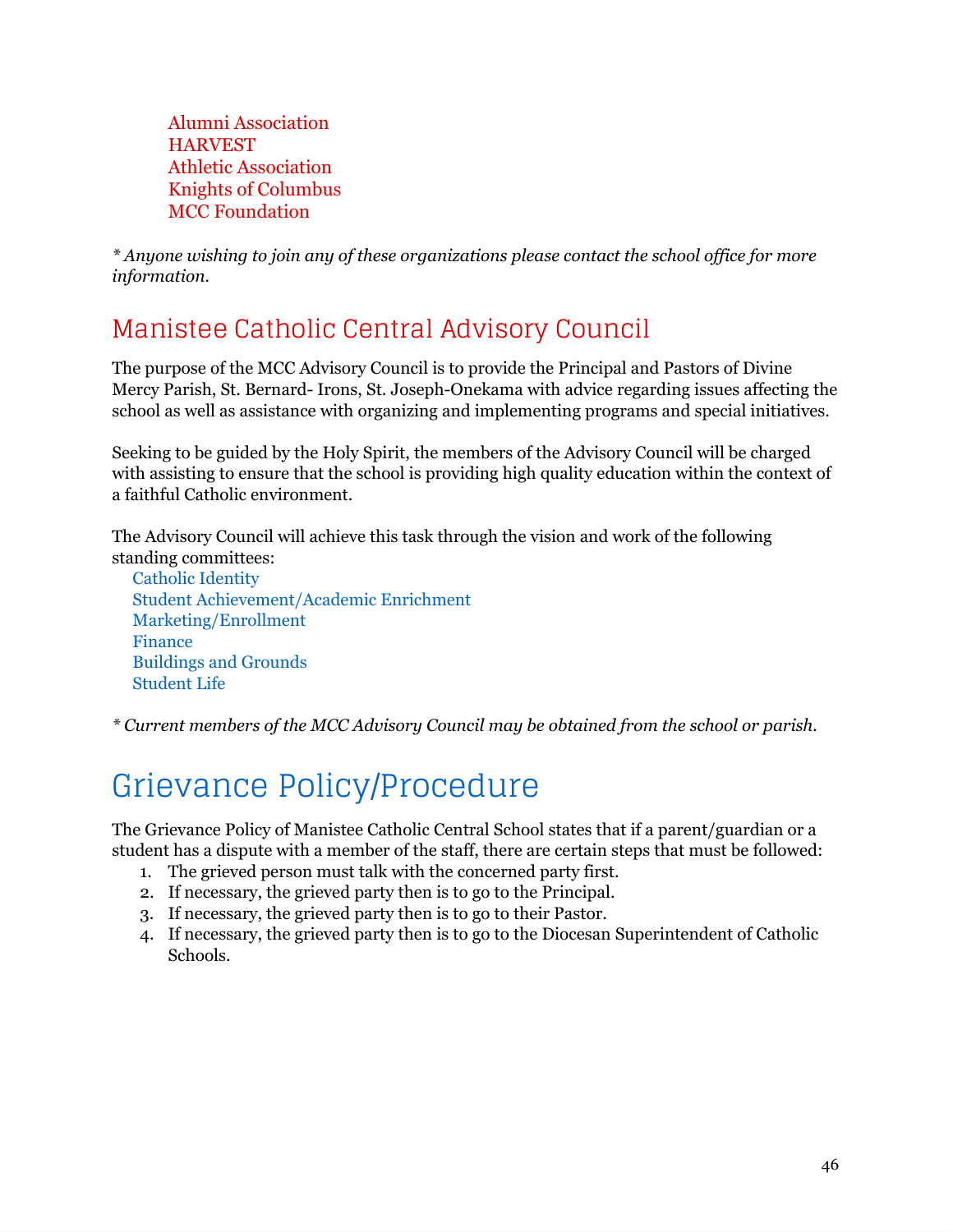## <span id="page-46-0"></span>Manistee Catholic Central School Technology Acceptable Use Policy

### <span id="page-46-1"></span>Rights and Responsibilities - Internet, Software & Hardware

The Internet is not a single network; rather it is a group of thousands of individual networks which have chosen to allow traffic to pass among them. As a user of the Internet, you may be allowed to access other networks. Each network or system has its own set of policies and procedures. Actions, which are allowed on one network, may be forbidden on another network. It is the responsibility of the user to abide by the policies and procedures of these networks and systems.

### <span id="page-46-2"></span>Rights

All MCCS students and staff have the right to use the following methods for retrieving information for educational purposes: File Transfer Protocol (FTP), World Wide Web (WWW), and electronics mail to the extent that these files are available at MCCS. MCCS Staff members have email access provided by the school. This email is not guaranteed to be private and must conform to rules established by MCCS. Manistee Catholic Central School students do have access to an email account provided by the school. This is the only email account allowed during school hours. Students must comply with all MCCS policies when using an email account via the school. All MCCS students and staff have the right to make educational use and limited personal use of all hardware and software authorized for their use and for which they have received training.

### <span id="page-46-3"></span>Responsibilities

All MCCS students and staff:

- Using technology for good seeking the good and avoiding the bad as explained by the Catechism of the Catholic Church.
- Are responsible for the confidentiality of their passwords as well as the use of technology through that password.
- Are responsible for removing unneeded files and mail in a timely manner and limit the amount of material downloaded to the school computers.
- Shall not intentionally misrepresent themselves on the Internet. This includes seeking, obtaining, or modifying unauthorized information.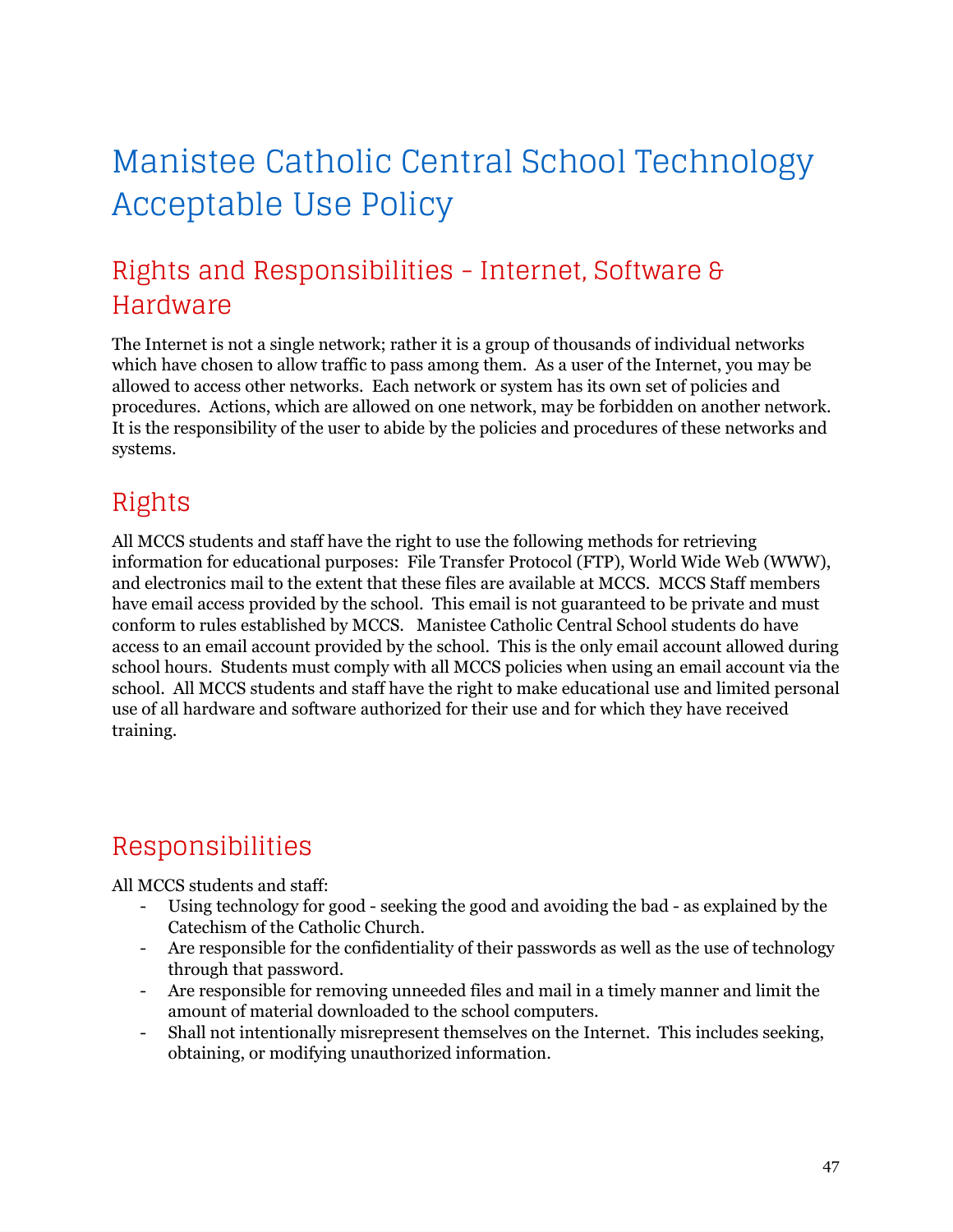- Shall use appropriate language. Hate mail, harassment, discriminatory remarks, intimidation, profanity, and other antisocial behaviors are prohibited and will result in disciplinary action.
- Shall not repost personal communications from others without the original owner's consent.
- Are not to give out personal information about themselves, or others (name, address, phone, etc.)
- Shall not deliberately engage in activities that are intended to hinder another's ability to use the network.
- Educational use always has priority over personal use.
- Are responsible for all files received via the Internet. It is the responsibility of students and staff to make sure no copyrighted software, pornographic material, inappropriate files, or files known to carry harmful viruses enter the school via the Internet.
- Shall not use information from the Internet for plagiarism. (See Discipline Policy)
- Must adhere to the guidelines in the use of hardware and software in the transmission or copying of text or files on the Internet or from other resources.
- Are responsible to keep programs of a viral nature off any school equipment. The user will be held accountable for any deliberate attempts to knowingly install and/or run a computer virus.
- Are to adhere to copyright laws and must not make unauthorized copies of school software or media.
- Are not to install, remove, relocate, or modify any hardware or software. This includes attempting to gain unauthorized access to system programs or computer equipment.
- Are responsible for removing unneeded files and mail in a timely manner. (Staff/students will receive a two week warning prior to file clean-up)
- Are responsible for the confidentiality of their passwords as well as the use of technology through that password.
- Are to respect the privacy of others. This includes not reading, copying, changing, or using other people's files or trying to learn, change, or use their passwords.
- Are responsible for all activity during their login session and are not to leave their station unattended for any reason. Students must properly log out at the end of their session.
- Are responsible for keeping images containing pornographic material or material otherwise deemed inappropriate for school use from being viewed or printed.
- Are responsible to make sure that all food and drinks are kept out of the library/media center and computer lab and away from all computers.
- Are not to use hardware or software for private business, product advertisement, or political activities.
- Are allowed to print documents, for educational use only, of a reasonable length and with the permission of the teacher. Printing excessively long documents may require financial reimbursement.
- Are responsible for adhering to the rules established for hardware and software use by the teacher in charge of the library, computer lab, or classroom.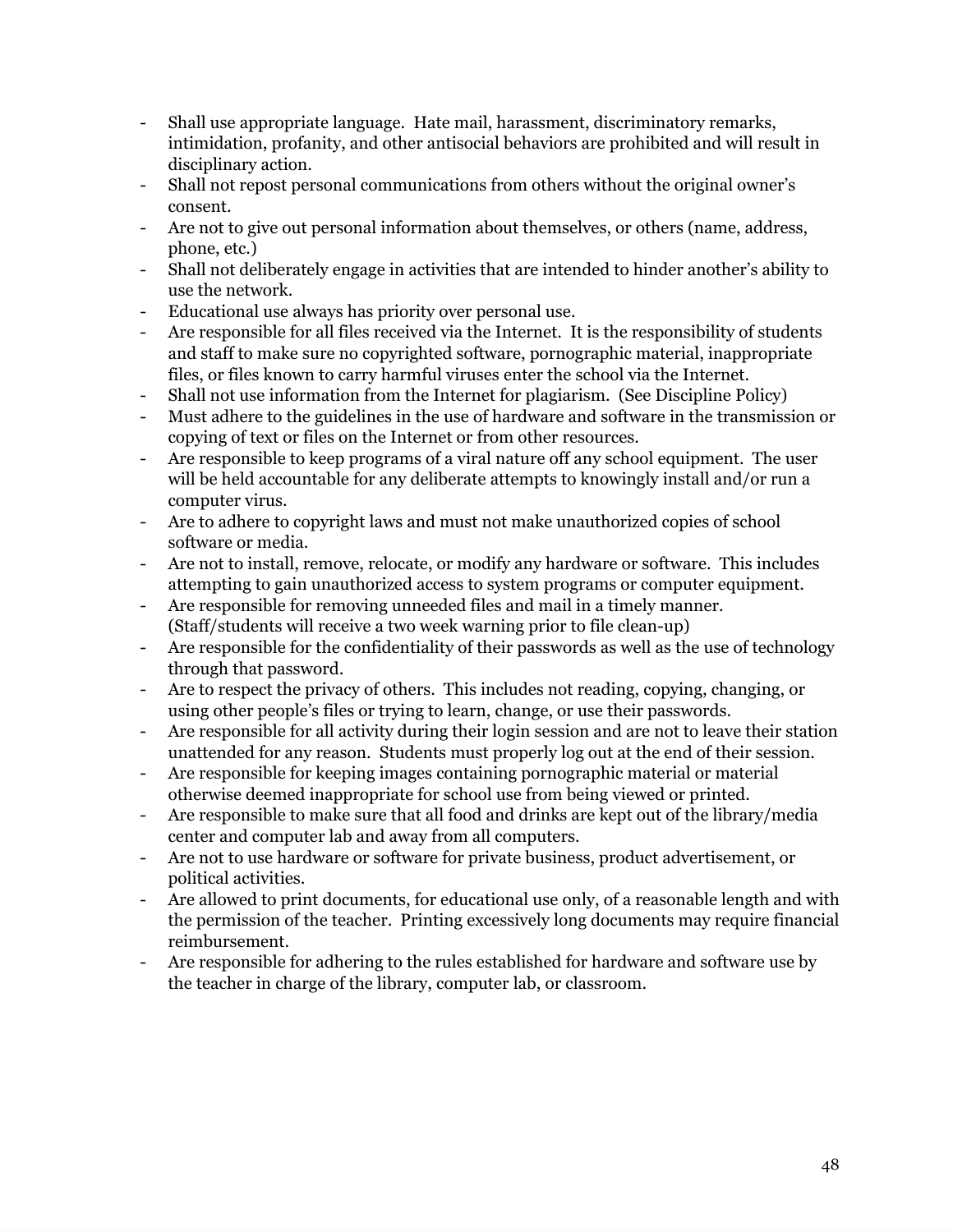### <span id="page-48-0"></span>Technology Use Policy Enforcement Guidelines

Depending on the nature and severity of the policy violation and existing student handbook procedures regarding inappropriate behavior, the staff or school administration may take one or more of the disciplinary actions:

- a. Verbal or written warning
- b. Temporary access denial (May result in lowered grades)
- c. Permanent access denial (May result in lowered grades)
- d. School suspension
- e. Expulsion
- f. Alternative discipline

Demonstrated intent to violate policy will be considered the same as an actual policy violation. Demonstrated intent means evidence of actions that if successful or if carried out as intended, would result in a policy violation. Evidence of attempted or actual system security, integrity or performance related incidents will be cause for immediate access denial. If warranted, the school administrator will refer the case to Local, State, or Federal authorities for further disposition.

### <span id="page-48-1"></span>Printing

In an effort to keep costs down and to prevent paper waste, printing of material will only be allowed on designated school printers. Students must have permission from their teacher before printing any material/ information greater than two (2) pages.

NOTE: MCCS reserves the right to monitor any and all activity pertaining to technology use within the school day or on school property.

### <span id="page-48-2"></span>Permission for Attending Liturgical Services/Special Programs & Retreats Off Campus

Throughout the year students may attend services or events at local churches (including food pantry) or diocesan parishes/schools. Students will travel to and from the events by school bus, etc.

### <span id="page-48-3"></span>Acknowledgement of Student/Family Handbook

Please read and discuss the contents of the Student/Family Handbook. This will be emailed to parents with email addresses or a hard copy may be requested from the school. It is available at [www.sabers.org](http://www.sabers.org/).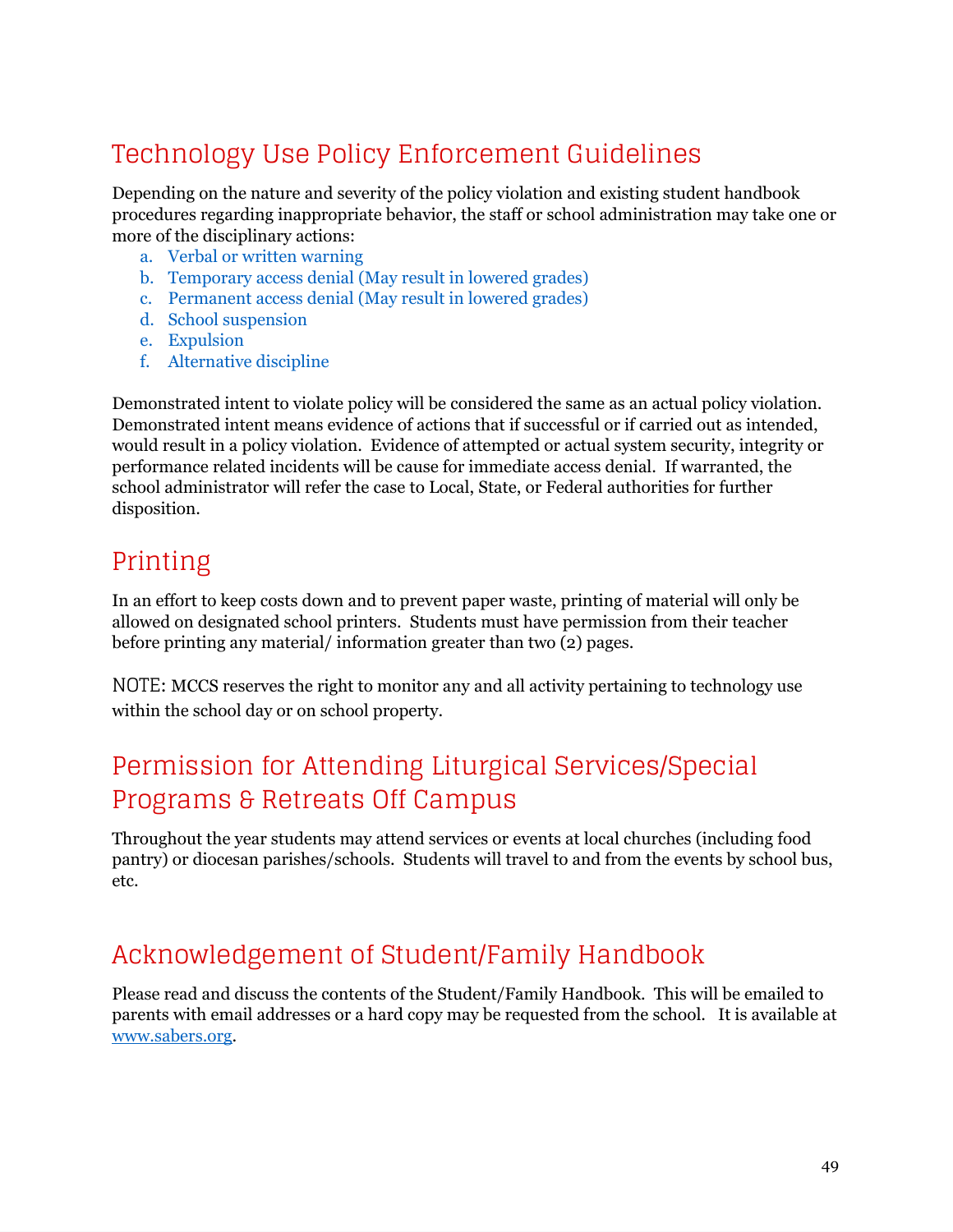## <span id="page-49-0"></span>Acceptable Use Policy/ Technology Use Policy

Please read and discuss the *Rights and Responsibilities for Use of the Internet* and *Hardware and Software* at Manistee Catholic Central School. Internet Access is not a school requirement. Where permission is not granted, the school will suggest alternate research tools that the student can use to complete his or her work. Internet access is designed for educational purposes and some material accessible via the Internet may contain items that are illegal, offensive, and controversial. While MCCS makes every attempt to monitor student use, it also recognizes that it is impossible to restrict access to all of these materials. Parents or guardians will not hold the school responsible for materials acquired on the network. In addition, it is possible for students to purchase certain goods and services via the Internet. Parents or guardians would be liable for this unwanted financial obligation.

### <span id="page-49-1"></span>Media Release

Throughout the year pictures are taken and published in media such as the Manistee News Advocate and the Ludington Daily News. Occasionally our students may appear on a news program on either TV 9 & 10 and/or TV 7 & 4. MCCS is requesting your permission to use a picture of your child(ren) in newspaper articles, promotional ads, or, to be listed on the published Honor Roll and allow your child to be featured in television news stories. This permission may be revoked at any time by submitting a letter to the school office.

The school website, http://www.sabers.org, is an informational source for parents, students, alumni, and school friends as well as a marketing tool. The website includes written information as well as pictures of activities in the school. MCC also has a school Facebook and Instagram. We are seeking your permission to use your child's photo on the Saber website and the school's social media pages.

### <span id="page-49-2"></span>Textbooks

Textbooks and library books are provided by MCCS for all students. Students are responsible for replacement costs for lost or damaged books.

## <span id="page-49-3"></span>Manistee Catholic Central School Parent/Student Acknowledgement Form

Dear Parents, Guardians and Students,

Please read and familiarize yourself with the following policies. Only one form has to be completed for each family. Place an (X) by the policies and please do not hesitate to call